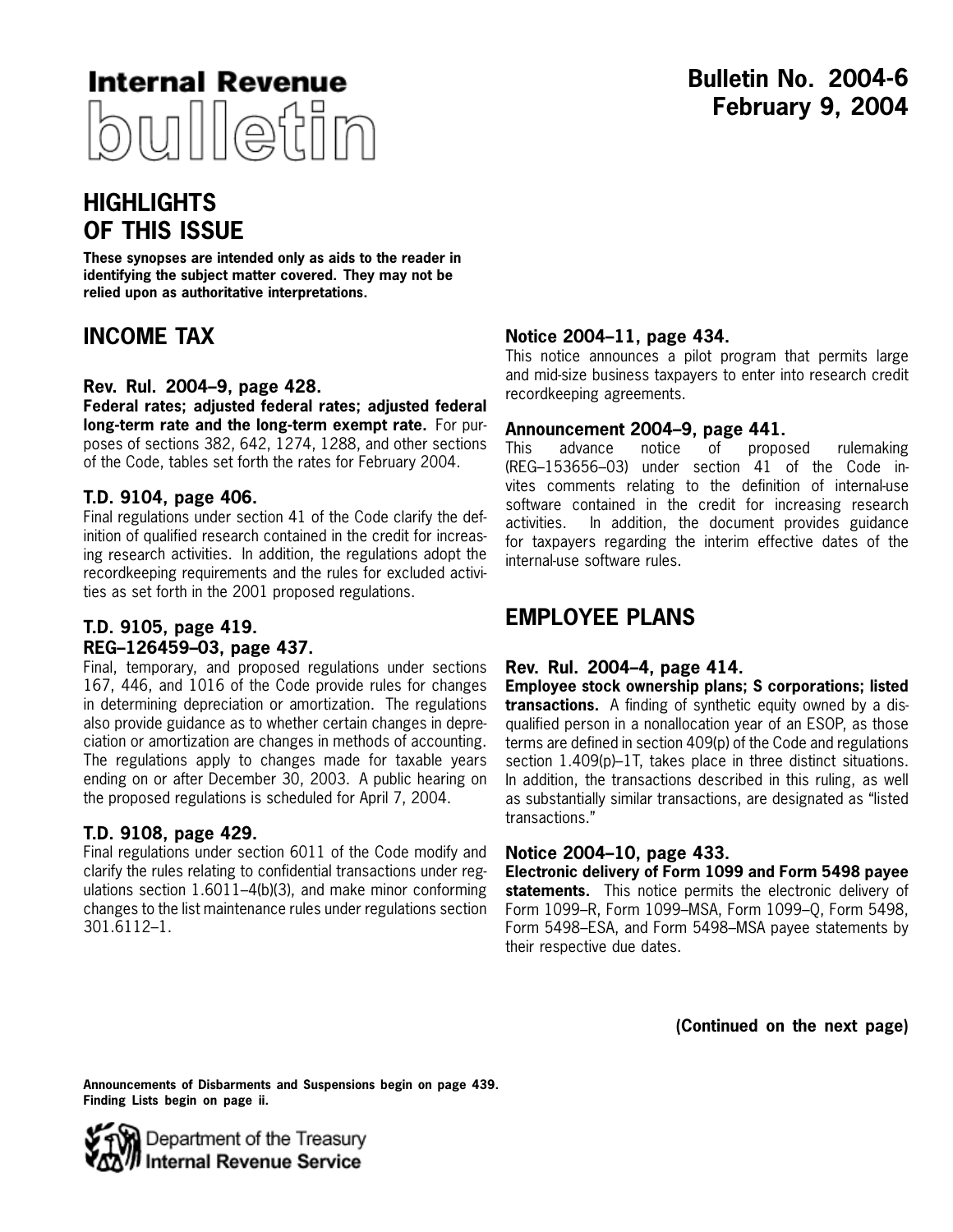## **EXEMPT ORGANIZATIONS**

## **Notice 2004–10, page [433](#page-30-0).**

**Electronic delivery of Form 1099 and Form 5498 payee** statements. This notice permits the electronic delivery of Form 1099–R, Form 1099–MSA, Form 1099–Q, Form 5498, Form 5498–ESA, and Form 5498–MSA payee statements by their respective due dates.

## **ADMINISTRATIVE**

## **T.D. 9108, page [429](#page-26-0).**

Final regulations under section 6011 of the Code modify and clarify the rules relating to confidential transactions under regulations section 1.6011–4(b)(3), and make minor conforming changes to the list maintenance rules under regulations section 301.6112–1.

## **Notice 2004–10, page [433](#page-30-0).**

**Electronic delivery of Form 1099 and Form 5498 payee statements.** This notice permits the electronic delivery of Form 1099–R, Form 1099–MSA, Form 1099–Q, Form 5498, Form 5498–ESA, and Form 5498–MSA payee statements by their respective due dates.

### **Announcement 2004–8, page [441.](#page-38-0)**

This announcement corrects the user fee in Appendix A of Rev. Proc. 2004–1 for a letter ruling request involving an extension of time to file Form 3115, *Application for Change in Accounting Method.* The correct user fee is \$1,200, not \$1,500.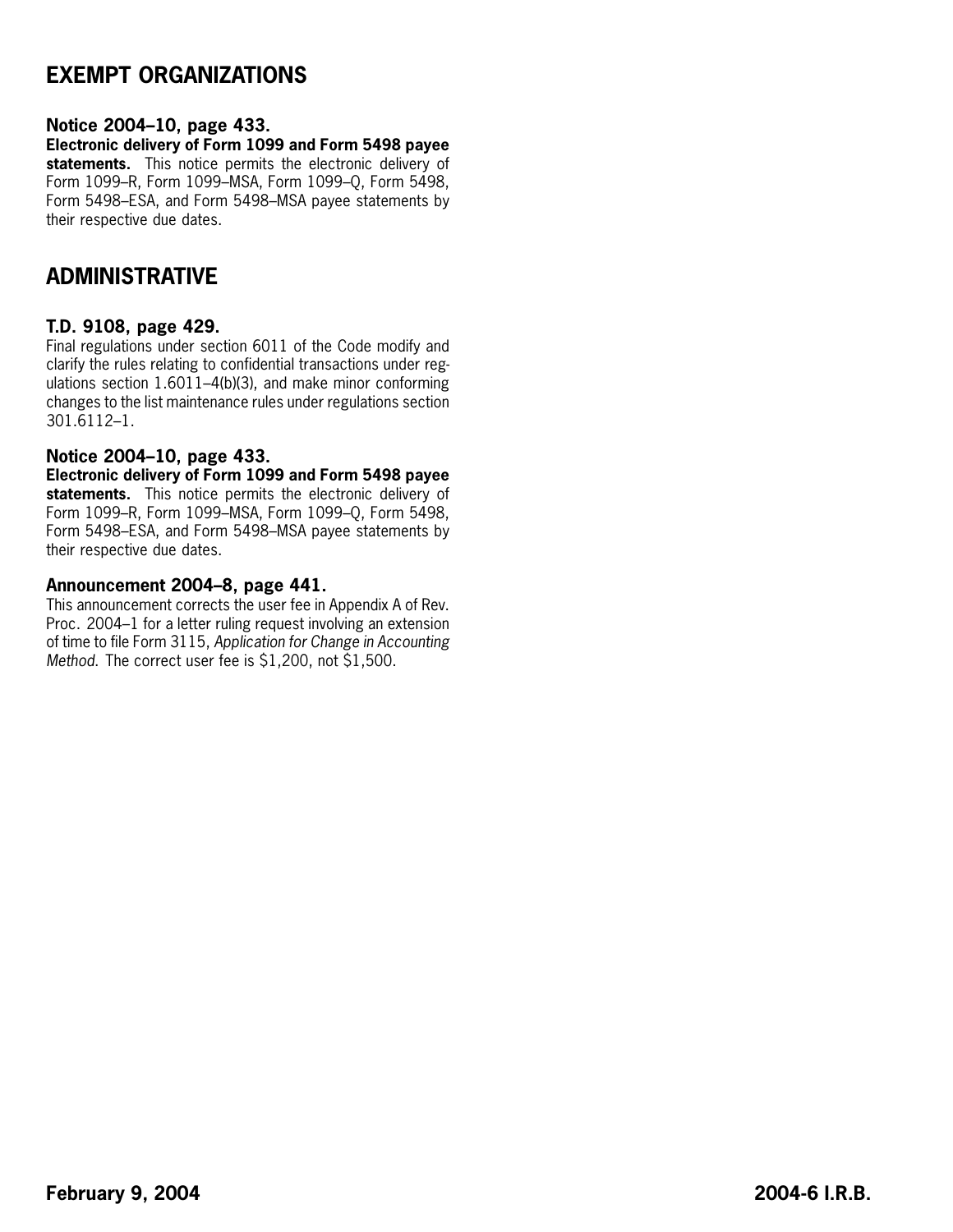# **The IRS Mission**

Provide America's taxpayers top quality service by helping them understand and meet their tax responsibilities and by

## **Introduction**

The Internal Revenue Bulletin is the authoritative instrument of the Commissioner of Internal Revenue for announcing official rulings and procedures of the Internal Revenue Service and for publishing Treasury Decisions, Executive Orders, Tax Conventions, legislation, court decisions, and other items of general interest. It is published weekly and may be obtained from the Superintendent of Documents on a subscription basis. Bulletin contents are consolidated semiannually into Cumulative Bulletins, which are sold on a single-copy basis.

It is the policy of the Service to publish in the Bulletin all substantive rulings necessary to promote a uniform application of the tax laws, including all rulings that supersede, revoke, modify, or amend any of those previously published in the Bulletin. All published rulings apply retroactively unless otherwise indicated. Procedures relating solely to matters of internal management are not published; however, statements of internal practices and procedures that affect the rights and duties of taxpayers are published.

Revenue rulings represent the conclusions of the Service on the application of the law to the pivotal facts stated in the revenue ruling. In those based on positions taken in rulings to taxpayers or technical advice to Service field offices, identifying details and information of a confidential nature are deleted to prevent unwarranted invasions of privacy and to comply with statutory requirements.

Rulings and procedures reported in the Bulletin do not have the force and effect of Treasury Department Regulations, but they may be used as precedents. Unpublished rulings will not be relied on, used, or cited as precedents by Service personnel in the disposition of other cases. In applying published rulings and procedures, the effect of subsequent legislation, regulations,

applying the tax law with integrity and fairness to all.

court decisions, rulings, and procedures must be considered, and Service personnel and others concerned are cautioned against reaching the same conclusions in other cases unless the facts and circumstances are substantially the same.

The Bulletin is divided into four parts as follows:

### **Part I.—1986 Code.**

This part includes rulings and decisions based on provisions of the Internal Revenue Code of 1986.

### **Part II.—Treaties and Tax Legislation.**

This part is divided into two subparts as follows: Subpart A, Tax Conventions and Other Related Items, and Subpart B, Legislation and Related Committee Reports.

### **Part III.—Administrative, Procedural, and Miscellaneous.**

To the extent practicable, pertinent cross references to these subjects are contained in the other Parts and Subparts. Also included in this part are Bank Secrecy Act Administrative Rulings. Bank Secrecy Act Administrative Rulings are issued by the Department of the Treasury's Office of the Assistant Secretary (Enforcement).

### **Part IV.—Items of General Interest.**

This part includes notices of proposed rulemakings, disbarment and suspension lists, and announcements.

The last Bulletin for each month includes a cumulative index for the matters published during the preceding months. These monthly indexes are cumulated on a semiannual basis, and are published in the last Bulletin of each semiannual period.\*

The contents of this publication are not copyrighted and may be reprinted freely. A citation of the Internal Revenue Bulletin as the source would be appropriate.

For sale by the Superintendent of Documents, U.S. Government Printing Office, Washington, DC 20402.

**\* Beginning with Internal Revenue Bulletin 2003–43**, we are publishing the index at the end of the month, rather than at the beginning.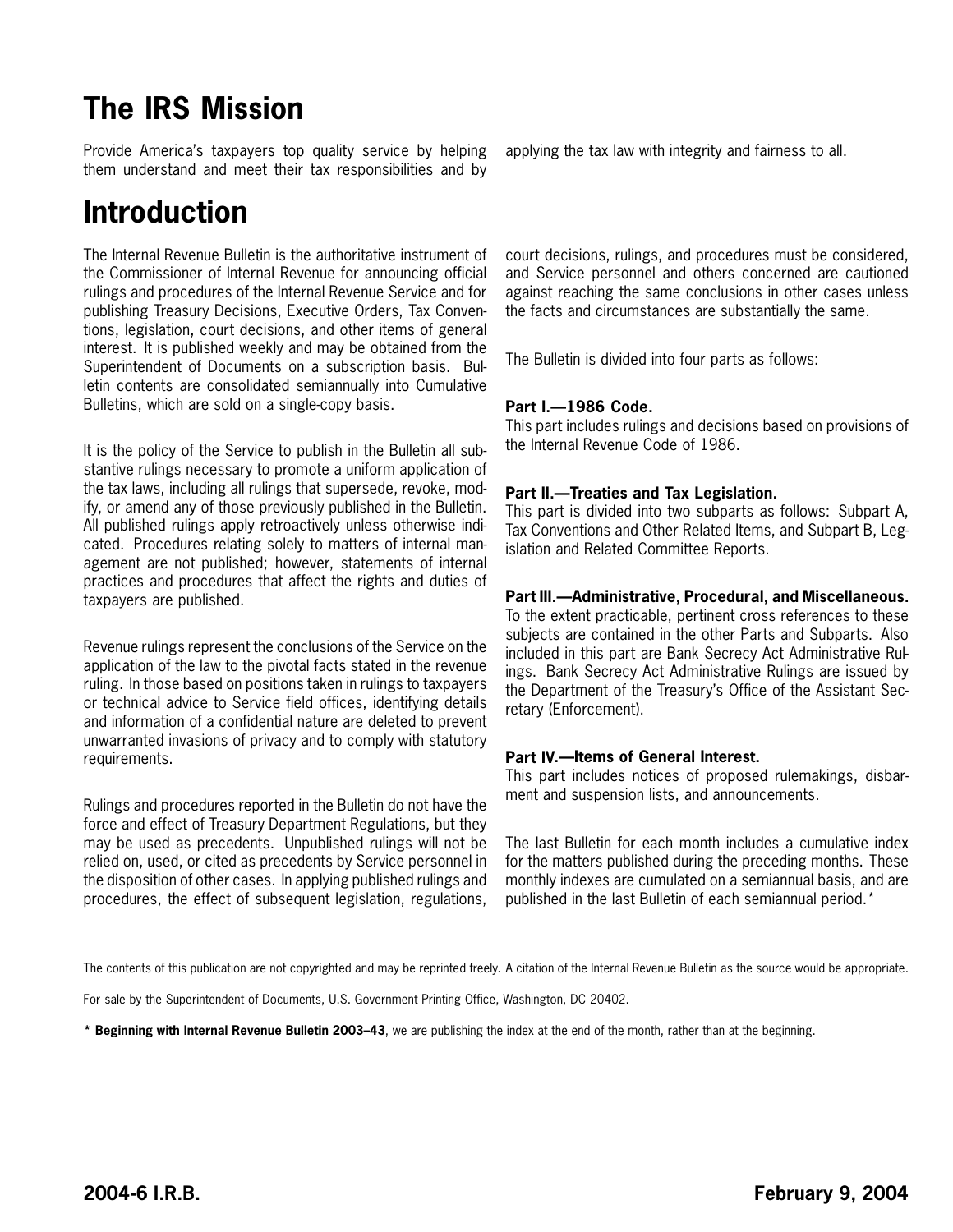## <span id="page-3-0"></span>**Part I. Rulings and Decisions Under the Internal Revenue Code of 1986**

## **Section 41.—Credit for Increasing Research Activities**

*26 CFR 1.41–4: Qualified research for expenditures paid or incurred in taxable years ending on or after December 31, 2003.*

## **T.D. 9104**

## **DEPARTMENT OF THE TREASURY Internal Revenue Service 26 CFR Parts 1 and 602**

## **Credit for Increasing Research Activities**

AGENCY: Internal Revenue Service (IRS), Treasury.

ACTION: Final regulations.

SUMMARY: This document contains final regulations relating to the definition of qualified research under section 41(d) for the credit for increasing research activities. These final regulations reflect changes to section 41(d) made by the Tax Reform Act of 1986.

DATES: *Effective Dates*: These regulations are effective January 2, 2004.

*Applicability Dates*: For dates of applicability of these regulations, see §1.41–4 (e) and Effective Dates under SUPPLE-MENTARY INFORMATION.

FOR FURTHER INFORMATION CONTACT: Nicole R. Cimino at (202) 622–3120 (not a toll-free number).

#### SUPPLEMENTARY INFORMATION:

#### **Background**

On December 2, 1998, the Treasury Department and the IRS published in the **Federal Register** a notice of proposed rulemaking (REG–105170–97, 1998–2 C.B. 729 [63 FR 66503]) under section 41 (1998 proposed regulations) relating to the credit for increasing research activities (research

credit). The 1998 proposed regulations addressed, in relevant part, (1) the definition of qualified research under section 41(d), (2) the application of the exclusions from the definition of qualified research, and (3) the application of the shrinking-back rule. Comments responding to the 1998 proposed regulations were received and a public hearing was held on April 29, 1999.

On January 3, 2001, the Treasury Department and the IRS published in the **Federal Register** final regulations relating, in relevant part, to the definition of qualified research under section 41(d) (T.D. 8930, 2001–1 C.B. 433 [66 FR 280]). In response to taxpayer concerns regarding T.D. 8930, on January 31, 2001, the Treasury Department and the IRS published Notice 2001–19, 2001–1 C.B. 784, announcing that the Treasury Department and the IRS would review T.D. 8930 and reconsider comments previously submitted in connection with the finalization of T.D. 8930. Notice 2001–19 also provided that, upon the completion of the review, the Treasury Department and the IRS would announce changes to the regulations, if any, in the form of proposed regulations.

On December 26, 2001, the Treasury Department and the IRS published in the **Federal Register** a notice of proposed rulemaking (REG–112991–01, 2002–1 C. B. 404 [66 FR 66362]) reflecting the Treasury Department and the IRS' review of T.D. 8930 (2001 proposed regulations). Comments responding to the 2001 proposed regulations were received and a public hearing was held on March 27, 2002. After considering the comments received and the statements made at the public hearing, portions of the 2001 proposed regulations are adopted as revised by this Treasury Decision.

#### **Explanation of Provisions**

This document amends 26 CFR part 1 to provide revised rules for the research credit under section 41. These final regulations generally retain the provisions of the 2001 proposed regulations but clarify the provisions relating to the requirement in section  $41(d)(1)(C)$  that qualified research be research "substantially all of the activities of which constitute elements of a process of experimentation." These final regulations, however, do not contain final rules for research with respect to computer software "which is developed by (or for the benefit of) the taxpayer primarily for internal use by the taxpayer" for purposes of section  $41(d)(4)(E)$ .

#### *Process of Experimentation—In General*

The Tax Reform Act of 1986, Public Law 99–514 (100 Stat. 2085) (the 1986 Act), which narrowed the definition of the term *qualified research*, amended the definition of qualified research by adding a process of experimentation requirement. Section  $41(d)(1)$  provides that in order to constitute qualified research, substantially all of the activities of the research must constitute elements of a process of experimentation related to a new or improved function, performance, or reliability or quality. The legislative history to the 1986 Act explained that "[t]he determination of whether research is undertaken for the purpose of discovering information that is technological in nature depends on whether the process of experimentation utilized in the research fundamentally relies on principles of the physical or biological sciences, engineering, or computer science." H.R. Conf. Rep. No. 99–841, at II–71 (1986). The legislative history further explained that the term *process of experimentation* means, "a process involving the evaluation of more than one alternative designed to achieve a result where the means of achieving that result is uncertain at the outset." *Id.*, at II–72. In addition, a process of experimentation may involve developing one or more hypotheses, testing and analyzing those hypotheses (through, for example, modeling or simulation), and refining or discarding the hypotheses as part of a sequential design process to develop the overall component. *Id.*

The 1998 proposed regulations defined a process of experimentation as "a process to evaluate more than one alternative designed to achieve a result where the means of achieving that result are uncertain at the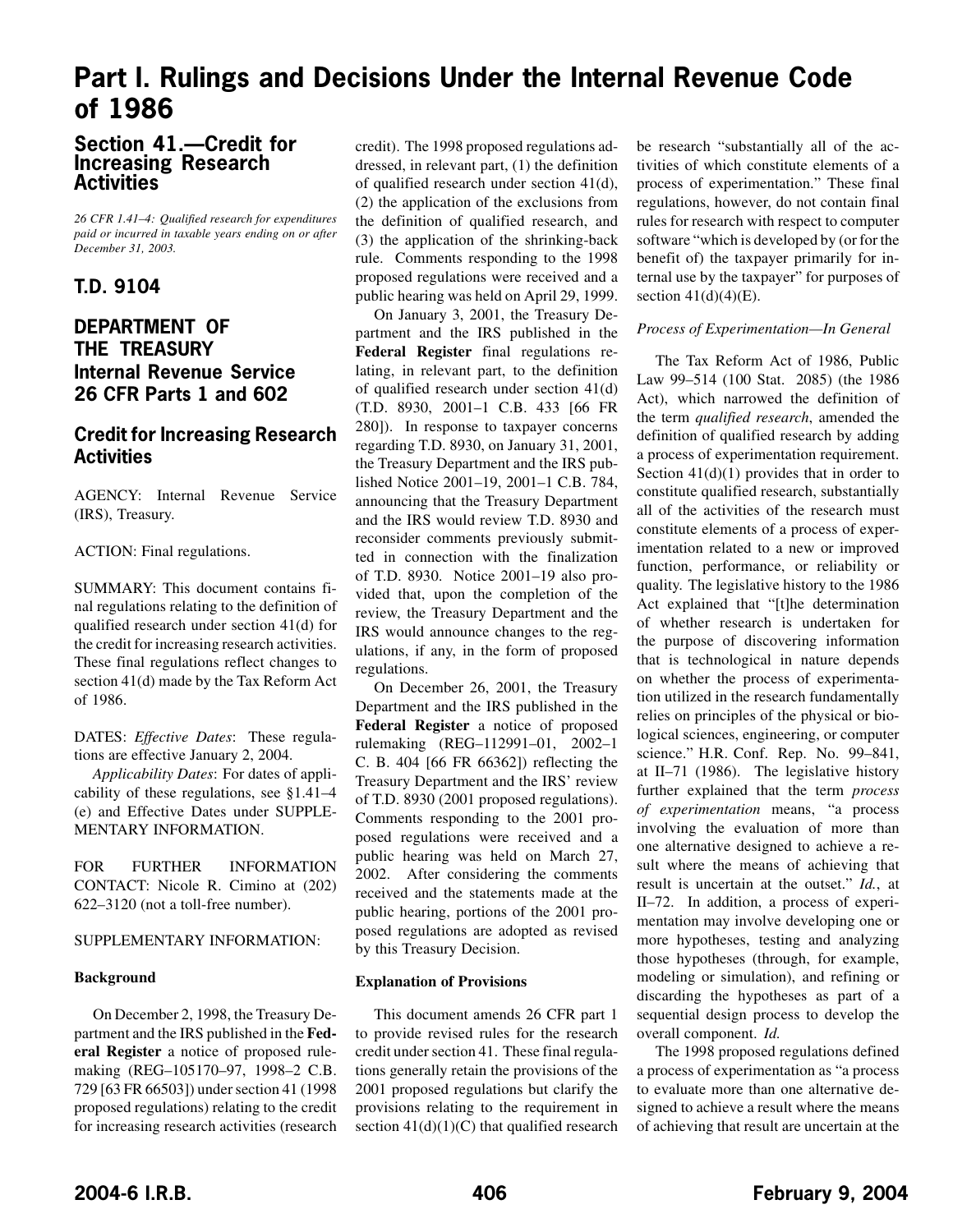outset." Further, the 1998 proposed regulations specified that a process of experimentation is a four-step process requiring that the taxpayer: (i) develop one or more hypotheses designed to achieve the intended result; (ii) design a scientific experiment (that, where appropriate to the particular field of research, is intended to be replicable with an established experimental control) to test and analyze those hypotheses (through, for example, modeling, simulation, or a systematic trial and error methodology); (iii) conduct the experiment and record the results; and (iv) refine or discard the hypotheses as part of a sequential design process to develop or improve the business component. Commentators generally objected to this prescribed four-step test arguing that it would not be appropriate for evaluating the qualification of certain commercial and industrial research activities.

In response to these comments, the Treasury Department and the IRS in T.D. 8930 provided that taxpayers conducting a process of experimentation may, but were not required to, engage in the four-step process described in the 1998 proposed regulations, but eliminated, for this purpose, the specific recordation requirement. (As an addition to the general recordkeeping requirement under section 6001, T.D. 8930 instead included a contemporaneous documentation requirement that was intended to be less burdensome than the specific recordation requirement. The contemporaneous documentation requirement in T.D. 8930 was eliminated in the 2001 proposed regulations.) Consistent with the legislative history, however, T.D. 8930 retained the underlying process of experimentation requirement in the 1998 proposed regulations by providing that a process of experimentation "is a process to evaluate more than one alternative designed to achieve a result where the capability or method of achieving that result is uncertain at the outset."

The 2001 proposed regulations further clarified the definition of a process of experimentation and provided, in relevant part, that "a process of experimentation is a process designed to evaluate one or more alternatives to achieve a result where the capability or the method of achieving that result, or the appropriate design of that result, is uncertain as of the beginning of the taxpayer's research activities." More

specifically, however, the general requirement was modified in the 2001 proposed regulations to provide, first, that "a process of experimentation is a process *designed* to evaluate *one or more* alternatives to achieve a result." (Emphasis added). The 2001 proposed regulations also provided that a process of experimentation may exist if a taxpayer performs research to establish the appropriate design of a business component even when the capability and method for developing or improving the business component are not uncertain. The 2001 proposed regulations further stated that a taxpayer's activities do not constitute elements of a process of experimentation where the capability and method of achieving the desired new or improved business component, and the appropriate design of the desired new or improved business component, are readily discernible and applicable as of the beginning of the taxpayer's research activities so that true experimentation in the scientific or laboratory sense would not have to be undertaken to test, analyze, and choose among viable alternatives. Finally, the 2001 proposed regulations emphasized that the determination of whether a taxpayer has engaged in a process of experimentation was dependent on the facts and circumstances of the taxpayer's research activities and, for this purpose, contained three non-dispositive and non-exclusive factors that tend to indicate that a taxpayer has engaged in a process of experimentation.

In response to the 2001 proposed regulations, a number of commentators expressed concern with the rules for the process of experimentation requirement, and, in particular, stated that the rules and terms used (including *uncertainty*, *appropriate design*, and *readily discernible and applicable*) did not provide clear guidance for the requirement. More specifically, commentators stated that the term *readily discernible and applicable* was highly subjective in nature, and thus arguably could be construed as a variant of the discovery test of T.D. 8930. In addition, one commentator expressed concern regarding the meaning and scope of the term *uncertain* and suggested adding examples illustrating the factors that tend to indicate that a taxpayer has engaged in a process of experimentation. Another commentator also noted that the 2001 proposed regula-

tions appeared to allow the inclusion of all design costs as qualified research expenditures to the extent that the appropriate design of the desired result is never certain at the outset of the typical design process.

The Treasury Department and the IRS continue to believe that the process of experimentation test requires an evaluation of the facts and circumstances of a taxpayer's research activities. As reflected by the changes made in the 2001 proposed regulations, this requirement is not intended to be inflexible or overly narrow. Nevertheless, the Treasury Department and the IRS continue to believe that the requirement in the 2001 proposed regulations that a process of experimentation is "a *process* designed to evaluate one or more alternatives to achieve a result" (emphasis added) implies that research activities must contain certain core elements in order to constitute a process of experimentation within the meaning of section  $41(d)(1)(C)$ . These final regulations, therefore, make the following clarifications relating to the process of experimentation requirement in the 2001 proposed regulations.

#### *Process of Experimentation—Requirements*

The final regulations retain, but further clarify, the requirement in the 2001 proposed regulations that "a process of experimentation is a process designed to evaluate one or more alternatives to achieve a result where the capability or the method of achieving that result, or the appropriate design of that result, is uncertain as of the beginning of the taxpayer's research activities." Further, the final regulations emphasize that the taxpayer's activities must be directed at resolving uncertainty regarding the taxpayer's development or improvement of a business component, and that the process of experimentation must fundamentally rely on the principles of the physical or biological sciences, engineering, or computer science in attempting to resolve the uncertainty. Although these concepts are stated explicitly in the 1986 legislative history and are implicit in the statute, they may not have been given appropriate or necessary weight in prior proposed or final guidance on the process of experimentation requirement.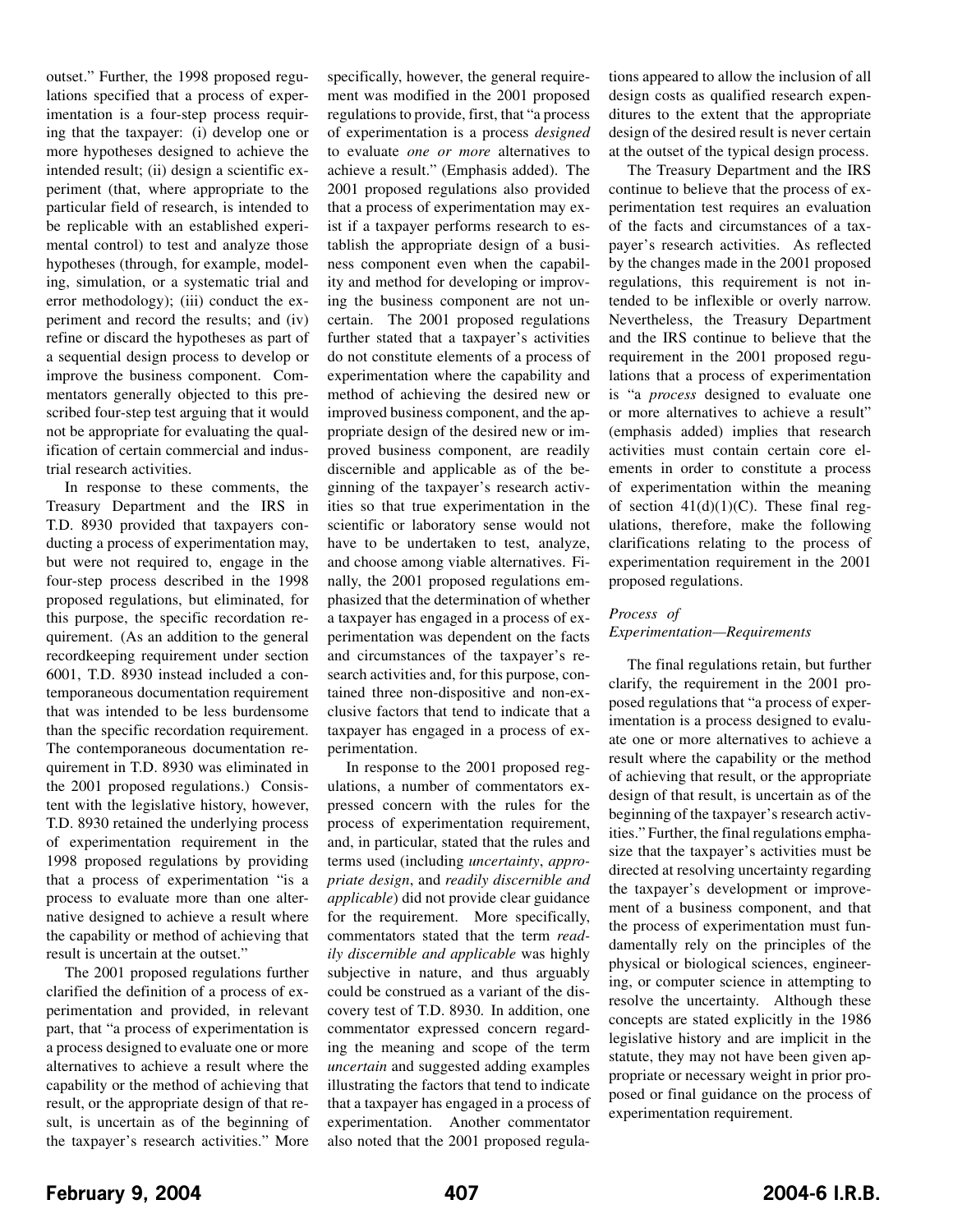The final regulations, therefore, set out what the Treasury Department and the IRS have concluded to be the core elements of a process of experimentation for purposes of the research credit. As noted above and consistent with the statute's wording which requires purposeful activity (*i.e.*, "undertaken for the purpose of discovering information"), a taxpayer is required to identify the uncertainty regarding the development or improvement of a business component that is the object of the taxpayer's research activities. A taxpayer is also required to identify one or more alternatives intended to eliminate that uncertainty. Additionally, a taxpayer is required to identify and to conduct a process of evaluating the alternatives. The final regulations provide that such a process may involve, for example, modeling, simulation, or a systematic trial and error methodology.

The final regulations further provide that a process of experimentation "*must* be an evaluative process and generally *should* be capable of evaluating more than one alternative." (Emphasis added). Although the identification and evaluation of more than a single alternative is not required to satisfy the process of experimentation requirement, the Treasury Department and the IRS believe that a taxpayer's activities, in order to qualify for the research credit, generally should be capable of evaluating more than one alternative and, in any event, must be designed to evaluate the alternative, or alternatives, being considered.

The final regulations state that the mere existence of uncertainty regarding the development or improvement of a business component does not indicate that all of a taxpayer's activities undertaken to achieve that new or improved business component constitute a process of experimentation, even if the taxpayer, in fact, does achieve the new or improved business component. The Treasury Department and the IRS believe that the inclusion of a separate process of experimentation requirement in the statute makes this proposition clear. However, the Treasury Department and the IRS have included this clarification in the final regulations out of concern that taxpayers have not been giving sufficient weight to the requirement that a taxpayer engage in a process designed to evaluate one or more alternatives to achieve a result where the capability or the method of achieving that result, or the appropriate design of that result, is uncertain as of the beginning of the taxpayer's research activities. In particular, this clarification is intended to indicate that merely demonstrating that uncertainty has been eliminated (*e.g.*, the achievement of the appropriate design of a business component when such design was uncertain as of the beginning of a taxpayer's activities) is insufficient to satisfy the process of experimentation requirement. A taxpayer bears the burden of demonstrating that its research activities additionally satisfy the process of experimentation requirement.

As noted above, all of the facts and circumstances of a taxpayer's research activities are taken into account to determine whether the taxpayer identified uncertainty concerning the development or improvement of a business component, identified one or more alternatives intended to eliminate that uncertainty, and identified and conducted a process of evaluating the alternatives. Although the final regulations set out the core elements of a process of experimentation, how a taxpayer's qualified research activities will reflect these core elements will depend on the facts and circumstances. These core elements will not necessarily occur in a strict, sequential order. A process of experimentation is an evaluative process, and as such, often involves refining throughout much of the process the taxpayer's understanding of the uncertainty the taxpayer is trying to address, modifying the alternatives being evaluated to eliminate that uncertainty, or modifying the process used to evaluate those alternatives.

Accordingly, the final regulations do not provide detailed guidance as to how the regulatory provisions are to be applied to a given factual situation. Rather, the Treasury Department and the IRS have concluded that the application of these provisions will depend on the specific activities being claimed by a taxpayer as qualified research, the nature of the taxpayer's business and industry, and the uncertainties being addressed by the taxpayer's research activities. The Treasury Department and the IRS believe that additional, industry-specific guidance may be appropriate and request comments on the form of such guidance.

The final regulations do not include the rule contained in the 2001 proposed regulations that a taxpayer's activities do not constitute a process of experimentation where the capability and method of achieving the desired new or improved business component, and the appropriate design of the desired new or improved business component, are readily discernible and applicable as of the beginning of the taxpayer's research activities. A number of commentators expressed concern that this rule was too vague and susceptible to conflicting interpretations. In light of the clarifications made in these final regulations, the Treasury Department and the IRS have concluded that this rule is no longer necessary because such activities do not constitute a process of experimentation under the final regulations.

As noted above, the 2001 proposed regulations do not contain a specific recordkeeping requirement beyond the requirements set out in section 6001 and the regulations thereunder. No change regarding recordkeeping is being made in these final regulations. The clarifications being made to the process of experimentation requirement do not impose any recordkeeping requirement on taxpayers beyond the requirements set out in section 6001 and the regulations thereunder.

#### *Process of Experimentation—Substantially all Requirement*

The 2001 proposed regulations retained the rule in T.D. 8930 that the "substantially all" requirement of section  $41(d)(1)(C)$  is satisfied only if 80 percent or more of the research activities, measured on a cost or other consistently applied reasonable basis (and without regard to  $$1.41-2(d)(2)$ ), constitute elements of a process of experimentation for a purpose described in section  $41(d)(3)$ . This requirement is applied separately to each business component.

The Treasury Department and the IRS requested comments on the application of the substantially all rule and, in particular, whether research expenses incurred for non-qualified purposes (*i.e.*, relating to style, taste, cosmetic, or seasonal design factors) are includible in the credit computation provided that substantially all of the research activities constitute elements of a process of experimentation for a qualified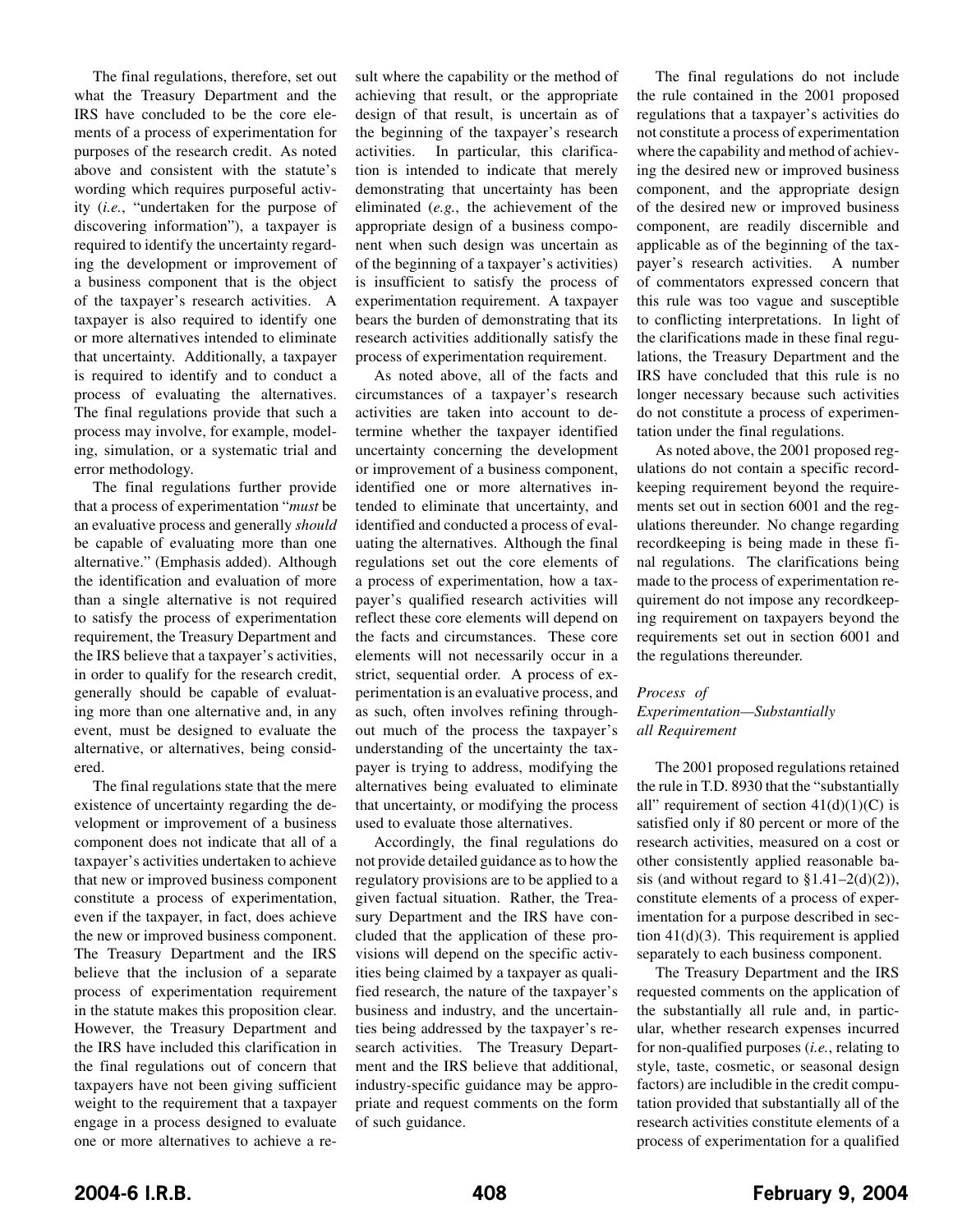purpose. After consideration of the comments received, the Treasury Department and the IRS have concluded that the substantially all requirement can be satisfied even if some portion of a taxpayer's activities are not for a qualified purpose.

Accordingly, these final regulations clarify the substantially all rule and provide that the substantially all requirement is satisfied if 20 percent or less of a taxpayer's research activities do not constitute elements of a process of experimentation for a purpose described in section  $41(d)(3)$ , so long as these remaining activities satisfy the requirements of section  $41(d)(1)(A)$  and are not otherwise excluded under section 41(d)(4). Example (6) of §1.41–4(a)(8) of the 2001 proposed regulations has been modified to illustrate the application of this rule, and appears as example (4) in these final regulations.

#### *Other Issues*

#### *Patent Safe Harbor*

Section  $1.41-4(a)(3)(iii)$  of the 2001 proposed regulations generally provided that the issuance of certain patents is conclusive evidence that a taxpayer has discovered information that is technological in nature that is intended to eliminate uncertainty concerning the development or improvement of a business component. Some commentators requested that this patent safe harbor be expanded to cover all requirements contained in sections  $41(d)(1)$  and (3). After consideration of these comments, and in light of the clarifications being made in these final regulations to the provisions relating to the process of experimentation requirement, the Treasury Department and the IRS continue to believe that the patent safe harbor is appropriately limited and, therefore, have not changed the patent safe harbor provision.

#### *Shrinking-Back Rule*

Some commentators expressed concern that the language of the shrinking-back rule in  $\S1.41-4(b)(2)$  of the 2001 proposed regulations implied that not all of a taxpayer's qualified research expenses would be eligible for the research credit as a result of the application of the rule. This provision has been revised in these final

regulations to clarify that the rule is not intended to exclude qualified research expenses from the credit, but rather is intended to ensure that expenses attributable to qualified research activities are eligible for the research credit for purposes of section  $41(d)(1)$ .

#### *Research After Commercial Production*

Some commentators requested additional clarification regarding the scope of the research after commercial production, adaptation, and duplication exclusions set out in section  $41(d)(4)(A)$ , (B) and (C), and  $$1.41-4(c)(2)$ , (3) and (4) of the 2001 proposed regulations. After consideration of these comments, the Treasury Department and the IRS believe that the multitude of factual situations to which these exclusions might apply make it impractical to provide additional clarification that is both meaningful and of broad application. The Treasury Department and the IRS believe these three specific exclusions do not cover research activities that otherwise satisfy the requirements for qualified research. Taxpayers, however, should carefully review (including, as appropriate, the application of the shrinking-back rule) research activities that might otherwise fall within these exclusions to ensure that only eligible activities are being included in their credit computations.

One commentator expressed concern that the language of  $$1.41-4(c)(2)(iv)$ , relating to the clinical testing of pharmaceutical products, could exclude from credit eligibility clinical trials performed under an arrangement where the Food and Drug Administration has granted conditional approval for a pharmaceutical product contingent upon the results of additional clinical trials. Another commentator expressed concern that the language would exclude otherwise qualifying activities because the research was not required to be approved by the Food and Drug Administration. Section  $1.41-4(c)(2)(iv)$  is not a rule of exclusion. As stated above, the Treasury Department and the IRS believe that the research after commercial production exclusion (as well as the adaptation and duplication exclusions) do not cover research activities, including these additional clinical trials, so long as such trials satisfy the requirements for qualified research.

#### *Gross Receipts*

These final regulations retain the broad definition of gross receipts contained in T.D. 8930. In response to Notice 2001–19, a number of commentators reiterated earlier comments that this definition was overly broad. As stated in the preamble to the 2001 proposed regulations, the Treasury Department and the IRS continue to believe that the definition of gross receipts should be construed broadly, and, accordingly, no change has been made in these final regulations to the definition contained in T.D. 8930.

#### *Examples*

The examples in the regulations have been changed to remove references to "readily discernible and applicable." While the Treasury Department and the IRS continue to believe that the activities in *Examples 4* and *5* of §1.41–4(a)(8) of the 2001 proposed regulations would not qualify under the final regulations, these examples were removed as the only purpose of these examples was to illustrate the "readily discernable and applicable" standard. Minor changes to the facts in *Example 4* of  $\S1.41-4(a)(8)$  in the final regulations (*Example 6* of §1.41–4(a)(8) of the 2001 proposed regulations) were made to illustrate more clearly the application of the substantially all requirement of  $§1.41-4(a)(6)$ . These changes do not indicate that the Treasury Department and the IRS believe that the integration activities removed from the example, as contained in the 2001 proposed regulations, are or are not qualified activities standing alone. The determination of whether activities are qualified research is based on the specific facts and circumstances of those activities.

Additionally, minor changes were made to the examples in  $$1.41-4(c)(10)$  to remove references to "readily discernable and applicable" and to make some clarifications based on comments received. *Example 1* of  $\S1.41-4(c)(10)$  was modified to remove the conclusion regarding qualification of expenses under section 174. Although the Treasury Department and the IRS continue to believe that the conclusion in the 2001 proposed regulations is correct, the Treasury Department and the IRS believe that the point illustrated in the removed portion of the example would be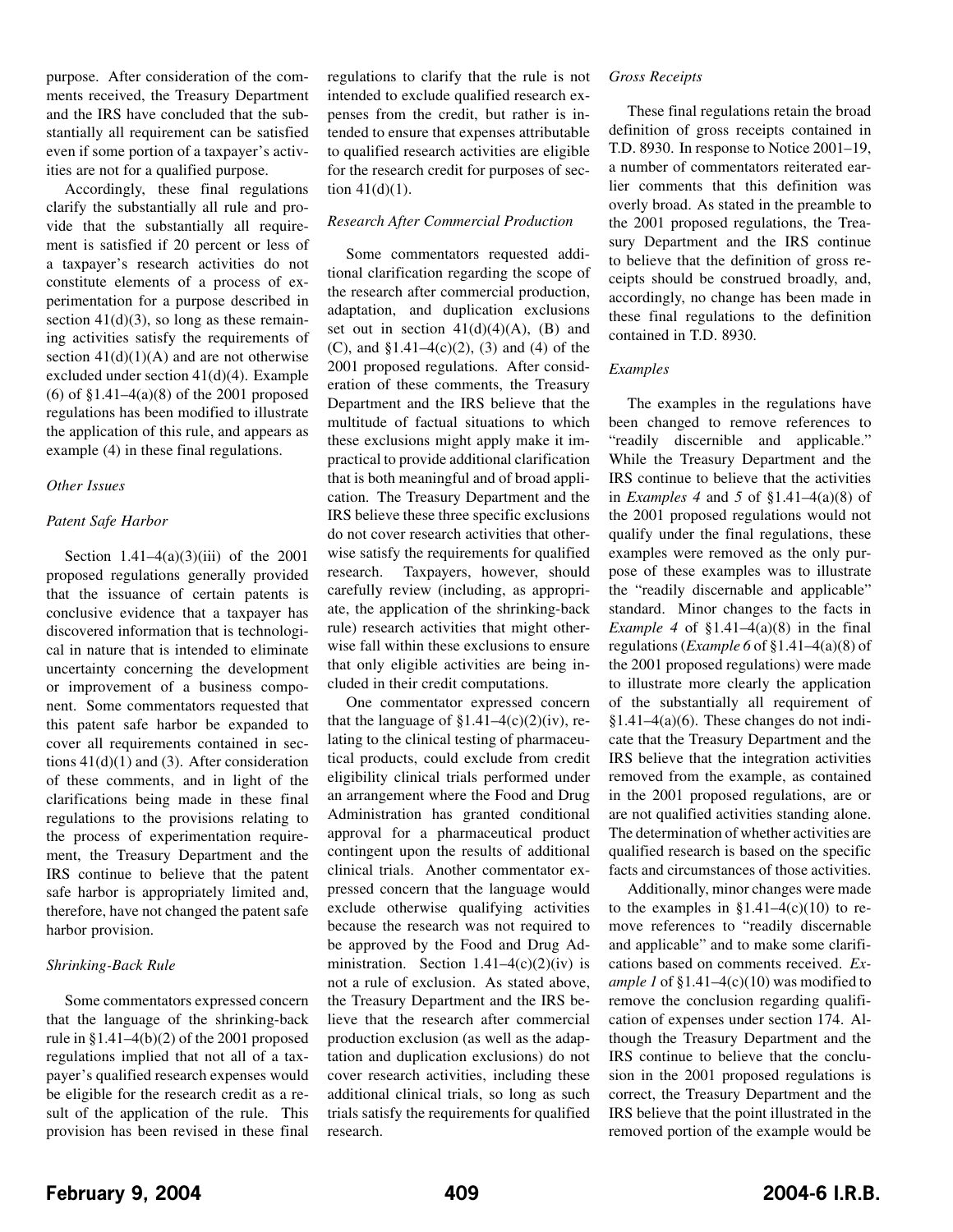more appropriately addressed in guidance issued under section 174, rather than in guidance under section 41.

#### **Effective Date**

Notice 2001–19 stated, in relevant part, that the provisions of T.D. 8930, including any changes to T.D. 8930, would be effective no earlier than the date when the completion of the Treasury Department and the IRS' review of T.D. 8930 was announced. The 2001 proposed regulations provided, in relevant part, that final regulations would apply to taxable years ending on or after December 26, 2001, the date the proposed regulations were published in the **Federal Register**.

Because these final regulations only clarify the provisions of the 2001 proposed regulations, these final regulations apply to taxable years ending on or after December 31, 2003. For taxable years ending before December 31, 2003, the IRS will not challenge return positions that are consistent with these final regulations.

#### **Special Analyses**

It has been determined that these regulations are not a significant regulatory action as defined in Executive Order 12866. It also has been determined that section 553(b) of the Administrative Procedure Act (5 U.S.C. chapter 5) does not apply to these regulations, and because these regulations do not impose a collection of information on small entities, the Regulatory Flexibility Act (5 U.S.C. chapter 6) does not apply. Therefore, a Regulatory Flexibility Act Analysis is not required. Pursuant to section 7805(f), the notice of proposed rulemaking preceding these regulations was submitted to the Chief Counsel for Advocacy of the Small Business Administration for comment on its impact on small business.

#### **Drafting Information**

The principal author of these regulations is Nicole R. Cimino of the Office of Associate Chief Counsel (Passthroughs and Special Industries), IRS. However, personnel from other offices of the IRS and the Treasury Department participated in their development.

\*\*\*\*\*

#### **Adoption of Amendments to the Regulations**

Accordingly, 26 CFR parts 1 and 602 are amended as follows:

### PART I—INCOME TAXES

Paragraph 1. The authority for part 1 continues to read in part as follows:

Authority: 26 U.S.C. 7805 \* \* \*

Par. 2. Section 1.41–0 is amended by revising the entries for §1.41–4 to read as follows:

The revisions and additions read as follows:

*§1.41–0 Table of contents.*

\*\*\*\*\*

*§1.41–4 Qualified research for expenditures paid or incurred in taxable years ending on or after December 31, 2003.*

(a) Qualified research.

(1) General rule.

- (2) Requirements of section  $41(d)(1)$ .
- (3) Undertaken for the purpose of discov-
- ering information.

(i) In general.

- (ii) Application of the discovering infor-
- mation requirement.
- (iii) Patent safe harbor.
- (4) Technological in nature.
- (5) Process of experimentation.

(i) In general.

- (ii) Qualified purpose.
- (6) Substantially all requirement.
- (7) Use of computers and information technology.
- (8) Illustrations.
- (b) Application of requirements for quali-
- fied research.
- (1) In general.
- (2) Shrinking-back rule.
- (3) Illustration.
- (c) Excluded activities.
- (1) In general.
- (2) Research after commercial production.
- (i) In general.
- (ii) Certain additional activities related to the business component.
- (iii) Activities related to production process or technique.
- (iv) Clinical testing.

(3) Adaptation of existing business components.

(4) Duplication of existing business component.

(5) Surveys, studies, research relating to management functions, etc.

(6) Internal use software for taxable years beginning on or after December 31, 1985. **[Reserved]**.

#### (7) Activities outside the United States, Puerto Rico, and other possessions.

(i) In general.

(ii) Apportionment of in-house research expenses.

(iii) Apportionment of contract research expenses.

(8) Research in the social sciences, etc.

- (9) Research funded by any grant, contract, or otherwise.
- (10) Illustrations.
- (d) Recordkeeping for the research credit.
- (e) Effective dates.
- \*\*\*\*\*

Par. 3. Section 1.41–4 is amended as follows:

1. The section heading and paragraphs  $(a)(2)(iii)$ ,  $(a)(3)$ ,  $(a)(4)$ ,  $(a)(5)$ ,  $(a)(6)$ , (a)(8), (b)(2), (b)(3), (c)(2)(iv), (c)(4),  $(c)(7)(ii)$ ,  $(c)(10)$ ,  $(d)$ , and  $(e)$  are revised.

2. The heading of paragraph  $(c)(6)$  is revised and the text is removed and reserved. The revisions read as follows:

*§1.41–4 Qualified research for expenditures paid or incurred in taxable years ending on or after December 31, 2003.*

- $(a) * * *$
- $(2)$  \* \* \*

(iii) Substantially all of the activities of which constitute elements of a process of experimentation that relates to a qualified purpose.

(3) *Undertaken for the purpose of discovering information*—(i) *In general*. For purposes of section 41(d) and this section, research must be undertaken for the purpose of discovering information that is technological in nature. Research is undertaken for the purpose of discovering information if it is intended to eliminate uncertainty concerning the development or improvement of a business component. Uncertainty exists if the information available to the taxpayer does not establish the capability or method for developing or improving the business component, or the appropriate design of the business component.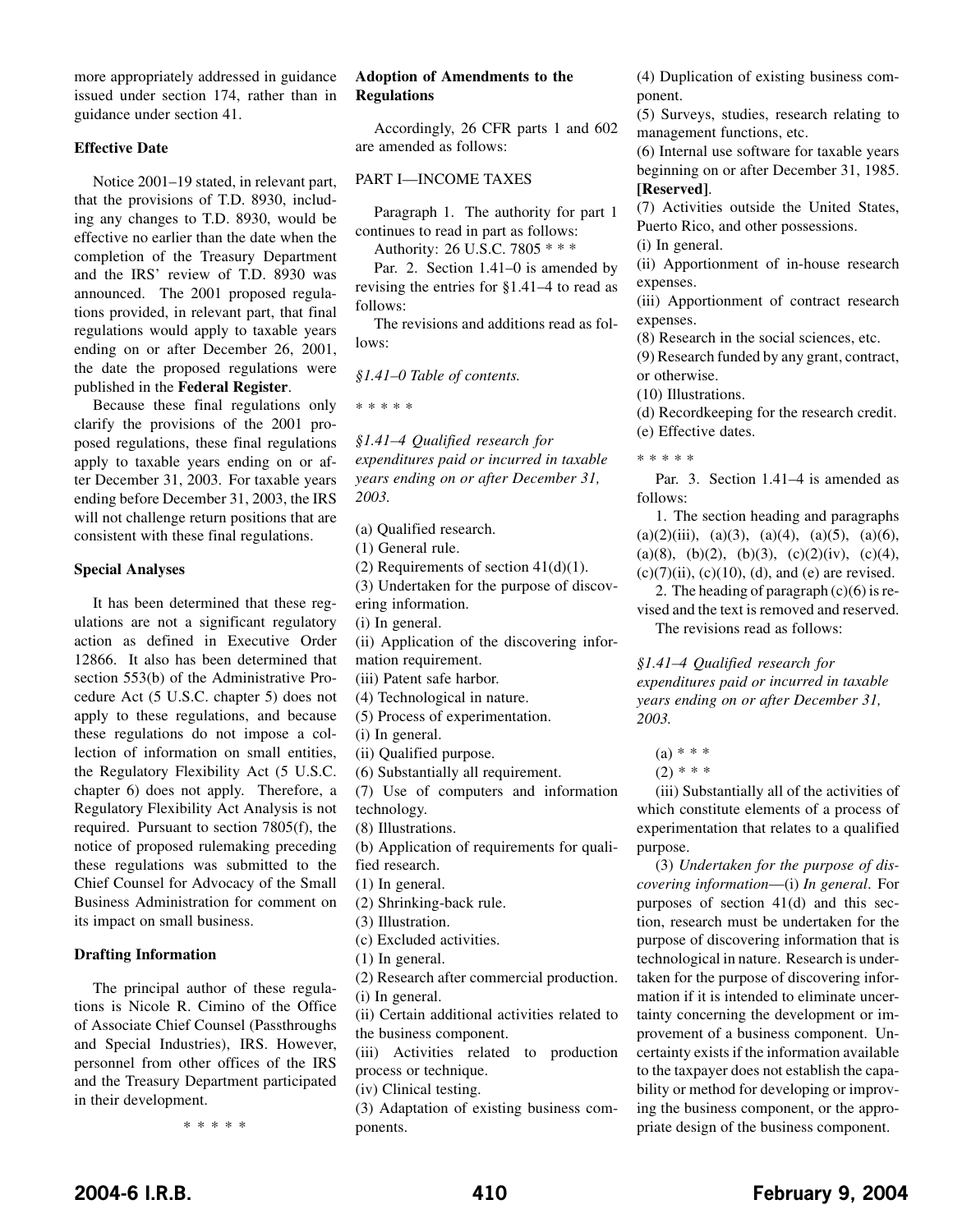(ii) *Application of the discovering information requirement*. A determination that research is undertaken for the purpose of discovering information that is technological in nature does not require the taxpayer be seeking to obtain information that exceeds, expands or refines the common knowledge of skilled professionals in the particular field of science or engineering in which the taxpayer is performing the research. In addition, a determination that research is undertaken for the purpose of discovering information that is technological in nature does not require that the taxpayer succeed in developing a new or improved business component.

(iii) *Patent safe harbor*. For purposes of section 41(d) and paragraph  $(a)(3)(i)$  of this section, the issuance of a patent by the Patent and Trademark Office under the provisions of 35 U.S.C. 151 (other than a patent for design issued under the provisions of 35 U.S.C. 171) is conclusive evidence that a taxpayer has discovered information that is technological in nature that is intended to eliminate uncertainty concerning the development or improvement of a business component. However, the issuance of such a patent is not a precondition for credit availability.

(4) *Technological in nature*. For purposes of section 41(d) and this section, information is technological in nature if the process of experimentation used to discover such information fundamentally relies on principles of the physical or biological sciences, engineering, or computer science. A taxpayer may employ existing technologies and may rely on existing principles of the physical or biological sciences, engineering, or computer science to satisfy this requirement.

(5) *Process of experimentation*—(i) *In general*. For purposes of section 41(d) and this section, a process of experimentation is a process designed to evaluate one or more alternatives to achieve a result where the capability or the method of achieving that result, or the appropriate design of that result, is uncertain as of the beginning of the taxpayer's research activities. A process of experimentation must fundamentally rely on the principles of the physical or biological sciences, engineering, or computer science and involves the identification of uncertainty concerning the development or improvement of a business component, the identification of

one or more alternatives intended to eliminate that uncertainty, and the identification and the conduct of a process of evaluating the alternatives (through, for example, modeling, simulation, or a systematic trial and error methodology). A process of experimentation must be an evaluative process and generally should be capable of evaluating more than one alternative. A taxpayer may undertake a process of experimentation if there is no uncertainty concerning the taxpayer's capability or method of achieving the desired result so long as the appropriate design of the desired result is uncertain as of the beginning of the taxpayer's research activities. Uncertainty concerning the development or improvement of the business component (*e.g.*, its appropriate design) does not establish that all activities undertaken to achieve that new or improved business component constitute a process of experimentation.

(ii) *Qualified purpose*. For purposes of section 41(d) and this section, a process of experimentation is undertaken for a qualified purpose if it relates to a new or improved function, performance, reliability or quality of the business component. Research will not be treated as conducted for a qualified purpose if it relates to style, taste, cosmetic, or seasonal design factors.

(6) *Substantially all requirement*. In order for activities to constitute qualified research under section  $41(d)(1)$ , substantially all of the activities must constitute elements of a process of experimentation that relates to a qualified purpose. The substantially all requirement of section  $41(d)(1)(C)$  and paragraph  $(a)(2)(iii)$  of this section is satisfied only if 80 percent or more of a taxpayer's research activities, measured on a cost or other consistently applied reasonable basis (and without regard to  $$1.41-2(d)(2)$ , constitute elements of a process of experimentation for a purpose described in section  $41(d)(3)$ . Accordingly, if 80 percent (or more) of a taxpayer's research activities with respect to a business component constitute elements of a process of experimentation for a purpose described in section  $41(d)(3)$ , the substantially all requirement is satisfied even if the remaining 20 percent (or less) of a taxpayer's research activities with respect to the business component do not constitute elements of a process of experimentation for a purpose described

in section  $41(d)(3)$ , so long as these remaining research activities satisfy the requirements of section  $41(d)(1)(A)$  and are not otherwise excluded under section 41(d)(4). The substantially all requirement is applied separately to each business component.

\*\*\*\*\*

(8) *Illustrations*. The following examples illustrate the application of paragraph  $(a)(5)$  of this section:

*Example 1*. (i) *Facts*. X is engaged in the business of developing and manufacturing widgets. X wants to change the color of its blue widget to green. X obtains from various suppliers several different shades of green paint. X paints several sample widgets, and surveys X's customers to determine which shade of green X's customers prefer.

(ii) *Conclusion*. X's activities to change the color of its blue widget to green are not qualified research under section  $41(d)(1)$  and paragraph  $(a)(5)$  of this section because substantially all of X's activities are not undertaken for a qualified purpose. All of X's research activities are related to style, taste, cosmetic, or seasonal design factors.

*Example 2*. (i) *Facts*. The facts are the same as in *Example 1*, except that X chooses one of the green paints. X obtains samples of the green paint from a supplier and determines that X must modify its painting process to accommodate the green paint because the green paint has different characteristics from other paints X has used. X obtains detailed data on the green paint from X's paint supplier. X also consults with the manufacturer of X's paint spraying machines. The manufacturer informs X that X must acquire a new nozzle that operates with the green paint X wants to use. X tests the nozzles to ensure that they work as specified by the manufacturer of the paint spraying machines.

(ii) *Conclusion*. X's activities to modify its painting process are a separate business component under section  $41(d)(2)(A)$ . X's activities to modify its painting process to change the color of its blue widget to green are not qualified research under section  $41(d)(1)$  and paragraph (a)(5) of this section. X did not conduct a process of evaluating alternatives in order to eliminate uncertainty regarding the modification of its painting process. Rather, the manufacturer of the paint machines eliminated X's uncertainty regarding the modification of its painting process. X's activities to test the nozzles to determine if the nozzles work as specified by the manufacturer of the paint spraying machines are in the nature of routine or ordinary testing or inspection for quality control.

*Example 3*. (i) *Facts*. X is engaged in the business of manufacturing food products and currently manufactures a large-shred version of a product. X seeks to modify its current production line to permit it to manufacture both a large-shred version and a fine-shred version of one of its food products. A smaller, thinner shredding blade capable of producing a fine-shred version of the food product, however, is not commercially available. Thus, X must develop a new shredding blade that can be fitted onto its current production line. X is uncertain concerning the design of the new shredding blade, because the material used in its existing blade breaks when ma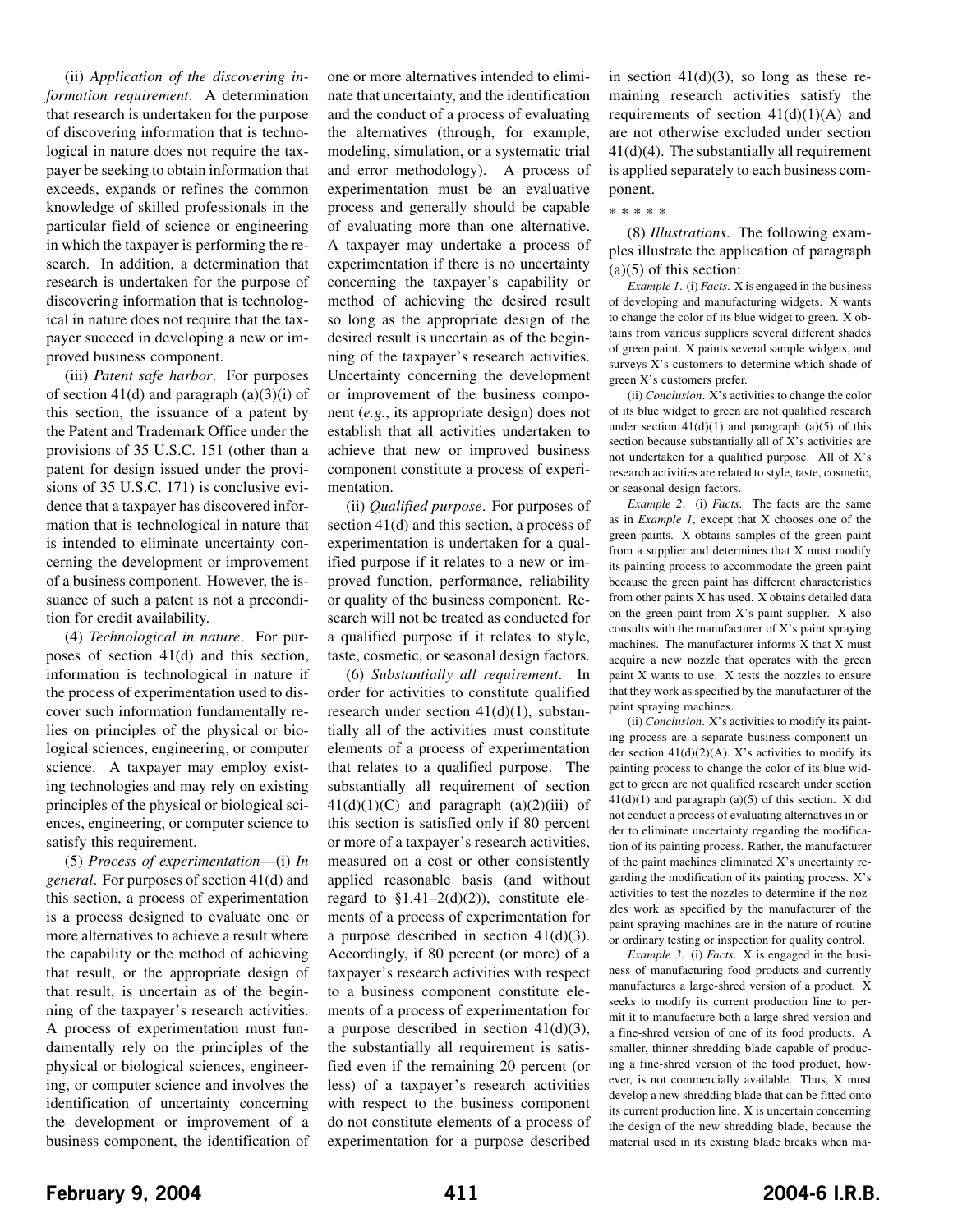chined into smaller, thinner blades. X engages in a systematic trial and error process of analyzing various blade designs and materials to determine whether the new shredding blade must be constructed of a different material from that of its existing shredding blade and, if so, what material will best meet X's functional requirements.

(ii) *Conclusion*. X's activities to modify its current production line by developing the new shredding blade meet the requirements of qualified research as set forth in paragraph (a)(2) of this section. Substantially all of X's activities constitute elements of a process of experimentation because X evaluated alternatives to achieve a result where the method of achieving that result, and the appropriate design of that result, were uncertain as of the beginning of the taxpayer's research activities. X identified uncertainties related to the development of a business component, and identified alternatives intended to eliminate these uncertainties. Furthermore, X's process of evaluating identified alternatives was technological in nature, and was undertaken to eliminate the uncertainties.

*Example 4*. (i) *Facts*. X is in the business of designing, developing and manufacturing automobiles. In response to government-mandated fuel economy requirements, X seeks to update its current model vehicle and undertakes to improve aerodynamics by lowering the hood of its current model vehicle. X determines, however, that lowering the hood changes the air flow under the hood, which changes the rate at which air enters the engine through the air intake system, and which reduces the functionality of the cooling system. X's engineers are uncertain how to design a lower hood to obtain the increased fuel economy, while maintaining the necessary air flow under the hood. X designs, models, simulates, tests, refines, and re-tests several alternative designs for the hood and associated proposed modifications to both the air intake system and cooling system. This process enables X to eliminate the uncertainties related to the integrated design of the hood, air intake system, and cooling system, and such activities constitute eighty-five percent of X's total activities to update its current model vehicle. X then engages in additional activities that do not involve a process of evaluating alternatives in order to eliminate uncertainties. The additional activities constitute only fifteen percent of X's total activities to update its current model vehicle.

(ii) *Conclusion*. In general, if eighty percent or more of a taxpayer's research activities measured on a cost or other consistently applied reasonable basis constitute elements of a process of experimentation for a qualified purpose under section  $41(d)(3)(A)$ and paragraph  $(a)(5)(ii)$  of this section, then the substantially all requirement of section  $41(d)(1)(C)$ and paragraph  $(a)(2)(iii)$  of this section is satisfied. Substantially all of X's activities constitute elements of a process of experimentation because X evaluated alternatives to achieve a result where the method of achieving that result, and the appropriate design of that result, were uncertain as of the beginning of X's research activities. X identified uncertainties related to the improvement of a business component and identified alternatives intended to eliminate these uncertainties. Furthermore, X's process of evaluating the identified alternatives was technological in nature and was undertaken to eliminate the uncer-

tainties. Because substantially all (in this example, eighty-five percent) of X's activities to update its current model vehicle constitute elements of a process of experimentation for a qualified purpose described in section  $41(d)(3)(A)$ , all of X's activities to update its current model vehicle meet the requirements of qualified research as set forth in paragraph (a)(2) of this section, provided that X's remaining activities (in this example, fifteen percent of X's total activities) satisfy the requirements of section  $41(d)(1)(A)$  and are not otherwise excluded under section 41(d)(4).

 $(b)* **$ 

(2) *Shrinking-back rule*. The requirements of section 41(d) and paragraph (a) of this section are to be applied first at the level of the discrete business component, that is, the product, process, computer software, technique, formula, or invention to be held for sale, lease, or license, or used by the taxpayer in a trade or business of the taxpayer. If these requirements are not met at that level, then they apply at the most significant subset of elements of the product, process, computer software, technique, formula, or invention to be held for sale, lease, or license. This shrinking back of the product is to continue until either a subset of elements of the product that satisfies the requirements is reached, or the most basic element of the product is reached and such element fails to satisfy the test. This shrinking-back rule is applied only if a taxpayer does not satisfy the requirements of section  $41(d)(1)$ and paragraph  $(a)(2)$  of this section with respect to the overall business component. The shrinking-back rule is not itself applied as a reason to exclude research activities from credit eligibility.

(3) *Illustration*. The following example illustrates the application of this paragraph (b):

*Example*. X, a motorcycle engine builder, develops a new carburetor for use in a motorcycle engine. X also modifies an existing engine design for use with the new carburetor. Under the shrinking-back rule, the requirements of section  $41(d)(1)$  and paragraph (a) of this section are applied first to the engine. If the modifications to the engine when viewed as a whole, including the development of the new carburetor, do not satisfy the requirements of section  $41(d)(1)$  and paragraph (a) of this section, those requirements are applied to the next most significant subset of elements of the business component. Assuming that the next most significant subset of elements of the engine is the carburetor, the research activities in developing the new carburetor may constitute qualified research within the meaning of section 41(d)(1) and paragraph (a) of this section.

- $(c) * * *$
- $(2)$  \* \* \*

(iv) *Clinical testing*. Clinical testing of a pharmaceutical product prior to its commercial production in the United States is not treated as occurring after the beginning of commercial production even if the product is commercially available in other countries. Additional clinical testing of a pharmaceutical product after a product has been approved for a specific therapeutic use by the Food and Drug Administration and is ready for commercial production and sale is not treated as occurring after the beginning of commercial production if such clinical testing is undertaken to establish new functional uses, characteristics, indications, combinations, dosages, or delivery forms for the product. A functional use, characteristic, indication, combination, dosage, or delivery form shall be considered new only if such functional use, characteristic, indication, combination, dosage, or delivery form must be approved by the Food and Drug Administration.

#### \*\*\*\*\*

(4) *Duplication of existing business component*. Activities relating to reproducing an existing business component (in whole or in part) from a physical examination of the business component itself or from plans, blueprints, detailed specifications, or publicly available information about the business component are not qualified research. This exclusion does not apply merely because the taxpayer examines an existing business component in the course of developing its own business component.

\*\*\*\*\*

(6) *Internal use software for taxable years beginning on or after December 31, 1985.* **[Reserved]**.

(ii) *Apportionment of in-house research expenses*. In-house research expenses paid or incurred for qualified services performed both in the United States, the Commonwealth of Puerto Rico and other possessions of the United States and outside the United States, the Commonwealth of Puerto Rico and other possessions of the United States must be apportioned between the services performed in the United States, the Commonwealth of Puerto Rico and other possessions of the United States and the services performed outside the United States, the Commonwealth of

 $(7)$  \* \* \*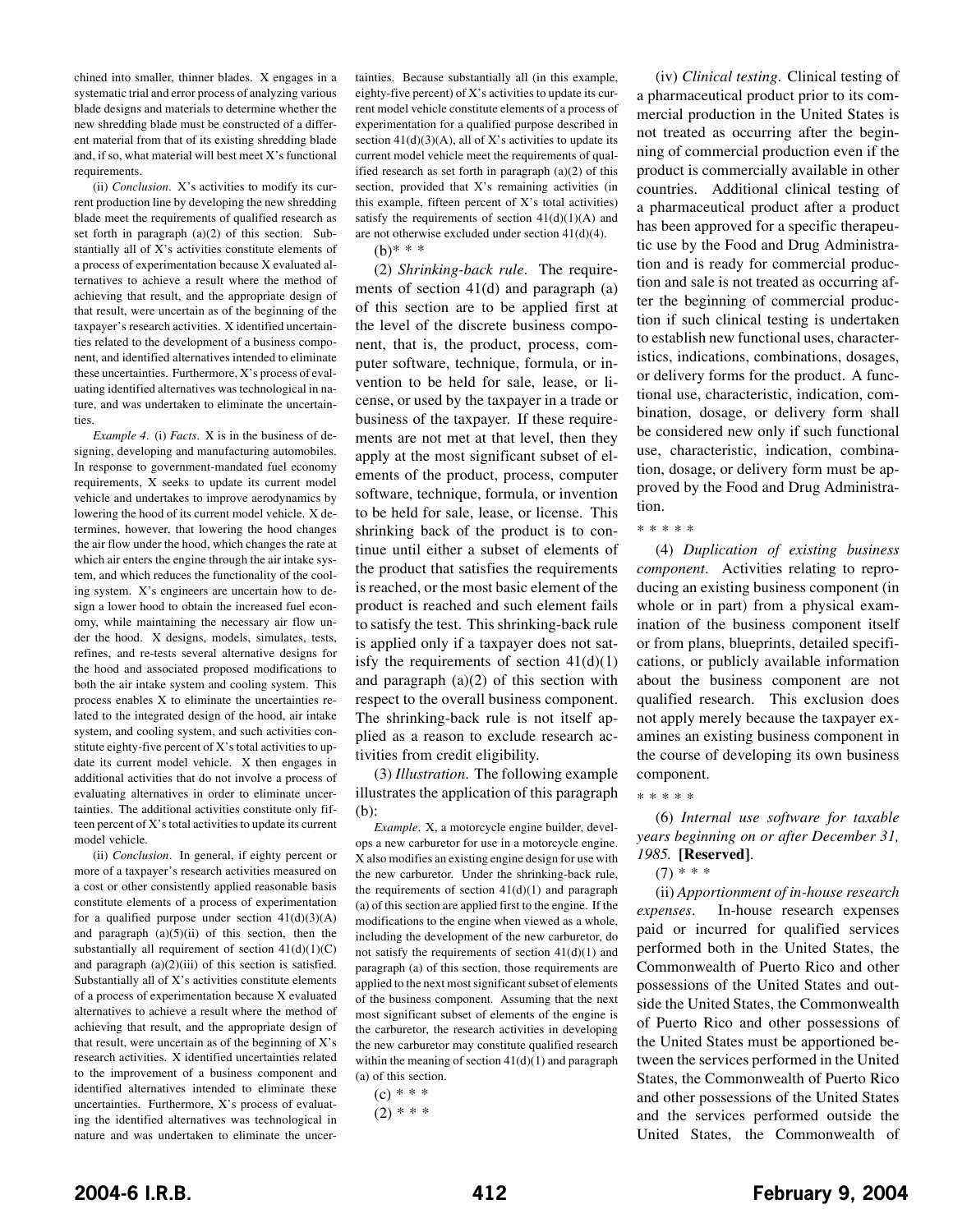Puerto Rico and other possessions of the United States. Only those in-house research expenses apportioned to the services performed within the United States, the Commonwealth of Puerto Rico and other possessions of the United States are eligible to be treated as qualified research expenses, unless the in-house research expenses are wages and the 80 percent rule of  $$1.41-2(d)(2)$  applies.

#### \*\*\*\*\*

(10) *Illustrations*. The following examples illustrate provisions contained in paragraphs (c)(1) through (9) (excepting paragraphs  $(c)(6)$  of this section) of this section. No inference should be drawn from these examples concerning the application of section  $41(d)(1)$  and paragraph (a) of this section to these facts. The examples are as follows:

*Example 1*. (i) *Facts*. X, a tire manufacturer, develops a new material to use in its tires. X conducts research to determine the changes that will be necessary for X to modify its existing manufacturing processes to manufacture the new tire. X determines that the new tire material retains heat for a longer period of time than the materials X currently uses for tires, and, as a result, the new tire material adheres to the manufacturing equipment during tread cooling. X evaluates several alternatives for processing the treads at cooler temperatures to address this problem, including a new type of belt for its manufacturing equipment to be used in tread cooling. Such a belt is not commercially available. Because X is uncertain of the belt design, X develops and conducts sophisticated engineering tests on several alternative designs for a new type of belt to be used in tread cooling until X successfully achieves a design that meets X's requirements. X then manufactures a set of belts for its production equipment, installs the belts, and tests the belts to make sure they were manufactured correctly.

(ii) *Conclusion*. X's research with respect to the design of the new belts to be used in its manufacturing of the new tire may be qualified research under section 41(d)(1) and paragraph (a) of this section. However, X's expenses to implement the new belts, including the costs to manufacture, install, and test the belts were incurred after the belts met the taxpayer's functional and economic requirements and are excluded as research after commercial production under section  $41(d)(4)(A)$  and paragraph (c)(2) of this section.

*Example 2*. (i) *Facts*. For several years, X has manufactured and sold a particular kind of widget. X initiates a new research project to develop a new or improved widget.

(ii) *Conclusion*. X's activities to develop a new or improved widget are not excluded from the definition of qualified research under section  $41(d)(4)(A)$ and paragraph (c)(2) of this section. X's activities relating to the development of a new or improved widget constitute a new research project to develop a new business component. X's research activities relating to the development of the new or improved widget, a new business component, are not considered to be activities conducted after the beginning of commercial production under section 41(d)(4)(A) and paragraph (c)(2) of this section.

*Example 3*. (i) *Facts*. X, a computer software development firm, owns all substantial rights in a general ledger accounting software core program that X markets and licenses to customers. X incurs expenditures in adapting the core software program to the requirements of C, one of X's customers.

(ii) *Conclusion*. Because X's activities represent activities to adapt an existing software program to a particular customer's requirement or need, X's activities are excluded from the definition of qualified research under section  $41(d)(4)(B)$  and paragraph (c)(3) of this section.

*Example 4*. (i) *Facts*. The facts are the same as in *Example 3*, except that C pays X to adapt the core software program to C's requirements.

(ii) *Conclusion*. Because X's activities are excluded from the definition of qualified research under section  $41(d)(4)(B)$  and paragraph (c)(3) of this section, C's payments to X are not for qualified research and are not considered to be contract research expenses under section 41(b)(3)(A).

*Example 5*. (i) *Facts*. The facts are the same as in *Example 3*, except that C's own employees adapt the core software program to C's requirements.

(ii) *Conclusion*. Because C's employees' activities to adapt the core software program to C's requirements are excluded from the definition of qualified research under section  $41(d)(4)(B)$  and paragraph  $(c)(3)$  of this section, the wages C paid to its employees do not constitute in-house research expenses under section 41(b)(2)(A).

*Example 6*. (i) *Facts*. X manufacturers and sells rail cars. Because rail cars have numerous specifications related to performance, reliability and quality, rail car designs are subject to extensive, complex testing in the scientific or laboratory sense. B orders passenger rail cars from X. B's rail car requirements differ from those of X's other existing customers only in that B wants fewer seats in its passenger cars and a higher quality seating material and carpet that are commercially available. X manufactures rail cars meeting B's requirements.

(ii) *Conclusion*. X's activities to manufacture rail cars for B are excluded from the definition of qualified research. The rail car sold to B was not a new business component, but merely an adaptation of an existing business component that did not require a process of experimentation. Thus, X's activities to manufacture rail cars for B are excluded from the definition of qualified research under section  $41(d)(4)(B)$  and paragraph (c)(3) of this section because X's activities represent activities to adapt an existing business component to a particular customer's requirement or need.

*Example 7*. (i) *Facts*. X, a manufacturer, undertakes to create a manufacturing process for a new valve design. X determines that it requires a specialized type of robotic equipment to use in the manufacturing process for its new valves. Such robotic equipment is not commercially available, and X, therefore, purchases the existing robotic equipment for the purpose of modifying it to meet its needs. X's engineers identify uncertainty that is technological in nature concerning how to modify the existing robotic equipment to meet its needs. X's engineers develop several alternative designs, and conduct experiments using modeling and simulation in modifying the robotic equipment and conduct extensive scientific and laboratory testing of design alternatives. As a result of this process, X's engineers develop a design for the robotic equipment that meets X's needs. X constructs and installs the modified robotic equipment on its manufacturing process.

(ii) *Conclusion*. X's research activities to determine how to modify X's robotic equipment for its manufacturing process are not excluded from the definition of qualified research under section  $41(d)(4)(B)$  and paragraph  $(c)(3)$  of this section, provided that X's research activities satisfy the requirements of section 41(d)(1).

*Example 8*. (i) *Facts*. An existing gasoline additive is manufactured by Y using three ingredients, A, B, and C. X seeks to develop and manufacture its own gasoline additive that appears and functions in a manner similar to Y's additive. To develop its own additive, X first inspects the composition of Y's additive, and uses knowledge gained from the inspection to reproduce A and B in the laboratory. Any differences between ingredients A and B that are used in Y's additive and those reproduced by X are insignificant and are not material to the viability, effectiveness, or cost of A and B. X desires to use with A and B an ingredient that has a materially lower cost than ingredient C. Accordingly, X engages in a process of experimentation to develop, analyze and test potential alternative formulations of the additive.

(ii) *Conclusion*. X's activities in analyzing and reproducing ingredients A and B involve duplication of existing business components and are excluded from the definition of qualified research under section  $41(d)(4)(C)$  and paragraph (c)(4) of this section. X's experimentation activities to develop potential alternative formulations of the additive do not involve duplication of an existing business component and are not excluded from the definition of qualified research under section  $41(d)(4)(C)$  and paragraph (c)(4) of this section.

*Example 9*. (i) *Facts*. X, a manufacturing corporation, undertakes to restructure its manufacturing organization. X organizes a team to design an organizational structure that will improve X's business operations. The team includes X's employees as well as outside management consultants. The team studies current operations, interviews X's employees, and studies the structure of other manufacturing facilities to determine appropriate modifications to X's current business operations. The team develops a recommendation of proposed modifications which it presents to X's management. X's management approves the team's recommendation and begins to implement the proposed modifications.

(ii) *Conclusion*. X's activities in developing and implementing the new management structure are excluded from the definition of qualified research under section  $41(d)(4)(D)$  and paragraph (c)(5) of this section. Qualified research does not include activities relating to management functions or techniques including management organization plans and management-based changes in production processes.

*Example 10*. (i) *Facts*. X, an insurance company, develops a new life insurance product. In the course of developing the product, X engages in research with respect to the effect of pricing and tax consequences on demand for the product, the expected volatility of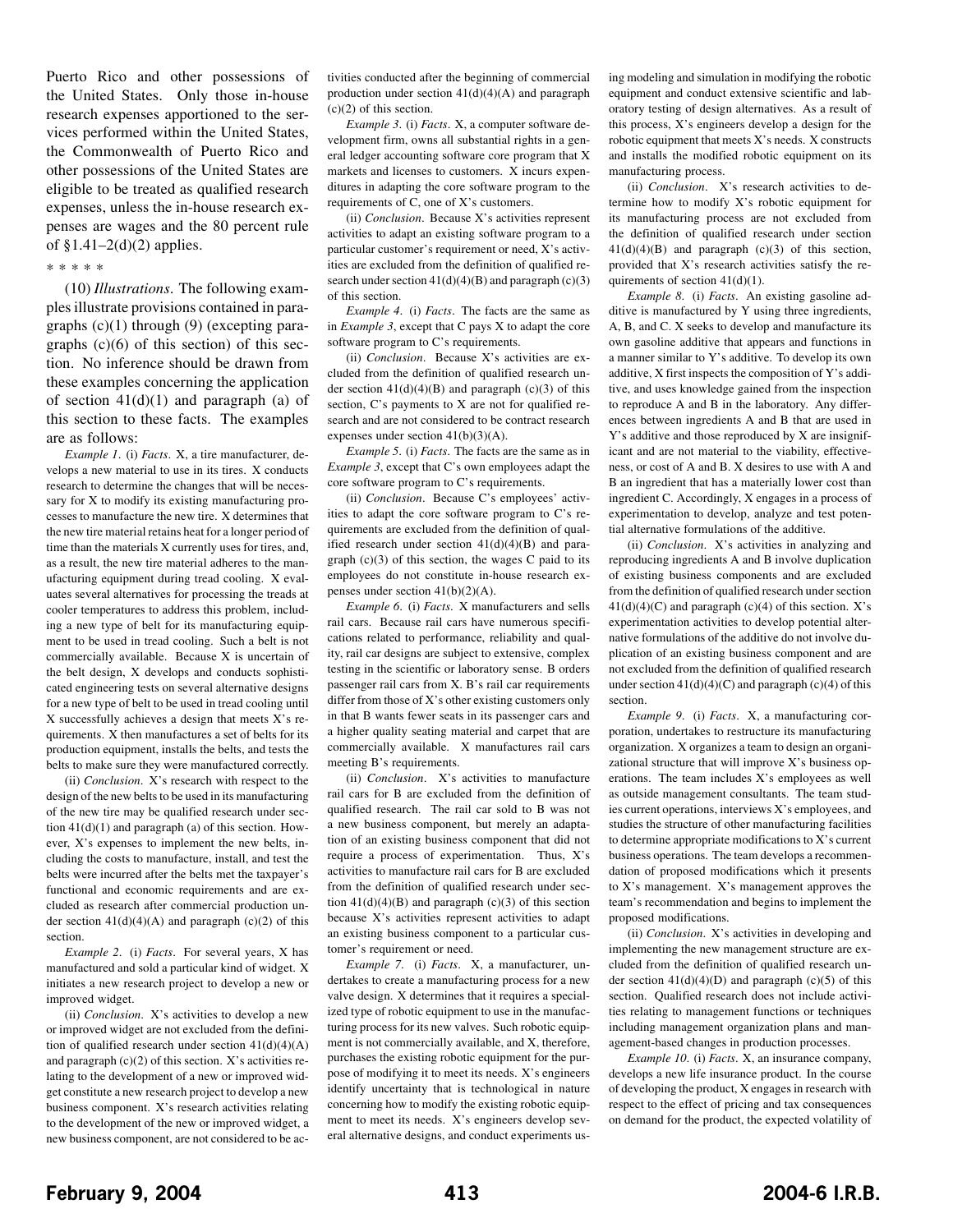<span id="page-11-0"></span>interest rates, and the expected mortality rates (based on published data and prior insurance claims).

(ii) *Conclusion*. X's activities related to the new product represent research in the social sciences (including economics and business management) and are thus excluded from the definition of qualified research under section 41(d)(4)(G) and paragraph (c)(8) of this section.

(d) *Recordkeeping for the research credit*. A taxpayer claiming a credit under section 41 must retain records in sufficiently usable form and detail to substantiate that the expenditures claimed are eligible for the credit. For the rules governing record retention, see §1.6001–1. To facilitate compliance and administration, the IRS and taxpayers may agree to guidelines for the keeping of specific records for purposes of substantiating research credits.

(e) *Effective dates*. This section is applicable for taxable years ending on or after December 31, 2003.

#### PART 602—OMB CONTROL NUMBERS UNDER THE PAPERWORK REDUCTION ACT

Par. 4. The authority citation for part 602 continues to read in part as follows: Authority: 26 U.S.C. 7805 \* \* \*

Par. 5. In §602.101, paragraph (b) is amended by removing the entry from the table for  $$1.41–4(d)$ .

> Mark E. Matthews, *Deputy Commissioner for Services and Enforcement*.

Approved December 18, 2003.

Pamela F. Olson, *Assistant Secretary of the Treasury*.

(Filed by the Office of the Federal Register on December 31, 2003, 8:45 a.m., and published in the issue of the Federal Register for January 2, 2004, 69 F.R. 22)

## **Section 42.—Low-Income Housing Credit**

The adjusted applicable federal short-term, midterm, and long-term rates are set forth for the month of February 2004. See Rev. Rul. 2004-9, page [428.](#page-25-0)

## **Section 280G.—Golden Parachute Payments**

Federal short-term, mid-term, and long-term rates are set forth for the month of February 2004. See Rev. Rul. 2004-9, page [428.](#page-25-0)

## **Section 382.—Limitation on Net Operating Loss Carryforwards and Certain Built-In Losses Following Ownership Change**

The adjusted applicable federal long-term rate is set forth for the month of February 2004. See Rev. Rul. 2004-9, page [428.](#page-25-0)

## **Section 409.—Qualifications for Tax Credit Employee Stock Ownership Plans**

*26 CFR 1.409(p)–1T: Prohibited allocation of securities in an S corporation.*

*(Also, §§ 1361, 4975, 4979A, 6011, 6111, and 6112; §§ 54.4975–11, 1.6011–4, 301.6111–2, and 301.6112–1.)*

**Employee stock ownership plans; S corporations; listed transactions.** A finding of synthetic equity owned by a disqualified person in a nonallocation year of an ESOP, as those terms are defined in section 409(p) of the Code and regulations section  $1.409(p) - 1T$ , takes place in three distinct situations. In addition, the transactions described in this ruling, as well as substantially similar transactions, are designated as "listed transactions."

## **Rev. Rul. 2004–4**

#### **ISSUES**

In the three situations described below, (1) are the individuals disqualified persons within the meaning of  $\S$  409(p)(4) of the Internal Revenue Code (the Code), (2) does the related employee stock ownership plan (ESOP) have a nonallocation year within the meaning of  $\S$  409(p)(3), and (3) are any disqualified persons treated as owning synthetic equity within the meaning of § 409(p)(5)?

#### **FACTS**

#### *Situation 1*

Before 2003, Individuals A and B own, either directly or indirectly, in whole or in part, a domestic professional services corporation. In addition, before 2003, individuals C, D, and E each owns, either directly or indirectly, in whole or in part, his or her own domestic professional services corporation. A, B, C, D, and E (Taxpayers) are employees of their respective domestic professional services corporations (Service Recipient Corporations).

In 2003, a new corporation (S Corp) is formed, and elects to be treated as a subchapter S corporation. S Corp forms a subsidiary corporation for each Taxpayer (QSubs A through E), and files a qualified subchapter S subsidiary (QSub) election for each subsidiary. S Corp contributes cash in exchange for 100 percent of the issued and outstanding stock of each QSub. Each Taxpayer is designated as an officer and investment manager for Taxpayer's respective QSub. In addition, each QSub grants its respective Taxpayer a nonqualified stock option to acquire substantially all or a majority of the shares of the QSub.

At the same time that S Corp is formed, it establishes a plan (ESOP) which is designed to be an employee stock ownership plan (within the meaning of  $\S$  4975(e)(7)) and which holds 100 percent of the stock of S Corp. All the employees of S Corp and the QSubs participate in the ESOP, with the exception of Taxpayers A through E.

Taxpayers A through E and their support staff terminate their existing employment relationship with their respective Service Recipient Corporations and become employees of the respective QSub. The customers of Taxpayers A through E stop doing business with the Service Recipient Corporations and begin doing business with the respective QSub of Taxpayers A through E.

Taxpayers A through E receive salary payments from their respective QSub, in an amount substantially less than the income to S Corp generated by the business activities of that Taxpayer after deduction for expenses. S Corp treats the subsidiaries as valid QSubs, and treats the income generated by each QSub each year, and earnings thereon, as earned by S Corp. The payments to the Taxpayers for current salary are deducted by S Corp as an ordinary and necessary business expense. However, since S Corp is wholly owned by an ESOP holding S corporation stock, S Corp's net earnings are not taxed currently.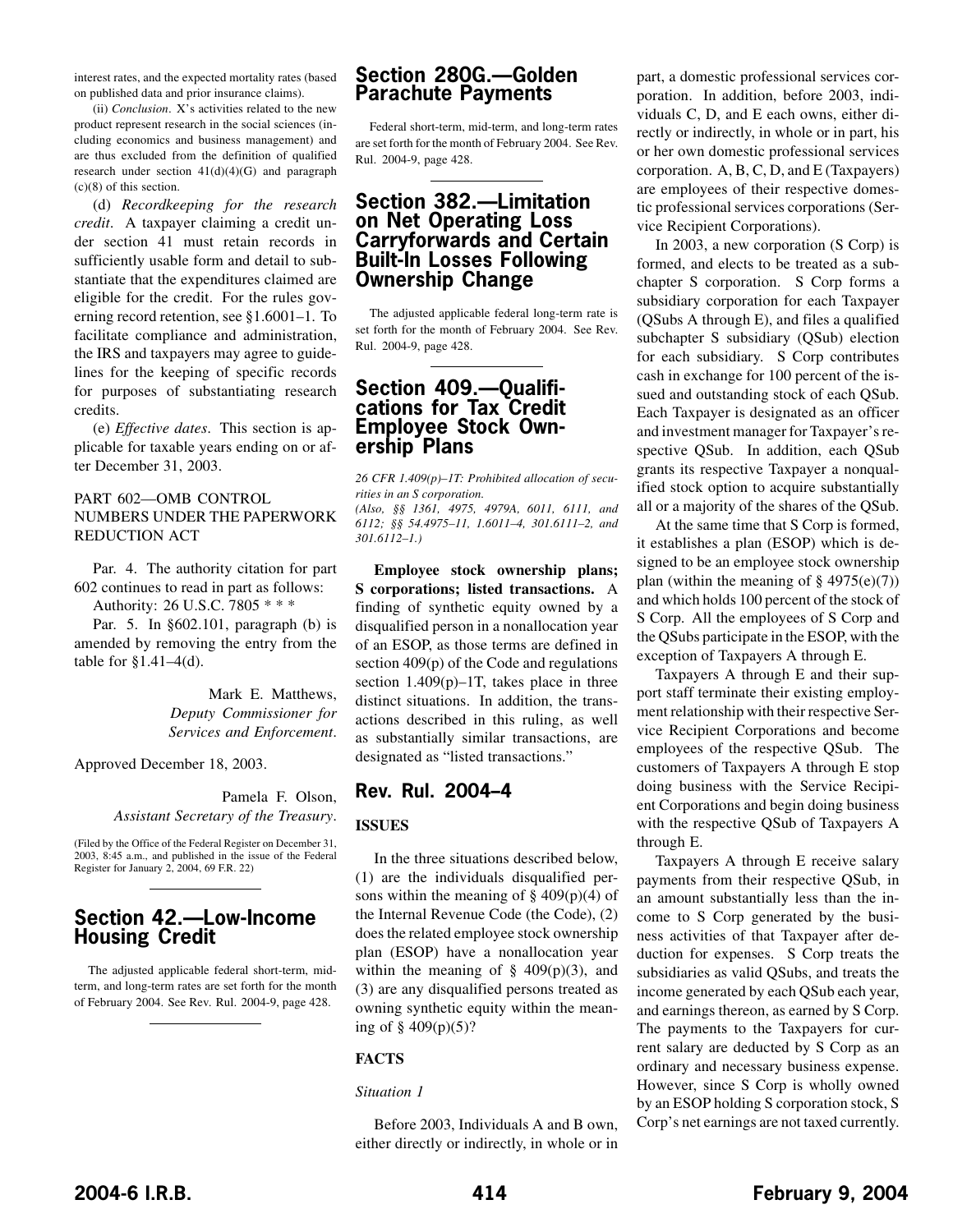Amounts of income to S Corp generated by the business activities of each Taxpayer (net of expenses) but not paid to Taxpayers within 21/2 months after the end of the year accumulate in each Taxpayer's respective QSub, for example, in a brokerage account in each subsidiary, over which the respective Taxpayer has investment control as the investment manager of the subsidiary. A through E can access the amounts accumulated in their respective QSub by exercising their option to purchase shares in the QSub. If each Taxpayer's option to purchase shares of QSub stock were synthetic equity of S Corp (determined in accordance with §  $1.409(p) - 1T(f)(4)(ii)$ , then each Taxpayer would own at least 10 percent of the sum of the outstanding shares of S Corp plus the synthetic equity shares of S Corp.

#### *Situation 2*

The facts are the same as in *Situation 1*, except that instead of 5 individuals, there are 11 individuals (Taxpayers A through K) each of whom is an employee of a Service Recipient Corporation owned either directly or indirectly, in whole or in part, by that Taxpayer. As in *Situation 1*, amounts of income to S Corp generated by the business activities of each Taxpayer (net of expenses) but not paid to the Taxpayer accumulate in each Taxpayer's respective QSub, and each Taxpayer has the right to acquire stock in that Taxpayer's QSub under the same terms as described in *Situation 1*. If each Taxpayer's option to purchase shares of QSub stock were synthetic equity of S Corp, then each Taxpayer would own less than 10 percent of the sum of the outstanding shares of S Corp plus the synthetic equity shares of S Corp.

#### *Situation 3*

Before 2003, Corporation M is an S corporation with 200 employees, wholly owned by an ESOP that was established after March 14, 2001, in which substantially all of its employees participate. Before 2003, Individual A (Taxpayer) operated a professional services corporation as a separate business. In 2003, Corporation M forms a QSub for A by contributing cash in exchange for 100 percent of the issued and outstanding stock of the QSub. As in *Situation 1*, A and A's support staff terminate their existing employment relationship with A's Service Recipient Corporation and become employees of the QSub; A's customers become customers of the QSub; amounts of income to S Corp generated by the business activities of A (net of expenses) but not paid to A accumulate in A's QSub; and A has the right to acquire stock in the QSub under the same terms as described in *Situation 1*. A does not participate in the Corporation M ESOP. If A's option to purchase shares of the QSub were synthetic equity of S Corp, then A would own less than 10 percent of the total of the outstanding shares of S Corp plus the synthetic equity shares of S Corp.

### **LAW**

Section 4975(e)(7) provides that an ESOP is a defined contribution plan that is designed to invest primarily in qualifying employer securities and that is either a stock bonus plan which is qualified, or a stock bonus plan and money purchase pension plan both of which are qualified, under § 401(a). A plan is not treated as an ESOP under the Code unless it meets the following requirements, to the extent applicable: § 409(h) (relating to participants' right to receive employer securities; put options); § 409(o) (relating to participants' distribution rights and payment requirements); § 409(n) (relating to securities received in transactions to which  $§$  1042 applies);  $§$  409(p) (relating to prohibited allocations of securities in an S corporation); § 664(g) (relating to qualified gratuitous transfers of qualified employer securities); and § 409(e) (relating to participants' voting rights if the employer has a registration-type class of securities). As authorized by  $\S$  4975(e)(7), additional requirements are imposed under § 54.4975–11 of the Excise Tax Regulations.

Section  $1361(b)(1)(B)$  provides that an S corporation may not have as a shareholder a person that is not an estate, a trust described in §  $1361(c)(2)$ , an organization described in §  $1361(c)(6)$ , or an individual. In 1996, § 1361(c)(6) was amended to permit a qualified plan under § 401(a) to be a shareholder in an S corporation. Section 1316(a) of the Small Business Job Protection Act of 1996 (SBJPA) (110 Stat. 1755) (1996).

Section 1361(b)(3)(A) provides that, for purposes of title 26 of the U.S. Code, a corporation that is a qualified Subchapter S subsidiary will not be treated as a separate corporation and all assets, liabilities, and items of income, deduction and credit of the corporation are treated as assets, liabilities, and such items (as the case may be) of the S corporation.

Section  $511(a)(1)$  imposes a tax on the unrelated business taxable income (as defined in  $\S$  512(a)) of organizations described in §  $511(a)(2)$ , which include plans that qualify under  $\S$  401(a). Section  $512(e)(1)$  provides that if an organization described in §  $1361(c)(6)$  holds stock in an S corporation, the interest is treated as an interest in an unrelated trade or business and, notwithstanding the organization's general tax-exempt status, all items of income, loss, or deduction taken into account under § 1366(a) and any gain or loss on the disposition of the stock in the S corporation are taken into account in computing the unrelated business taxable income of the organization. In 1997, § 512(e) was amended to provide that  $\S$  512(e) does not apply to employer securities (within the meaning of § 409(l)) held by an ESOP described in § 4975(e)(7). Section 1523 of the Taxpayer Relief Act of 1997 (TRA '97) (111 Stat. 788) (1997). Accordingly, S corporation income allocable to stock held by an ESOP is not subject to regular income or unrelated business income tax.

Congress became aware that the tax exemption for earnings on S corporation stock held by an ESOP may lead to inappropriate tax deferral or avoidance in some cases. In order to address these concerns, Congress enacted § 409(p) as part of the Economic Growth and Tax Relief Reconciliation Act of 2001 (EGTRRA) (115 Stat. 38) (2001). Section 409(p) is effective for plan years beginning after December 31, 2004. However, pursuant to section  $656(d)(2)$  of EGTRRA, § 409(p) of the Code is effective for plan years ending after March 14, 2001, for an ESOP that is established after that date, or if the employer securities held by the plan consist of stock in an S corporation that did not have an S election in effect on that date. Notice 2002–2, Q&A–15, 2002–1 C.B. 285, provides that an S corporation does not have an election in effect on March 14, 2001, unless a valid election was actually filed on or before that date and is effective with respect to such corporation on or before that date. Temporary and proposed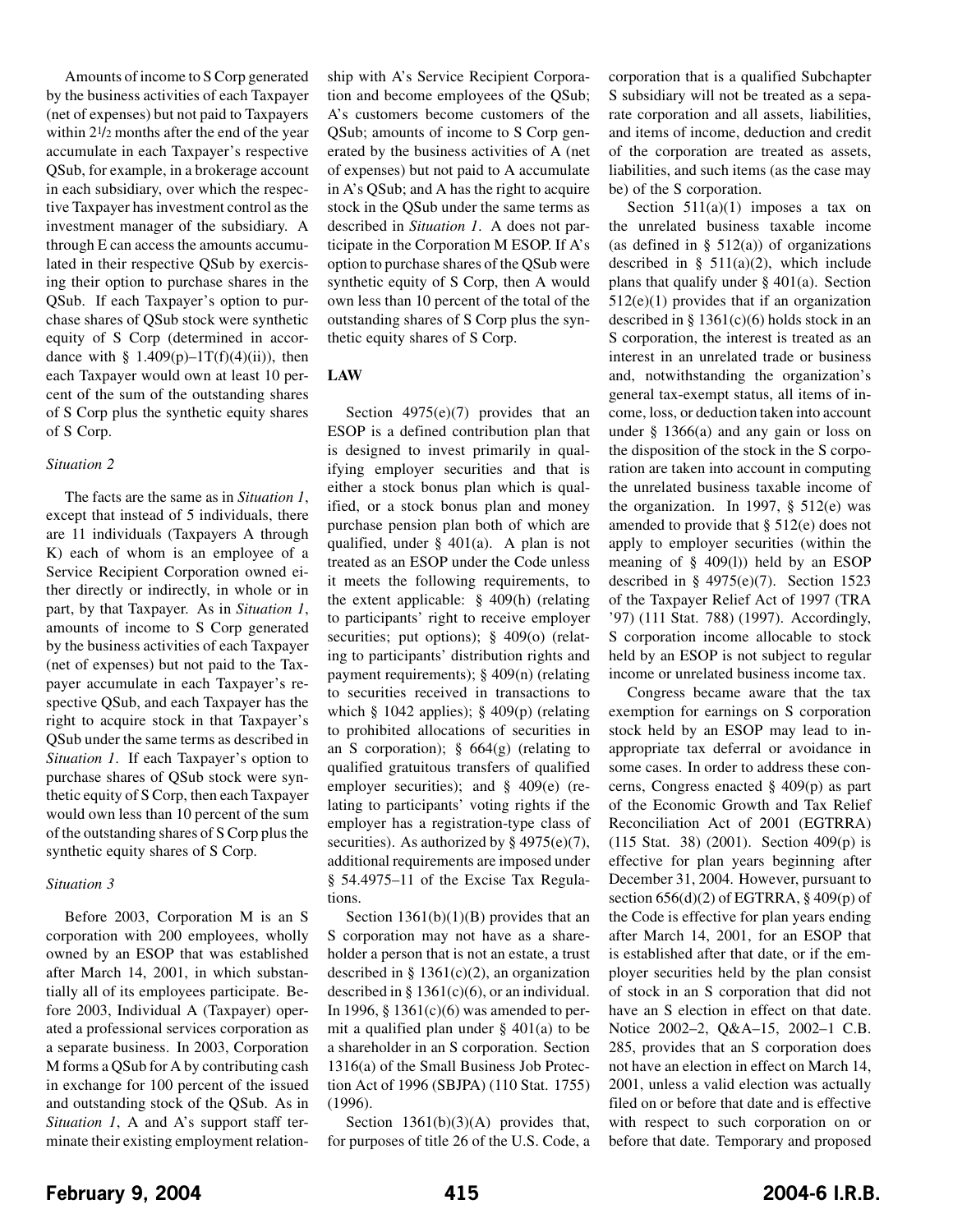regulations under § 409(p) were issued on July 21, 2003 (T.D. 9081, 2003–35 I.R.B. 420; REG–129709–03, 2003–35 I.R.B. 506, September 2, 2003), effective generally for plan years ending after October 20, 2003.

Section 409(p) is intended to limit the tax benefits of ESOPs maintained by S corporations unless the ESOP provides meaningful benefits to rank-and-file employees. As explained in the legislative history:

The Committee continues to believe that S corporations should be able to encourage employee ownership through an ESOP. The Committee does not believe, however, that ESOPs should be used by S corporation owners to obtain inappropriate tax deferral or avoidance.

Specifically, the Committee believes that the tax deferral opportunities provided by an S corporation ESOP should be limited to those situations in which there is broad-based employee coverage under the ESOP and the ESOP benefits rank-and-file employees as well as highly compensated employees and historical owners.

H. R. Rep. No. 107–51, part 1, at 100 (2001).

Sections 409(p) and 4979A apply if a nonallocation year occurs in an employee stock ownership plan, as defined in §  $4975(e)(7)$ , that holds shares of stock of an S corporation that are employer securities as defined in § 409(l). Section  $409(p)(1)$  requires that an ESOP holding employer securities consisting of stock in an S corporation must provide that no portion of the assets of the plan attributable to (or allocable in lieu of) such employer securities may, during a nonallocation year, accrue (or be allocated directly or indirectly under any plan of the employer meeting the requirements of  $\S$  401(a)) for the benefit of any disqualified person, as defined in § 409(p).

Under § 409(p)(3), (4), and (5), a "nonallocation year" means a plan year of an ESOP during which, at any time, the ESOP holds any employer securities that are shares of an S corporation and either: 1) disqualified persons own at least 50 percent of the number of outstanding shares of stock in the S corporation (including deemed-owned ESOP shares), or 2) disqualified persons own at least 50 percent of the aggregate number of outstanding shares of stock (including deemed-owned

ESOP shares) and synthetic equity in the S corporation. For these purposes, the rules of § 318(a) apply to determine ownership of shares in the S corporation (including deemed-owned ESOP shares) and synthetic equity. However, § 318(a)(4) (relating to options to acquire stock) is disregarded and, in applying  $\S$  318(a)(1), the members of an individual's family include members of the individual's family specified in §  $409(p)(4)(D)$ . In addition, an individual is treated as owning deemed-owned ESOP shares of that individual notwithstanding the employee trust exception in  $\S 318(a)(2)(B)(i)$ .

As indicated by the legislative history above,  $\S$  409(p) is intended to limit the tax benefits of ESOPs maintained by S corporations unless the ESOP provides broad based coverage for, and meaningful benefits to, rank-and-file employees. See H.R. Rep. No. 107–51, part 1, at 100 (2001). Accordingly, Congress added § 409(p)(7), recognizing that the structure of  $\S$  409(p) was not expected to be sufficient in all cases to ensure broad-based coverage for, and meaningful benefits to, rank-and-file employees. Section  $409(p)(7)(A)$  thus authorizes the Secretary to prescribe such regulations as may be necessary to carry out the purposes of § 409(p). Section  $409(p)(7)(B)$  provides that the Secretary may, by regulation or other guidance of general applicability, provide that a nonallocation year occurs in any case in which the principal purpose of the ownership structure of an S corporation constitutes an avoidance or evasion of § 409(p). The legislative history to § 409(p) includes the following with respect to exercise of this authority:

For example, this might apply if more than 10 independent businesses are combined in an S corporation owned by an ESOP in order to take advantage of the income tax treatment of S corporations owned by an ESOP.

H. R. Conf. Rep. No. 107–84, at 277 (2001).

Pursuant to § 409(p)(7)(B), § 1.409(p)–  $1T(c)(3)$  of the Temporary Income Tax Regulations provides that the Commissioner, in revenue rulings, notices and other guidance published in the Internal Revenue Bulletin, may provide that a nonallocation year occurs in any case in which the principal purpose of the ownership structure of an S corporation constitutes an avoidance or evasion of § 409(p). For any year that is a nonallocation year, taking into account the legislative history cited above,  $\S 1.409(p) - 1T(c)(3)$  also provides that this exercise of authority includes the authority to treat any person as a disqualified person.

Under §  $409(p)(4)$ , a disqualified person is any person for whom: 1) the number of such person's deemed-owned ESOP shares is at least 10 percent of the number of deemed-owned ESOP shares of the S corporation; 2) the aggregate number of such person's deemed-owned ESOP shares and synthetic equity shares is at least 10 percent of the aggregate number of deemed-owned ESOP and synthetic equity shares of the S corporation; 3) the aggregate number of deemed-owned ESOP shares of such person and of the members of such person's family is at least 20 percent of the number of deemed-owned ESOP shares of the S corporation; or 4) the aggregate number of deemed-owned ESOP shares and synthetic equity shares of such person and of the members of such person's family is at least 20 percent of the aggregate number of deemed-owned ESOP and synthetic equity shares of the S corporation.

Section 409(p)(4)(C) defines "deemedowned ESOP shares" to mean, with respect to any person: 1) any shares of stock in the S corporation constituting employer securities that are allocated to such person's account under the ESOP; and 2) such person's share of the stock in the S corporation that is held by the ESOP but is not allocated to the account of any participant or beneficiary (with such person's share to be determined in the same proportion as the most recent stock allocation under the ESOP).

Section  $1.409(p) - 1T(f)(1)$ , interpreting  $§$  409(p)(5), provides that the determination of whether someone is a disqualified person and whether a plan year is a nonallocation year is made without regard to "synthetic equity" attributable to that person and is also made separately taking into account synthetic equity. For purposes of § 409(p) and § 1.409(p)-1T, synthetic equity is treated as owned by a person in the same manner as stock is treated as owned by a person, directly or under the rules of  $§ 318(a)(2)$  and (3).

Section  $409(p)(6)(C)$  defines "synthetic equity" to include any stock op-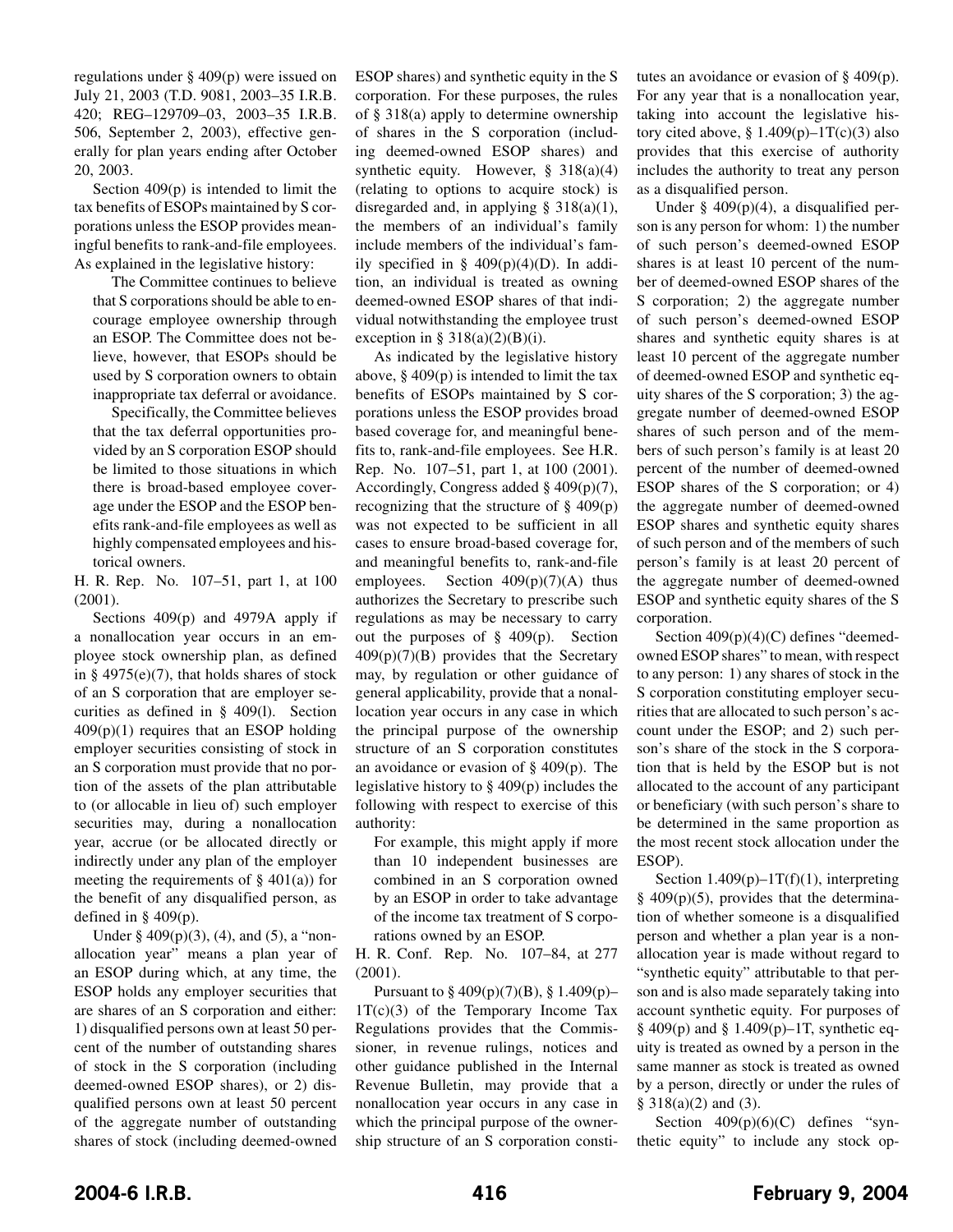tion, warrant, restricted stock, deferred issuance stock right, stock appreciation right payable in stock, or similar interest or right that gives the holder the right to acquire or receive stock of the S corporation in the future. Synthetic equity also includes a right to a future payment (payable in cash or any other form other than stock of the S corporation) from an S corporation that is based on the value of the stock of the S corporation or appreciation in such value, such as a stock appreciation right with respect to stock of an S corporation that is payable in cash or a phantom stock unit with respect to stock of an S corporation that is payable in cash.

Section  $1.409(p)-1T(f)(2)(iv)$  provides a rule treating nonqualified deferred compensation as synthetic equity. Specifically, that section of the temporary regulations provides that synthetic equity also includes any remuneration for services rendered to the S corporation, or a related entity, to which  $\S$  404(a)(5) applies (including remuneration for which a deduction would be permitted under  $\S$  404(a)(5) if separate accounts were maintained), any right to receive property (to which § 83 applies) in a future year for the performance of services to an S corporation, or related entity, and any transfer of property (to which § 83 applies) in connection with the performance of services to an S corporation, or a related entity, to the extent that the property is not substantially vested within the meaning of § 1.83–3(i) of the Income Tax Regulations by the end of the plan year in which transferred. Section  $1.409(p) - 1T(f)(2)(iv)$  also provides that synthetic equity includes any other remuneration for services rendered to the S corporation, or a related entity, under a plan, method or arrangement, deferring the receipt of compensation to a date that is after the 15th day of the 3d calendar month after the end of entity's taxable year in which the related services are rendered, other than a plan that is an eligible retirement plan within the meaning of  $§$  402(c)(7)(B).

Pursuant to the authority in § 409(p)(7), § 1.409 $(p)$ -1T $(f)(2)(iii)$ (A) provides that synthetic equity also includes a right to acquire stock or other similar interests in a related entity if such interests in the related entity are the only significant asset of the S corporation and the S corporation is the only significant owner of the related entity. Whether an asset is the

only significant asset of the S corporation or the S corporation is the only significant owner of the related entity depends on the relevant facts and circumstances. Section  $1.409(p) - 1T(f)(2)(iii)(A)(4)$  provides that a related entity means any entity in which the S corporation holds an interest and which is a partnership, a trust, an eligible entity that is disregarded as an entity that is separate from its owner under § 301.7701–3 of the Procedure and Administration Regulations or a Qualified Subchapter S Subsidiary under  $§$  1361(b)(3).

Pursuant to the authority in  $\S$  409(p)(7), § 1.409 $(p)$ -1T $(f)(2)(iii)(C)$  provides that the Commissioner may, if necessary to carry out the purposes of  $\S 409(p)$ , through revenue rulings, notices, and other guidance published in the Internal Revenue Bulletin, provide that synthetic equity includes a right to acquire stock or other similar interests in a related entity in cases in which such interests in the related entity are not the only significant asset of the S corporation or the S corporation is not the only significant owner of the related entity.

Section  $1.409(p) - 1T(f)(4)(ii)$  provides that, in the case of synthetic equity that is determined by reference to shares of stock (or other similar interests) in a related entity, the person who is entitled to the synthetic equity is treated as owning shares of stock in the S corporation with the same aggregate value as the number of shares of stock (or similar interests) of the related entity (with such value determined without regard to any lapse restriction as defined at  $§$  1.83–3(i)).

Section 4979A imposes a 50 percent excise tax in certain cases, including an allocation of employer securities that is prohibited by  $\S$  409(p), the ownership of any synthetic equity by a disqualified person during a nonallocation year, and the occurrence of the first nonallocation year of an ESOP, as described in  $\S$  4979A(e)(2)(C). Section  $4979(A)(c)(1)(A)$  provides for this excise tax to be paid by the employer sponsoring the ESOP.

#### **ANALYSIS**

In each situation described above, the ownership structure of the S corporation is designed to allow one or more Taxpayers, each operating a business for that Taxpayer's own benefit, to take advantage of the tax-exempt status of the S corporation that results from the ownership of its outstanding stock by the ESOP. The ownership structure thereby avoids current taxation of the profits of each Taxpayer's separate business, while each Taxpayer retains the right to at least 50 percent of the business through the right to acquire shares in the QSub. Because the profits of each business are being segregated and accumulated in each Taxpayer's QSub, the ESOP is owner of the business only in form, not in substance, to the extent that the Taxpayer has a right to the profits by exercising the Taxpayer's option to acquire the shares of the QSub. Thus, the ESOP is not providing benefits to rank-and-file employees that reflect its ownership share in the S corporation.

In *Situation 1*, each Taxpayer is using options on QSub stock to retain ownership of his or her separate business, with the profits of that business being segregated from the profits of the businesses of the other QSubs. In this way, the structure is designed to divert the profits of each business away from the ESOP. If each QSub were an S corporation directly owned by an ESOP, each Taxpayer's right to acquire shares of that corporation would be synthetic equity pursuant to  $\S$  409(p)(6)(C). Accordingly, the structure described in *Situation 1* is similar to other forms of synthetic equity, such as the right to acquire stock in a related entity that is the only significant asset of an S Corporation (owned by an ESOP). Further, the economic effect is similar to nonqualified deferred compensation for services rendered to the QSub which is declared to be synthetic equity in § 1.409(p)–1T(f)(2)(iv).

Consequently, the options granted to each Taxpayer in *Situation 1* to acquire shares in the QSub for that Taxpayer's business should be treated as synthetic equity in S Corp. Accordingly, pursuant to the authority in  $§ 1.409(p) - 1T(f)(2)(iii)(C)$ , the Commissioner in this revenue ruling provides that the options are synthetic equity. Because these options are synthetic equity in *Situation 1*, each Taxpayer is a 10 percent owner of the number of deemed-owned shares of S Corp, Taxpayers A through E are thus disqualified persons, and, because disqualified persons A through E own an aggregate of at least 50 percent of the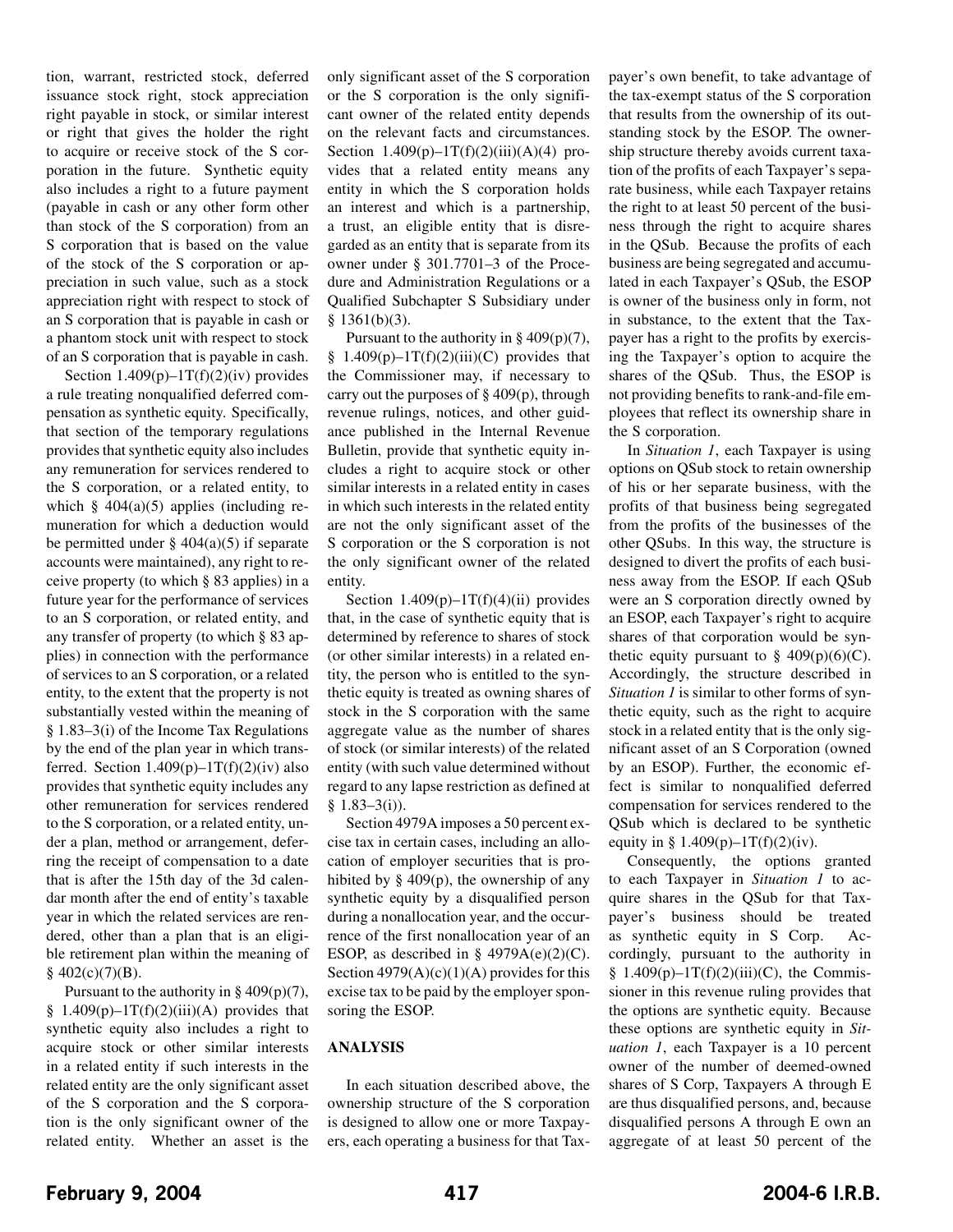shares, 2003 is a nonallocation year for the ESOP.

A group of individuals with the same right to acquire the accumulated profits of their businesses as described in *Situation 1* should not avoid the application of § 409(p) merely because each individual's right to acquire the accumulated profits of that individual's business does not have a value equal to at least 10 percent of the value of S Corp because more than 10 separate businesses are combined (as described in *Situation 2*). In fact, Congress anticipated the combining of more than 10 businesses as a means of avoiding the application of § 409(p) and gave this ownership structure as an example of the type of situation where exercise of the authority granted in § 409(p)(7)(B) would be appropriate.

Further, an individual with the same right to acquire the accumulated profits of that individual's business, similar to the rights described in *Situation 1*, should not avoid the application of § 409(p) merely because the business is combined, as in *Situation 3*, with the business of an S corporation owned by an ESOP that otherwise fulfills Congressional intent by providing broad-based coverage and benefits to rankand-file employees. The rank-and-file employees in *Situation 3* are not sharing in the profits of the Taxpayer's separate business through the ESOP's ownership share to the extent that the profits of that business are being accumulated for the benefit of that Taxpayer. With respect to that Taxpayer's separate business, the ownership structure of the S corporation is designed to avoid or evade the application of § 409(p).

In all three situations, the accumulation of profits for the benefit of a specific individual is comparable to the operation of an S corporation owned by an ESOP. Moreover, as in *Situation 1*, if any one of these businesses were the only business activity of S Corp, the option held by the taxpayers would be synthetic equity which would result in a nonallocation year and each taxpayer being a disqualified person if those shares of synthetic equity were at least 50 percent of the shares of stock of S Corp plus the total synthetic equity shares.

Accordingly, pursuant to the authority of  $\S 409(p)(7)(B)$  and  $\S 1.409(p) - 1T(c)(3)$ , the Commissioner provides in this revenue ruling that a nonallocation year occurs and the individual is a disqualified person in

any case in which (i) shares of an S corporation are employer securities held by an ESOP, (ii) the profits of the S corporation generated by the business activities of a specific individual are accumulated and held for the benefit of that individual in a QSub or similar entity (such as a limited liability company), (iii) these profits are not paid to the individual as compensation within 2<sup>1</sup>/<sub>2</sub> months after the end of the year in which earned, and (iv) the individual has rights to acquire shares of stock (or similar interests) of the QSub or similar entity representing 50 percent or more of the fair market value of the stock of such QSub or similar entity. In addition, pursuant to the authority in §  $1.409(p) - 1T(f)(2)(iii)(C)$ , the Commissioner in this revenue ruling provides that such individual's right to acquire shares of stock (or similar interests) of the QSub or similar entity is synthetic equity. For purposes of this paragraph, the rights of the individual are determined after taking into account the attribution rules of  $\S$  409(p).

As a result, in *Situations 2 and 3*, the Taxpayer's right to acquire the shares of the QSub is synthetic equity, each individual Taxpayer (A through K in *Situation 2*, and A in *Situation 3*) is a disqualified person, and a nonallocation year occurs. The respective Taxpayers in *Situations 2 and 3* are disqualified persons regardless of whether, at any time, a particular Taxpayer owns synthetic equity shares of S Corp equal to at least 10 percent of the sum of the outstanding shares of S Corp plus the synthetic equity shares of S Corp.

The same conclusions would apply with respect to *Situations 1, 2, and 3* even if the support staff of the Taxpayers were to continue to be employed by their respective Service Recipient Corporations, the Service Recipient Corporations were to continue to provide substantially the same services for their customers, any of the Taxpayers or their support staff were to be employees of S Corp (instead of employees of a QSub), or any of the Taxpayers were to participate in the ESOP.

Treasury and the Service intend to reflect the guidance in this revenue ruling in regulations under § 409(p), effective for plan years ending after October 20, 2003. It is expected that the regulations would apply to similar transactions that have the effect of reserving profits from an individual's business activities to provide similar tax benefits to the individual, either with the use of a QSub or through the use of another method.

In appropriate cases, the Service may challenge other tax benefits claimed by any taxpayer involved in this type of business structure. For example, in the appropriate case, the Service may take the position for income tax purposes that, even though the Taxpayer purported to transfer his or her business (including the employment of his or her support staff) to the QSub, the Taxpayer never relinquished ownership of his or her business and, therefore, the Taxpayer should still be taxed on the profits. The Service might also take the position that the subsidiary is not a QSub. Alternatively, if the support staff of the Taxpayers were to continue to be employed by their respective Service Recipient Corporations, and the Service Recipient Corporations were to continue to provide substantially the same services for their customers, the Service might assert that each Taxpayer continues to be employed by their respective Service Recipient Corporation, with the related tax consequences.

#### **HOLDINGS**

With respect to *Situation 1*, for purposes of §§ 409(p) and 4979A, (1) A through E are disqualified persons with respect to the ESOP, (2) the ESOP has a nonallocation year, and (3) the options to acquire stock in QSubs A through E are synthetic equity to which the § 4979A excise tax applies.

With respect to *Situation 2*, for purposes of §§ 409(p) and 4979A, (1) A through K are disqualified persons with respect to the ESOP, (2) the ESOP has a nonallocation year, and (3) A through K are each treated as owning synthetic equity in the form of each individual's option to acquire shares of the corresponding QSub.

With respect to *Situation 3*, for purposes of §§ 409(p) and 4979A, (1) A is a disqualified person with respect to the ESOP, (2) the ESOP has a nonallocation year, and (3) A is treated as owning synthetic equity in the form of A's option to acquire shares of the corresponding QSub.

#### **EFFECTIVE DATE AND TRANSITION RULE**

This revenue ruling applies for plan years ending after October 20, 2003, but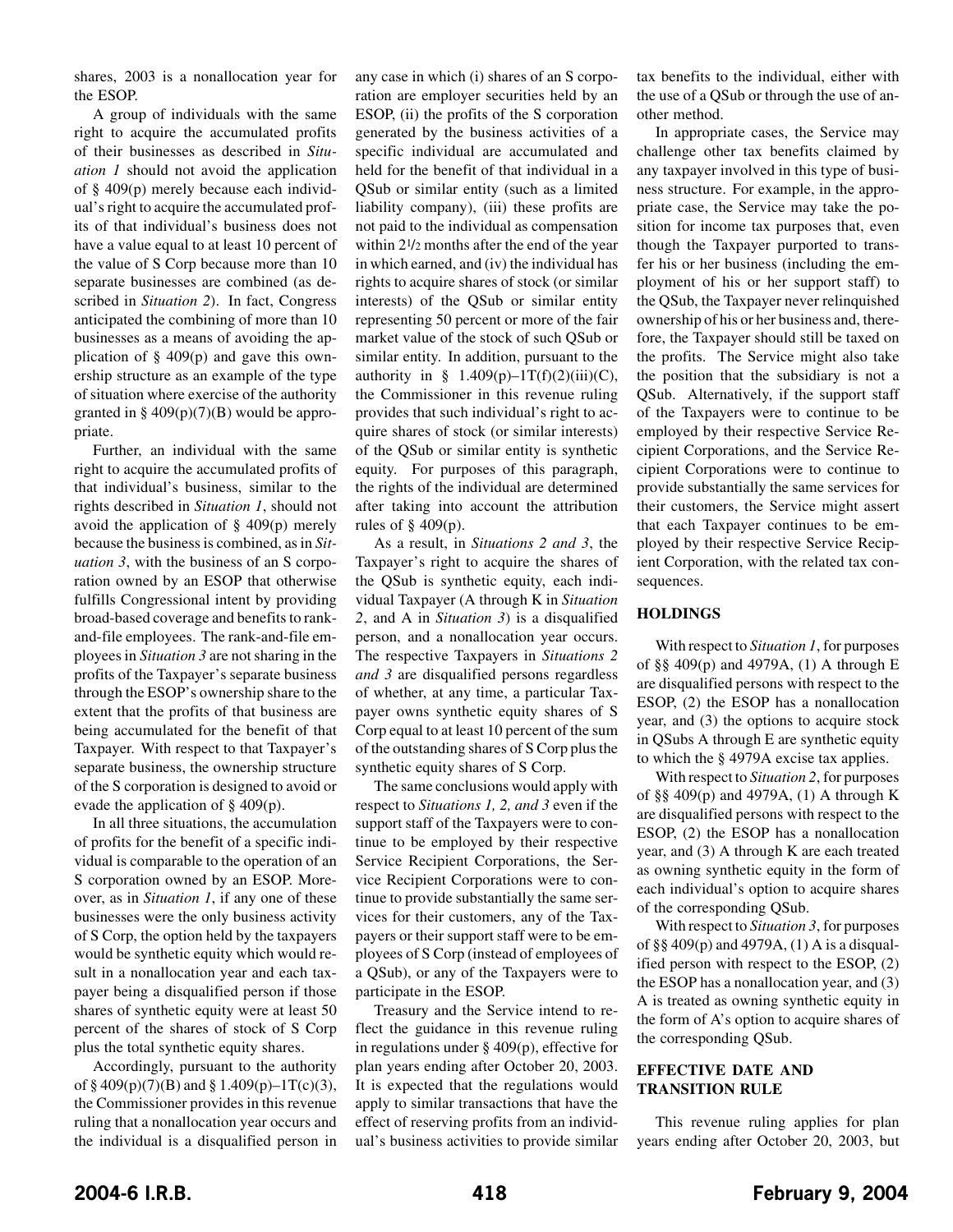<span id="page-16-0"></span>this revenue ruling (including the listing in the Listed Transactions section below) is not effective before March 15, 2004 if (i) all interests in a QSub held by individuals who would be disqualified persons under this revenue ruling are distributed to those individuals as compensation on or before March 15, 2004, and (ii) no such individual has been a participant in the ESOP at any time after October 20, 2003, and before March 15, 2004. In addition, for purposes of the excise tax under § 4979A, an individual's interest in a QSub that constitutes synthetic equity under this revenue ruling will be disregarded to the extent such interest is distributed to the individual as compensation on or before March 15, 2004.

#### **LISTED TRANSACTIONS**

Arrangements that are the same as, or substantially similar to, the following transaction are identified as "listed transactions" for purposes of §§ 1.6011–4(b)(2), 301.6111–2(b)(2) and 301.6112–1(b)(2) effective January 23, 2004, the date this document was released to the public: Any transaction in which (i) at least 50 percent of the outstanding shares of an S corporation are employer securities held by an ESOP, (ii) the profits of the S corporation generated by the business activities of a specific individual are accumulated and held for the benefit of that individual in a QSub or similar entity (such as a limited liability company), (iii) these profits are not paid to the individual as compensation within 21/2 months after the end of the year in which earned, and (iv) the individual has rights to acquire shares of stock (or similar interests) of the QSub or similar entity representing 50 percent or more of the fair market value of the stock of such QSub or similar entity. For purposes of the preceding sentence, the rights of an individual are determined after taking into account the attribution rules of § 409(p). These arrangements are identified as "listed transactions" with respect to the S corporation and each individual who is a disqualified person under this revenue ruling.

Independent of their classification as "listed transactions," transactions that are the same as, or substantially similar to, the transactions described in the preceding paragraph may already be subject to the disclosure requirements of § 6011 (§ 1.6011–4), the tax shelter registration requirements of § 6111 (§§ 301.6111–1T, 301.6111–2), or the list maintenance requirements of § 6112 (§ 301.6112–1).

Persons required to register these tax shelters under § 6111 who have failed to do so may be subject to the penalty under § 6707(a). Persons required to maintain lists of investors under § 6112 who have failed to do so (or who fail to provide such lists when requested by the IRS) may be subject to the penalty under § 6708(a). In addition, the IRS may impose penalties on parties involved in this transaction or substantially similar transactions, including the accuracy-related penalty under § 6662.

The Service and the Treasury recognize that some taxpayers may have filed tax returns taking the position that they were entitled to the purported tax benefits of the type of transaction described in this revenue ruling. These taxpayers should consult with a tax advisor to ensure that their transactions are disclosed properly and to take appropriate corrective action.

#### DRAFTING INFORMATION

The principal authors of this revenue ruling are Robert Gertner of the Employee Plans, Tax Exempt and Government Entities Division and John Ricotta of the Office of Division Counsel/Associate Chief Counsel (Tax Exempt and Government Entities). For further information, Employee Plans' taxpayer assistance telephone service at 1–877–829–5500 (a toll-free call) between the hours of 8:00 a.m. and 6:30 p.m. Eastern Time, Monday through Friday or contact Mr. Gertner at (202) 283–9888 (not a toll-free call).

## **Section 412.—Minimum Funding Standards**

The adjusted applicable federal short-term, midterm, and long-term rates are set forth for the month of February 2004. See Rev. Rul. 2004-9, page [428](#page-25-0).

## **Section 446.—General Rule for Methods of Accounting**

*26 CFR 1.446–1: General rule for methods of accounting.*

## **T.D. 9105**

## **DEPARTMENT OF THE TREASURY Internal Revenue Service 26 CFR Part 1**

## **Changes in Computing Depreciation**

AGENCY: Internal Revenue Service (IRS), Treasury.

ACTION: Final and temporary regulations.

SUMMARY: This document contains regulations relating to a change in computing depreciation or amortization as well as a change from a nondepreciable or nonamortizable asset to a depreciable or amortizable asset (or vice versa). Specifically, these regulations provide guidance to any taxpayer that makes a change in depreciation or amortization on whether such change is a change in method of accounting under section 446(e) of the Internal Revenue Code and on the application of section  $1016(a)(2)$  in determining whether the change is a change in method of accounting. The text of these temporary regulations also serves as the text of the proposed regulations (REG–126459–03) set forth in the notice of proposed rulemaking on this subject in this issue of the Bulletin.

DATES: *Effective Dates*: These regulations are effective January 2, 2004.

*Applicability Dates*: For dates of applicability, see  $\S$ §1.167(e)–1T(e),  $1.446(e) - 1T(e)(4)$ , and  $1.1016 - 3T(j)$ .

FOR FURTHER INFORMATION CONTACT: Sara Logan or Douglas Kim, (202) 622–3110 (not a toll-free number).

#### SUPPLEMENTARY INFORMATION:

#### **Background**

This document contains amendments to 26 CFR part 1 to provide regulations under sections 167, 446(e), and 1016(a)(2) of the Internal Revenue Code (Code).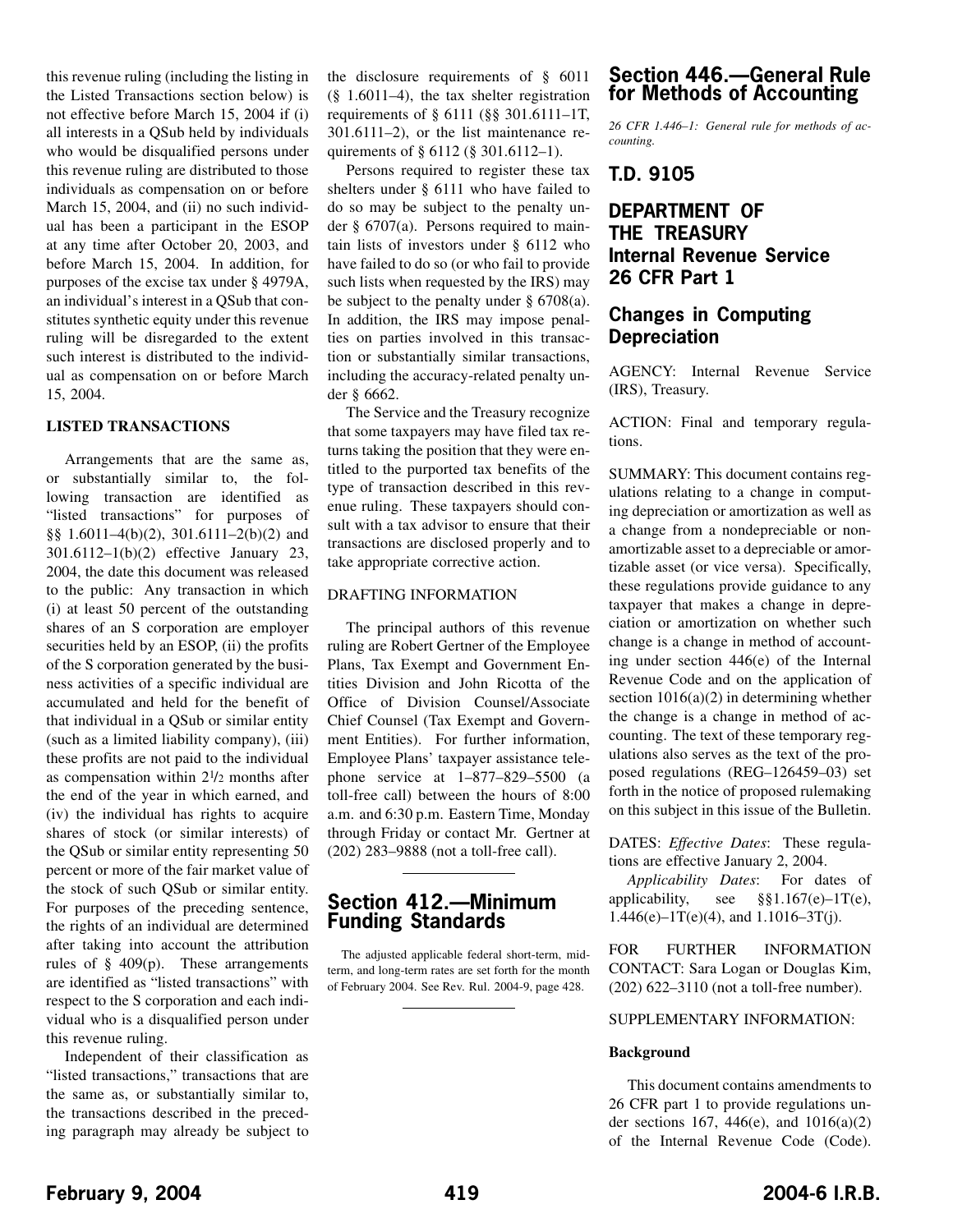These regulations provide the changes in depreciation or amortization that are, and are not, a change in method of accounting under §1.446–1(e). Additionally, these regulations amend §1.167(e)–1 to provide that certain changes in depreciation method for property for which depreciation is determined only under section 167 are made without the consent of the Commissioner of Internal Revenue, and amend §1.1016–3 to provide that section  $1016(a)(2)$  does not permanently affect a taxpayer's lifetime income for purposes of determining whether a change in depreciation or amortization is a change in method of accounting.

#### **Explanation of Provisions**

#### *Background*

Section 446 provides in general that taxable income shall be computed under the method of accounting on the basis of which the taxpayer regularly computes the taxpayer's income in keeping the taxpayer's books. Section 446(e) provides that, except as otherwise expressly provided in chapter 1 of the Code, a taxpayer who changes the method of accounting on the basis of which the taxpayer regularly computes the taxpayer's income in keeping the taxpayer's books shall, before computing the taxpayer's taxable income under the new method, secure the consent of the Secretary.

Section  $1.446-1(e)(2)(ii)(a)$  provides in pertinent part that a change in method of accounting includes a change in the overall plan of accounting for gross income or deductions or a change in the treatment of any material item used in such overall plan. A material item is any item that involves the proper time for the inclusion of the item in income or the taking of a deduction. However, §1.446–1(e)(2)(ii)(*b*) provides in pertinent part that a change in method of accounting does not include an adjustment in the useful life of a depreciable asset. Although such adjustment may involve the question of the proper time for the taking of a deduction, such item is traditionally corrected by adjustments in the current and future years.

Section  $1.167(e)-1(a)$  provides that in general, any change in the method of computing the depreciation allowances with respect to a particular account (other than

a change in method permitted or required by reason of the operation of former section  $167(i)(2)$  and  $$1.167(i)-3(c)$  is a change in method of accounting, and such a change will be permitted only with the consent of the Commissioner, except that certain changes to the straight line method of depreciation will be permitted without consent as provided in former section  $167(e)(1)$ , (2), and (3). Any request for a change in method of depreciation shall be made in accordance with section 446 and the regulations under section 446.

In 1996, the IRS issued Rev. Proc. 96–31, 1996–1 C.B. 714, providing that a change from not claiming the depreciation or amortization allowable to claiming the depreciation or amortization allowable is a change in method of accounting for which the consent of the Commissioner of Internal Revenue is required.

In *Kurzet v. Commissioner*, 222 F.2d 830, 842–845 (10<sup>th</sup> Cir. 2000), the taxpayer sought to change the classification of property under section 168 from nonresidential real property to 15-year property thereby resulting in a change in recovery period from 31.5 years to 15 years. The Tenth Circuit held that a change in recovery period under section 168 is a change in method of accounting under section 446(e). In reaching its holding, the Tenth Circuit considered the taxpayer's argument that a change in recovery period is analogous to a change in useful life, but concluded that the Commissioner's interpretation of  $$1.446-1(e)(2)(ii)$  in Rev. Proc. 96–31 as requiring a taxpayer to obtain permission for a change in recovery period is not plainly erroneous or inconsistent with  $$1.446-1(e)(2)(ii)$ .

In *Brookshire Brothers Holding, Inc. & Subsidiaries v. Commissioner*, 320 F.3d 507 (5th Cir. 2003), *aff 'g*. T.C. Memo. 2001–150, *reh'g en banc denied*, 65 Fed. Appx. 511 ( $5^{\text{th}}$  Cir. 2003), the Fifth Circuit held that a change in classification of property under section 168 is not a change in method of accounting under section 446(e) because the change is the functional equivalent of a change in useful life thereby resulting in the change falling under the useful life exception in §1.446–1(e)(2)(ii)(*b*). The Eighth Circuit in *O'Shaughnessy v. Commissioner*, 332 F.3d 1125 (8th Cir. 2003), *rev'g in part* 2002–1 U.S.T.C. (CCH) ¶50,235 (D. Minn. 2001), adopted the analysis in *Brookshire* and held that a change in classification of property under section 168 falls within the useful life exception and, thus, does not constitute a change in method of accounting under section 446(e).

Further, in *Green Forest Manufacturing Inc. v. Commissioner*, T.C. Memo. 2003–75, the Tax Court extended its reasoning in *Brookshire*. The court held that a change in computing depreciation from the general depreciation system in section 168(a) to the alternative depreciation system in section 168(g) is a change in classification that falls within the useful life exception and, therefore, is not a change in method of accounting.

As a result of these decisions, there is inconsistent treatment of taxpayers with respect to whether a change in computing depreciation under section 168 is a change in method of accounting under section 446(e). These regulations clarify the changes in depreciation or amortization (depreciation) that are (and are not) changes in method of accounting under section 446(e).

#### *Scope*

The regulations provide the changes in depreciation for property for which depreciation is determined under section 167, 168, 197, 1400I, 1400L(b), or 1400L(c), or former section 168, of the Code that are (and are not) changes in method of accounting under section 446(e). The regulations also clarify that the rules in  $§1.167(e)-1$  with respect to a change in the depreciation method made without the consent of the Commissioner apply only to property for which depreciation is determined under section 167 (other than under section 168, section 1400I, section 1400L, or former section 168).

#### *Changes in Depreciation that are Changes in Method of Accounting*

In general, the regulations provide that a change in the depreciation method, period of recovery, or convention of a depreciable or amortizable asset is a change in method of accounting. This change may be the result of, for example, a change in the classification of property under section 168(e) or a change in computing depreciation from the general depreciation system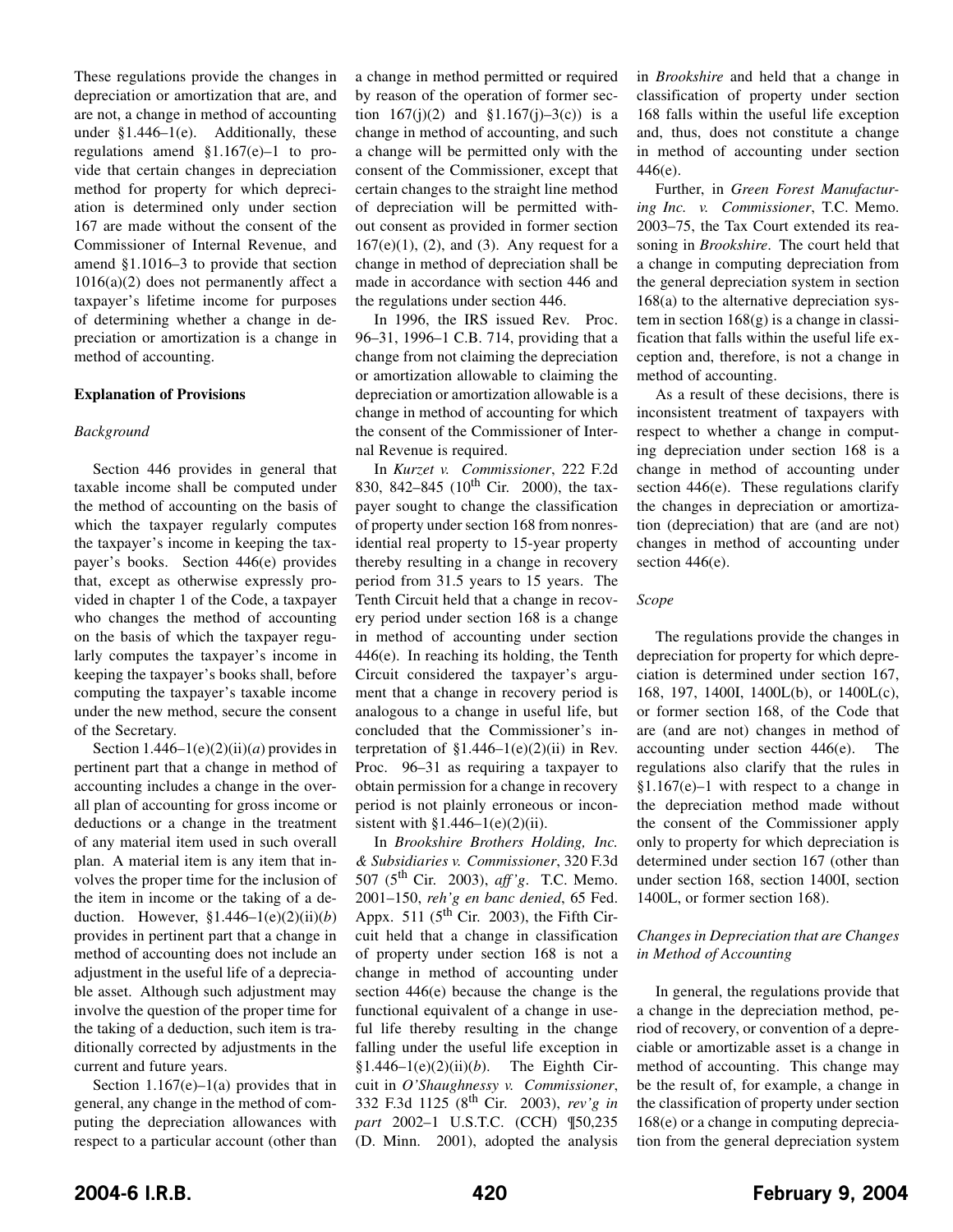under section 168(a) to the alternative depreciation system of section 168(g). Further, a change to or from claiming the additional first year depreciation deduction provided by section  $168(k)$  or  $1400L(b)$  is a change in method of accounting under certain circumstances.

The regulations clarify that the useful life exception, which has been moved from §1.446–1(e)(2)(ii)(*b*) to §1.446–1T(e)(2)(ii)(d), applies only to property for which the depreciation is determined under section 167 (other than under section 168, section 1400I, section 1400L, or former section 168). However, a change to or from a useful life (or recovery period or amortization period) that is specifically assigned by the Code, the regulations under the Code, or other guidance published in the Internal Revenue Bulletin is a change in method of accounting.

The regulations also provide that a change in salvage value to zero for a depreciable or amortizable asset for which the salvage value is expressly treated as zero by the Code, the regulations under the Code, or other guidance published in the Internal Revenue Bulletin, is treated as a change in method of accounting. Any other change in salvage value is not treated as a change in method of accounting.

Further, the regulations provide that a change in the accounting for depreciable or amortizable assets from single asset accounting to multiple asset accounting (pooling), or vice versa, or from one type of multiple asset accounting (pooling) to a different type of multiple asset accounting (pooling) is a change in method of accounting. Also, for depreciable or amortizable assets that are mass assets accounted for in multiple asset accounts or pools, a change in the method of identifying which assets have been disposed is a change in method of accounting (for example, from specific identification to a first-in, first-out method).

Finally, the regulations provide that a change in the treatment of an asset from nondepreciable or nonamortizable (nondepreciable) to depreciable or amortizable (depreciable), or vice versa, is a change in method of accounting. For example, a change in the treatment of an asset that was used entirely in the taxpayer's trade or business and was never held for sale from being treated as inventory to being

treated as depreciable property is a change in method of accounting.

#### *Exceptions*

The regulations provide that a change in computing depreciation allowances in the taxable year in which the use of property changes in the hands of the same taxpayer is not a change in method of accounting.

The regulations also provide that the making of a late depreciation election or the revocation of a timely valid depreciation election generally is not a change in method of accounting. This rule also applies to the making of a late election or the revocation of a timely valid election under section  $13261(g)(2)$  or (3) of the Revenue Reconciliation Act of 1993 (107 Stat. 312, 540) (relating to amortizable section 197 intangibles). To make a late depreciation election or to revoke a timely valid depreciation election, a taxpayer must submit a request for a private letter ruling. Elections made under section 168(b)(2)(C), 168(b)(3)(D), or 168(g)(7) are irrevocable.

Finally, the regulations provide that any change in the placed-in-service date of a depreciable or amortizable asset is not treated as a change in method of accounting.

#### *Item Being Changed*

The regulations clarify that for purposes of changes in depreciation, the item being changed is the depreciation treatment of each individual depreciable or amortizable asset. However, the item is the depreciation treatment of each vintage account with respect to depreciable assets for which depreciation is determined under §1.167(a)–11 (CLADR property). Further, a change in computing depreciation under section 167 (other than a change under section 168, section 1400I, section 1400L, or former section 168) is permitted only with respect to all assets in a particular account (as defined in  $$1.167(a)-7$ ) or vintage account.

#### *Special Rules*

The regulations also provide rules for the following: (1) a change from a declining balance method under section  $168(b)(1)$  or  $(2)$  to the straight line method; (2) changes in certain depreciation methods under section 167 (other than under section 168, section 1400I, section 1400L, or former section 168); and (3) section 481 adjustments.

With respect to a change from the 200-percent or 150-percent declining balance method under section 168(b)(1) or (2) to the straight line method, the regulations provide that this change may be made without the consent of the Commissioner in the first taxable year in which the depreciation allowance under the straight line method is greater than the depreciation allowance under the declining balance method.

With respect to changes in depreciation methods under section 167 (other than under section 168, section 1400I, section 1400L, or former section 168), the regulations provide cross-references to regulations under section 167 that allow certain depreciation method changes to be made without the consent of the Commissioner.

With respect to section 481 adjustments, the regulations also clarify that except as otherwise expressly provided by the Code, the regulations under the Code, or other guidance published in the Internal Revenue Bulletin, a change from one permissible method of computing depreciation to another permissible method of computing depreciation for a depreciable or amortizable asset is implemented on either a cut-off method (as described in section 2.06 of Rev. Proc. 97–27, 1997–1 C.B. 680, and in section 2.06 of Rev. Proc. 2002–9, 2002–1 C.B. 327) or a modified cut-off method (under which the adjusted depreciable basis of the asset as of the beginning of the year of change is recovered using the new permissible method of accounting). Because no items are duplicated or omitted from income when the cut-off method or the modified cut-off method is used to effect the change in method of accounting, no section 481 adjustment is required or permitted. However, a change from an impermissible method of computing depreciation to a permissible method of computing depreciation results in a negative or positive section 481 adjustment because the adjusted depreciable basis of the asset as of the beginning of the year of change is changed as a result of the change in computing depreciation. Similarly, a change in the treatment of an asset from nondepreciable to depreciable (or vice versa) or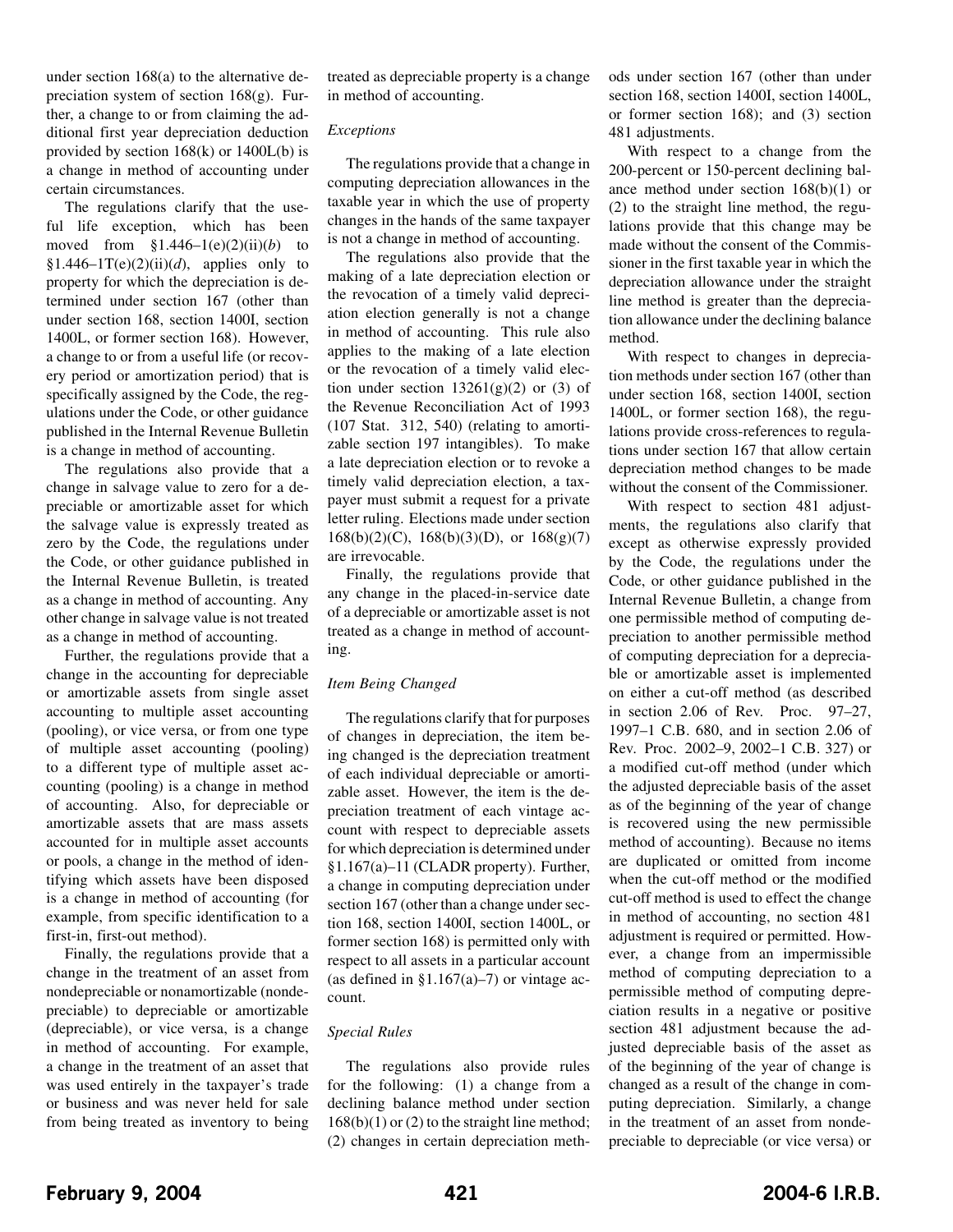a change from expensing to depreciating an asset (or vice versa) will also result in a negative or positive section 481 adjustment.

#### *Application of the Allowed or Allowable Rule to Changes in Method of Accounting*

Section 1016(a)(2) provides that the basis of property is adjusted in respect of any period since February 28, 1913, for exhaustion, wear and tear, obsolescence, amortization, and depletion, to the extent of the amount allowed as deductions in computing taxable income and resulting in a reduction for any taxable year of the taxpayer's taxes, but not less than the amount allowable.

Concurrently with the issuance of these regulations, the IRS and Treasury Department will issue a revenue procedure that will allow a taxpayer to change the taxpayer's method of determining depreciation for a depreciable or amortizable asset after its disposition if the taxpayer did not take into account any depreciation allowance, or did take into account some depreciation but less than the depreciation allowable, for the asset in computing taxable income in the year of disposition or in prior taxable years. Because the taxpayer is permitted to claim the allowable depreciation not taken into account for this asset, the taxpayer's lifetime income is not permanently affected by the "allowed or allowable" rule under section  $1016(a)(2)$ . Accordingly, the regulations provide that section 1016(a)(2) does not permanently affect a taxpayer's lifetime income for purposes of determining whether a change in depreciation is a change in method of accounting under section 446(e) and the regulations under section 446(e).

The revenue procedure also will revise the depreciation changes included in Rev. Proc. 2002–9, 2002–1 C.B. 327, the automatic change in method of accounting revenue procedure, to conform with these regulations and will waive the application of Rev. Rul. 90–38, 1990–1 C.B. 57, for changes in depreciation made under Rev. Proc. 97–27, 1997–1 C.B. 680, or Rev. Proc. 2002–9.

#### **Special Analyses**

It has been determined that this Treasury decision is not a significant regulatory action as defined in Executive Order

12866. Therefore, a regulatory assessment is not required. It also has been determined that section 553(b) of the Administrative Procedure Act (5 U.S.C. chapter 5) does not apply to these regulations. For the applicability of the Regulatory Flexibility Act (5 U.S.C. chapter 6), refer to the Special Analyses section of the preamble to the cross-reference notice of proposed rulemaking published in the **Federal Register**. Pursuant to section 7805(f) of the Code, these temporary regulations will be submitted to the Chief Counsel for Advocacy of the Small Business Administration for comment on its impact on small business.

#### **Drafting Information**

The principal author of these regulations is Sara Logan, Office of Associate Chief Counsel (Passthroughs and Special Industries). However, other personnel from the IRS and Treasury Department participated in their development.

\*\*\*\*\*

#### **Amendments to the Regulations**

Accordingly, 26 CFR part 1 is amended as follows:

#### PART 1—INCOME TAXES

Paragraph 1. The authority citation for part 1 continues to read in part as follows: Authority: 26 U.S.C. 7805 \* \* \*

Par. 2. Section 1.167(e)–1 is amended by:

1. Revising paragraph (a).

2. Adding new paragraph (e).

The addition and revision read as follows:

#### *§1.167(e)–1 Change in method.*

(a) *In general*. [Reserved]. For further guidance, see  $$1.167(e)$ -1T(a).

\*\*\*\*\*

(e) *Effective date*. [Reserved]. For further guidance, see the first two sentences of  $$1.167(e) - 1T(e)$ .

Par. 3. Section 1.167(e)–1T is added to read as follows:

#### *§1.167(e)–1T Change in method (temporary).*

(a) *In general*. (1) Any change in the method of computing the depreciation

allowances with respect to a particular account (other than a change in method permitted or required by reason of the operation of former section 167(j)(2) and  $$1.167(i) - 3(c)$  is a change in method of accounting, and such a change will be permitted only with the consent of the Commissioner, except that certain changes to the straight line method of depreciation will be permitted without consent as provided in former section  $167(e)(1)$ ,  $(2)$ , and (3). Except as provided in paragraphs (c) and (d) of this section, a change in method of computing depreciation will be permitted only with respect to all the assets contained in a particular account as defined in §1.167(a)–7. Any change in the percentage of the current straight line rate under the declining balance method, for example, from 200 percent of the straight line rate to any other percent of the straight line rate, or any change in the interest factor used in connection with a compound interest or sinking fund method, will constitute a change in method of depreciation. Any request for a change in method of depreciation shall be made in accordance with section 446(e) and the regulations under section 446(e). For rules covering the use of depreciation methods by acquiring corporations in the case of certain corporate acquisitions, see section  $381(c)(6)$  and the regulations under section  $381(c)(6)$ .

(2) Paragraphs (b), (c), and (d) of this section apply to property for which depreciation is determined under section 167 (other than under section 168, section 1400I, section 1400L, or under section 168 prior to its amendment by the Tax Reform Act of 1986 (100 Stat. 2121)) of the Internal Revenue Code.

(b) through (d) [Reserved]. For further guidance, see  $$1.167(e)-1(b)$  through (d).

(e) *Effective date*. This section applies on or after December 30, 2003. For the applicability of regulations before December 30, 2003, see §1.167(e)–1 in effect prior to December 30, 2003 (§1.167(e)–1 as contained in 26 CFR part 1 edition revised as of April 1, 2003). The applicability of this section expires on or before December 29, 2006.

Par. 4. Section 1.446–1 is amended by:

1. Revising paragraphs (e)(2)(ii)(*a*),  $(e)(2)(ii)(b)$ , and  $(e)(2)(iii)$ .

2. Adding new paragraphs (e)(2)(ii)(*d*) and (e)(4).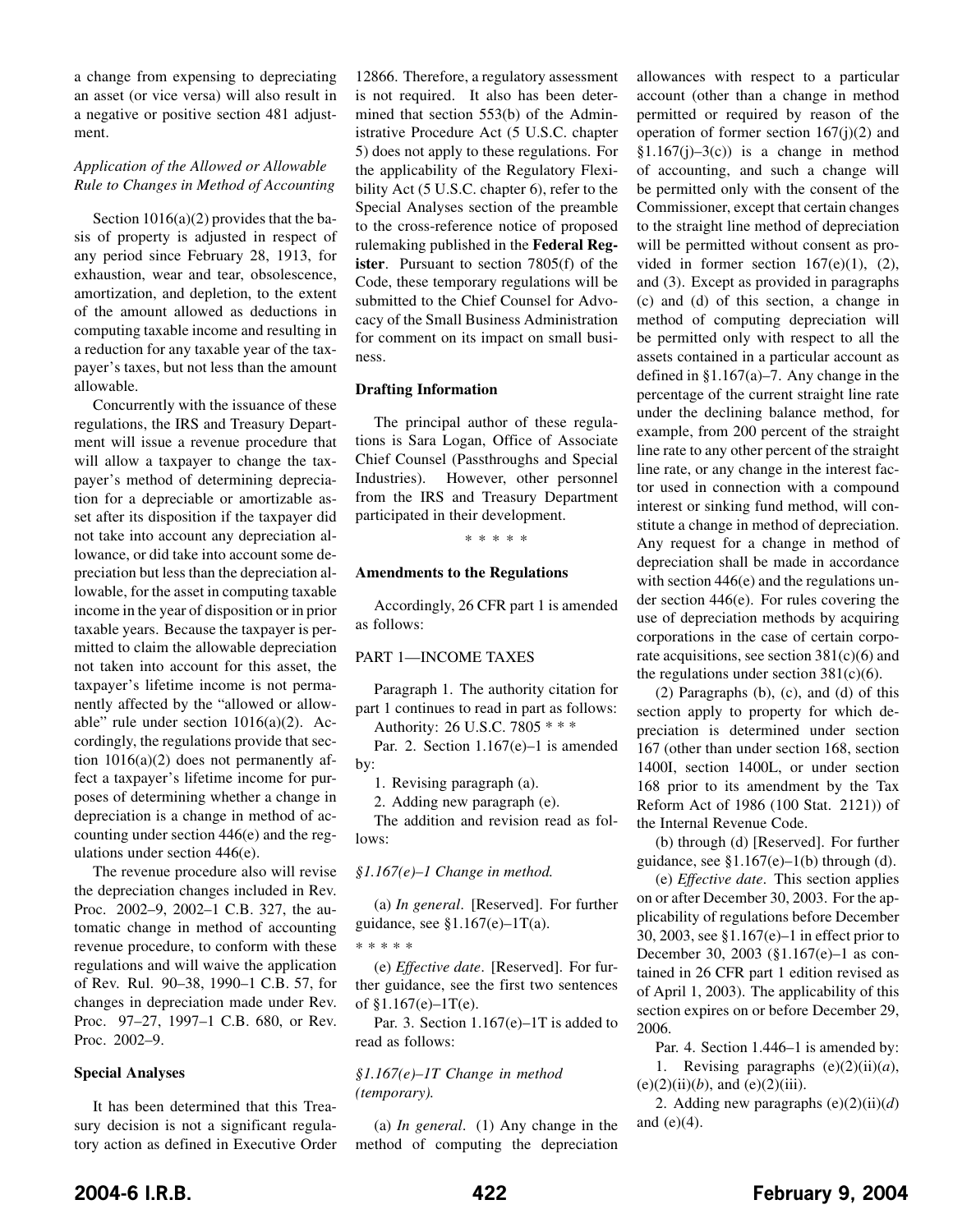The additions and revisions read as follows:

*§1.446–1 General rule for methods of accounting.*

\*\*\*\*\* (e) \* \* \*  $(2)$  \* \* \* (ii) (*a*) [Reserved]. For further guid-

ance, see §1.446–1T(e)(2)(ii)(*a*).

(*b*) [Reserved]. For further guidance, see §1.446–1T(e)(2)(ii)(*b*).

\*\*\*\*\*

(*d*) *Changes involving depreciable or amortizable assets*. [Reserved]. For further guidance, see  $$1.446-1T(e)(2)(ii)(d)$ .

(iii) *Examples*. [Reserved]. For further guidance, see  $$1.446-1T(e)(2)(iii)$ .

\*\*\*\*\*

(4) *Effective date*. [Reserved]. For further guidance, see  $$1.446(e) - 1T(e)(4)(i)$ and (ii).

Par. 5. Section 1.446–1T is added to read as follows:

#### *§1.446–1T General rule for methods of accounting (temporary).*

(a) through  $(e)(2)(i)$  [Reserved]. For further guidance, see §1.446–1(a) through  $(e)(2)(i)$ .

 $(e)(2)(ii)(a)$  A change in the method of accounting includes a change in the overall plan of accounting for gross income or deductions or a change in the treatment of any material item used in such overall plan. Although a method of accounting may exist under this definition without the necessity of a pattern of consistent treatment of an item, in most instances a method of accounting is not established for an item without such consistent treatment. A material item is any item that involves the proper time for the inclusion of the item in income or the taking of a deduction. Changes in method of accounting include a change from the cash receipts and disbursement method to an accrual method, or vice versa, a change involving the method or basis used in the valuation of inventories (see sections 471 and 472 and the regulations under sections 471 and 472), a change from the cash or accrual method to a long-term contract method, or vice versa (see §1.460–4), certain changes in computing depreciation or amortization (see paragraph (e)(2)(ii)(*d*) of this section), a change involving the adoption, use or discontinuance of any other specialized method of computing taxable income, such as the crop method, and a change where the Internal Revenue Code and regulations under the Code specifically require that the consent of the Commissioner must be obtained before adopting such a change.

(*b*) A change in method of accounting does not include correction of mathematical or posting errors, or errors in the computation of tax liability (such as errors in computation of the foreign tax credit, net operating loss, percentage depletion, or investment credit). Also, a change in method of accounting does not include adjustment of any item of income or deduction that does not involve the proper time for the inclusion of the item of income or the taking of a deduction. For example, corrections of items that are deducted as interest or salary, but that are in fact payments of dividends, and of items that are deducted as business expenses, but which are in fact personal expenses, are not changes in method of accounting. In addition, a change in the method of accounting does not include an adjustment with respect to the addition to a reserve for bad debts. Although such adjustment may involve the question of the proper time for the taking of a deduction, such items are traditionally corrected by adjustment in the current and future years. For the treatment of the adjustment of the addition to a bad debt reserve (for example, for banks under section 585 of the Internal Revenue Code), see the regulations under section 166 of the Internal Revenue Code. A change in the method of accounting also does not include a change in treatment resulting from a change in underlying facts. For further guidance on changes involving depreciable or amortizable assets, see paragraph  $(e)(2)(ii)(d)$  of this section and §1.1016–3T(h).

(*c*) [Reserved]. For further guidance, see §1.446–1(e)(2)(ii)(*c*).

(*d*) *Changes involving depreciable or amortizable assets*—(*1*) *Scope*. This paragraph (e)(2)(ii)(*d*) applies to property subject to section 167, 168, 197, 1400I, 1400L(b), or 1400L(c), or to section 168 prior to its amendment by the Tax Reform Act of 1986 (100 Stat. 2121) (former section 168).

(*2*) *Changes in depreciation or amortization that are a change in method of accounting*. Except as provided in paragraph  $(e)(2)(ii)(d)(3)$  of this section, a change in the treatment of an asset from nondepreciable or nonamortizable to depreciable or amortizable, or vice versa, is a change in method of accounting. Additionally, a correction to require depreciation or amortization in lieu of a deduction for the cost of depreciable or amortizable assets that had been consistently treated as an expense in the year of purchase, or vice versa, is a change in method of accounting. Further, except as provided in paragraph  $(e)(2)(ii)(d)(3)$  of this section, the following changes in computing depreciation or amortization are a change in method of accounting:

(*i*) A change in the depreciation or amortization method, period of recovery, or convention of a depreciable or amortizable asset.

(*ii*) A change from not claiming to claiming the additional first year depreciation deduction provided by section 168(k) or 1400L(b) for, and the resulting change to the amount otherwise allowable as a depreciation deduction for the remaining adjusted depreciable basis (or similar basis) of, qualified property, 50-percent bonus depreciation property, or qualified New York Liberty Zone property, provided the taxpayer did not make the election out of the additional first year depreciation deduction (or did not make a deemed election out of the additional first year depreciation deduction; for further guidance, see Rev. Proc. 2002–33, 2002–1 C.B. 963, Rev. Proc. 2003–50, 2003–29 I.R.B. 119, and  $§601.601(d)(2)(ii)(b)$  of this chapter) for the class of property in which the qualified property, the 50-percent bonus depreciation property, or the qualified New York Liberty Zone property is included.

(*iii*) A change from claiming the 30-percent additional first year depreciation deduction to claiming the 50-percent additional first year depreciation deduction for 50-percent bonus depreciation property (provided the property is not included in any class of property for which the taxpayer elected the 30-percent, instead of the 50-percent, additional first year depreciation deduction) or a change from claiming the 50-percent additional first year depreciation deduction to claiming the 30-percent additional first year depre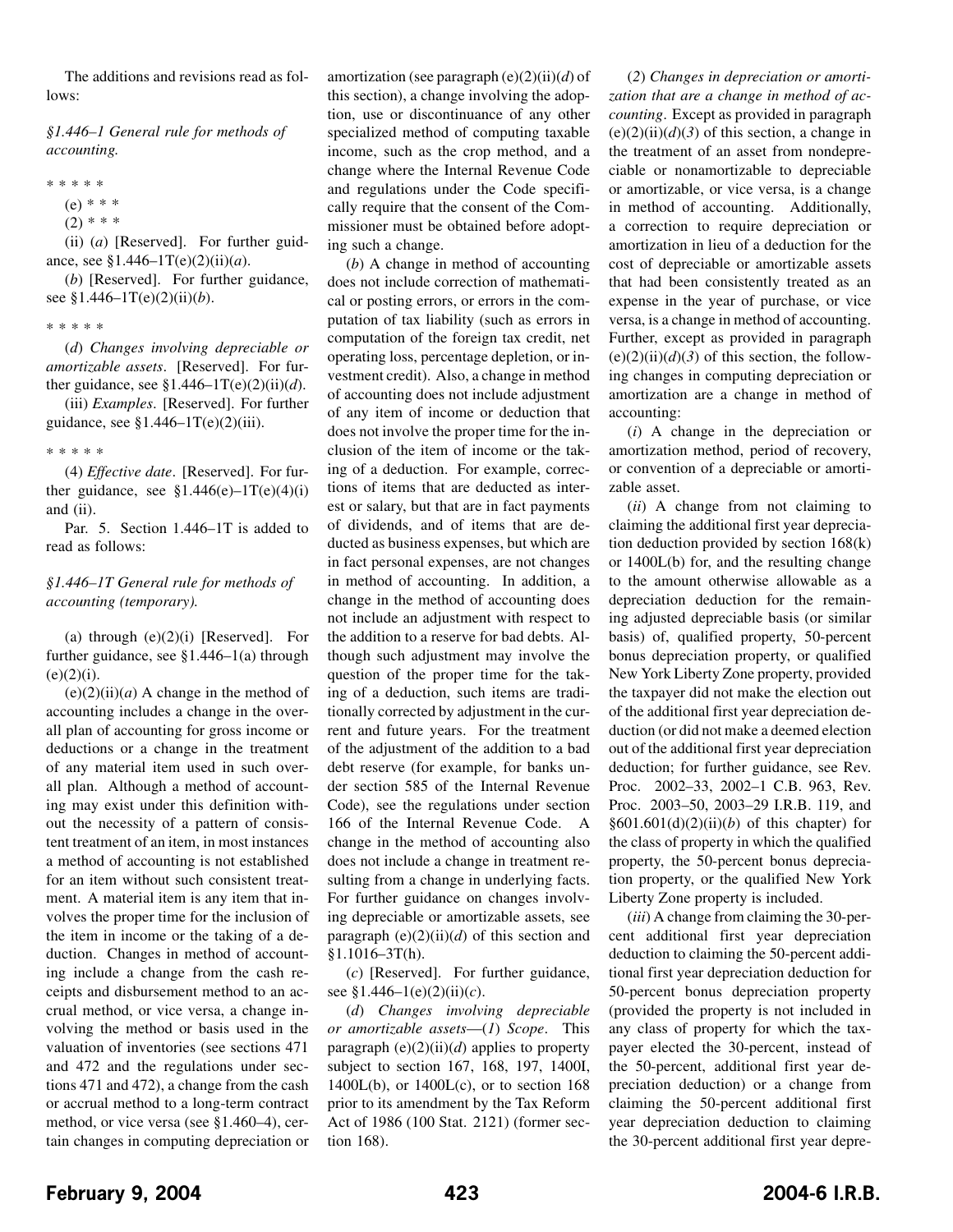ciation deduction for qualified property (including property that is included in a class of property for which the taxpayer elected the 30-percent, instead of the 50-percent, additional first year depreciation deduction) or qualified New York Liberty Zone property, and the resulting change to the amount otherwise allowable as a depreciation deduction for the property's remaining adjusted depreciable basis (or similar basis). This paragraph  $(e)(2)(ii)(d)(2)(iii)$  does not apply if a taxpayer is making a late election or revoking a timely valid election under section  $168(k)$  or  $1400L(b)$  (see paragraph  $(e)(2)(ii)(d)(3)(iii)$  of this section).

(*iv*) A change from claiming to not claiming the additional first year depreciation deduction for an asset that is not qualified property, 50-percent bonus depreciation property, or qualified New York Liberty Zone property, and the resulting change to the amount otherwise allowable as a depreciation deduction for the property's depreciable basis.

(*v*) A change in salvage value to zero for a depreciable or amortizable asset for which the salvage value is expressly treated as zero by the Internal Revenue Code (for example, section 168(b)(4)), the regulations under the Code (for example,  $$1.197-2(f)(1)(ii)$ , or other guidance published in the Internal Revenue Bulletin.

(*vi*) A change in the accounting for depreciable or amortizable assets from a single asset account to a multiple asset account (pooling), or vice versa, or from one type of multiple asset account (pooling) to a different type of multiple asset account (pooling).

(*vii*) For depreciable or amortizable assets that are mass assets accounted for in multiple asset accounts or pools, a change in the method of identifying which assets have been disposed. For purposes of this paragraph  $(e)(2)(ii)(d)(2)(vii)$ , the term *mass assets* means a mass or group of individual items of depreciable or amortizable assets that are not necessarily homogeneous, each of which is minor in value relative to the total value of the mass or group, numerous in quantity, usually accounted for only on a total dollar or quantity basis, with respect to which separate identification is impracticable, and placed in service in the same taxable year.

(*viii*) Any other change in depreciation or amortization as the Secretary may designate by publication in the **Federal Register** or in the Internal Revenue Bulletin (see §601.601(d)(2) of this chapter).

(*3*) *Changes in depreciation or amortization that are not a change in method of accounting*—(*i*) *Useful life*. An adjustment in the useful life of a depreciable or amortizable asset for which depreciation is determined under section 167 (other than under section 168, section 1400I, section 1400L, or former section 168) is not a change in method of accounting. This adjustment in useful life is corrected by adjustments in the taxable year in which the conditions known to exist at the end of that taxable year changed thereby resulting in a redetermination of the useful life under  $\S1.167(a) - 1(b)$  (or if the period of limitation for assessment under section 6501(a) has expired for that taxable year, in the first succeeding taxable year open under the period of limitation for assessment), and in subsequent taxable years. In other situations, the adjustment in useful life may be corrected by adjustments in the earliest taxable year open under the period of limitation for assessment under section 6501(a) or the earliest taxable year under examination by the Internal Revenue Service (IRS) but in no event earlier than the placed-in-service year of the asset, and in subsequent taxable years. However, if a taxpayer initiates the correction in useful life, in lieu of filing amended federal tax returns (for example, because the conditions known to exist at the end of a prior taxable year changed thereby resulting in a redetermination of the useful life under  $\S1.167(a)-1(b)$ , the taxpayer may correct the adjustment in useful life by adjustments in the current and subsequent taxable years. This paragraph  $(e)(2)(ii)(d)(3)(i)$  does not apply if a taxpayer is changing to or from a useful life (or recovery period or amortization period) that is specifically assigned by the Internal Revenue Code (for example, section  $167(f)(1)$ , section  $168(c)$ , section 197), the regulations under the Code, or other guidance published in the Internal Revenue Bulletin and, therefore, such change is a change in method of accounting (unless paragraph  $(e)(2)(ii)(d)(3)(v)$  of this section applies).

(*ii*) *Change in use*. A change in computing depreciation or amortization allowances in the taxable year in which the use of an asset changes in the hands of the

same taxpayer is not a change in method of accounting.

(*iii*) *Elections*. Generally, the making of a late depreciation or amortization election or the revocation of a timely valid depreciation or amortization election is not a change in method of accounting, except as otherwise expressly provided by the Internal Revenue Code, the regulations under the Code, or other guidance published in the Internal Revenue Bulletin. This paragraph  $(e)(2)(ii)(d)(3)(iii)$  also applies to making a late election or revoking a timely valid election made under section  $13261(g)(2)$  or (3) of the Revenue Reconciliation Act of 1993 (107 Stat. 312, 540) (relating to amortizable section 197 intangibles). A taxpayer may request consent to make a late election or revoke a timely valid election by submitting a request for a private letter ruling.

(*iv*) *Salvage value*. Except as provided under paragraph  $(e)(2)(ii)(d)(2)(v)$  of this section, a change in salvage value of a depreciable or amortizable asset is not treated as a change in method of accounting.

(*v*) *Placed-in-service date*. Any change in the placed-in-service date of a depreciable or amortizable asset is not treated as a change in method of accounting. The change in placed-in-service date may be corrected by adjustments in the earliest taxable year open under the period of limitation for assessment under section 6501(a) or the earliest taxable year under examination by the IRS but in no event earlier than the placed-in-service year of the asset, and in subsequent taxable years. However, if a taxpayer initiates the change in placed-in-service date, in lieu of filing amended federal tax returns, the taxpayer may correct the placed-in-service date by adjustments in the current and subsequent taxable years.

(*vi*) Any other change in depreciation or amortization as the Secretary may designate by publication in the **Federal Register** or in the Internal Revenue Bulletin (see §601.601(d)(2) of this chapter).

(*4*) *Item being changed*. For purposes of a change in depreciation or amortization to which this paragraph  $(e)(2)(ii)(d)$  applies, the item being changed generally is the depreciation treatment of each individual depreciable or amortizable asset. However, the item is the depreciation treatment of each vintage account with respect to a depreciable asset for which depreciation is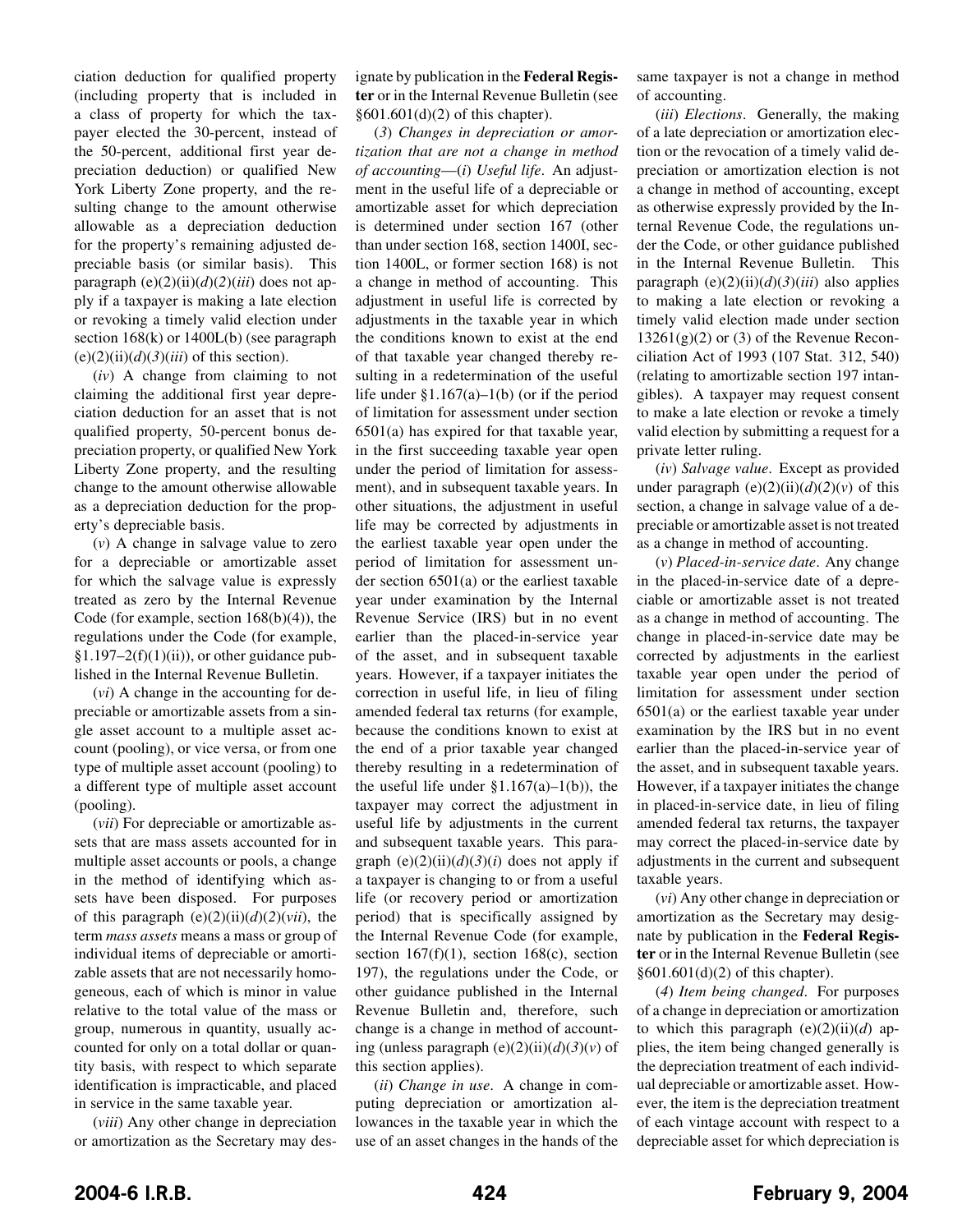determined under §1.167(a)–11 (CLADR property). Further, a change in computing depreciation or amortization under section 167 (other than under section 168, section 1400I, section 1400L, or former section 168) is permitted only with respect to all assets in a particular account (as defined in  $\S1.167(a)-7$  or vintage account.

(*5*) *Special rules*. For purposes of a change in depreciation or amortization to which this paragraph (e)(2)(ii)(*d*) applies—

(*i*) *Declining balance method to the straight line method for MACRS property*. For tangible, depreciable property subject to section 168 (MACRS property) that is depreciated using the 200-percent or 150-percent declining balance method of depreciation under section 168(b)(1) or (2), a taxpayer may change without the consent of the Commissioner from the declining balance method of depreciation to the straight line method of depreciation in the first taxable year in which the use of the straight line method with respect to the adjusted depreciable basis of the MACRS property as of the beginning of that year will yield a depreciation allowance that is greater than the depreciation allowance yielded by the use of the declining balance method. When the change is made, the adjusted depreciable basis of the MACRS property as of the beginning of the taxable year is recovered through annual depreciation allowances over the remaining recovery period (for further guidance, see section 6.06 of Rev. Proc. 87–57, 1987–2 C.B. 687, and §601.601(d)(2)(ii)(*b*) of this chapter).

(*ii*) *Depreciation method changes for section 167 property*. For a depreciable or amortizable asset for which depreciation is determined under section 167 (other than under section 168, section 1400I, section 1400L, or former section 168), see §1.167(e)–1T(b), (c), and (d) for the changes in depreciation method that are permitted to be made without the consent of the Commissioner. For CLADR property, see  $$1.167(a) - 11(c)(1)(iii)$  for the changes in depreciation method for CLADR property that are permitted to be made without the consent of the Commissioner. Further, see  $$1.167(a) - 11(b)(4)(iii)(c)$  for how to correct an incorrect classification or characterization of CLADR property.

(*iii*) *Section 481 adjustment*. Except as otherwise expressly provided by the Internal Revenue Code, the regulations under the Code, or other guidance published in the Internal Revenue Bulletin, no section 481 adjustment is required or permitted for a change from one permissible method of computing depreciation or amortization to another permissible method of computing depreciation or amortization for an asset because this change is implemented by either a cut-off method (for further guidance, see section 2.06 of Rev. Proc. 97–27, 1997–1 C.B. 680, section 2.06 of Rev. Proc. 2002–9, 2002–1 C.B. 327, and  $§601.601(d)(2)(ii)(b)$  of this chapter) or a modified cut-off method (under which the adjusted depreciable basis of the asset as of the beginning of the year of change is recovered using the new permissible method of accounting), as appropriate. However, a change from an impermissible method of computing depreciation or amortization to a permissible method of computing depreciation or amortization for an asset results in a section 481 adjustment. Similarly, a change in the treatment of an asset from nondepreciable or nonamortizable to depreciable or amortizable (or vice versa) or a change in the treatment of an asset from expensing to depreciating (or vice versa) results in a section 481 adjustment.

(iii) *Examples*. The rules of this paragraph (e) are illustrated by the following examples:

*Example 1*. Although the sale of merchandise is an income producing factor, and therefore inventories are required, a taxpayer in the retail jewelry business reports his income on the cash receipts and disbursements method of accounting. A change from the cash receipts and disbursements method of accounting to the accrual method of accounting is a change in the overall plan of accounting and thus is a change in method of accounting.

*Example 2*. A taxpayer in the wholesale dry goods business computes its income and expenses on the accrual method of accounting and files its Federal income tax returns on such basis except for real estate taxes which have been reported on the cash receipts and disbursements method of accounting. A change in the treatment of real estate taxes from the cash receipts and disbursements method to the accrual method is a change in method of accounting because such change is a change in the treatment of a material item within his overall accounting practice.

*Example 3*. A taxpayer in the wholesale dry goods business computes its income and expenses on the accrual method of accounting and files its Federal income tax returns on such basis. Vacation pay has been deducted in the year in which paid because the taxpayer did not have a completely vested vacation pay plan, and, therefore, the liability for payment did not accrue until that year. Subsequently, the taxpayer adopts a completely vested vacation pay plan that changes its year for accruing the deduction from the year in which payment is made to the year in which the liability to make the payment now arises. The change for the year of deduction of the vacation pay plan is not a change in method of accounting but results, instead, because the underlying facts (that is, the type of vacation pay plan) have changed.

*Example 4*. From 1968 through 1970, a taxpayer has fairly allocated indirect overhead costs to the value of inventories on a fixed percentage of direct costs. If the ratio of indirect overhead costs to direct costs increases in 1971, a change in the underlying facts has occurred. Accordingly, an increase in the percentage in 1971 to fairly reflect the increase in the relative level of indirect overhead costs is not a change in method of accounting but is a change in treatment resulting from a change in the underlying facts.

*Example 5*. A taxpayer values inventories at cost. A change in the basis for valuation of inventories from cost to the lower of cost or market is a change in an overall practice of valuing items in inventory. The change, therefore, is a change in method of accounting for inventories.

*Example 6*. A taxpayer in the manufacturing business has for many taxable years valued its inventories at cost. However, cost has been improperly computed since no overhead costs have been included in valuing the inventories at cost. The failure to allocate an appropriate portion of overhead to the value of inventories is contrary to the requirement of the Internal Revenue Code and the regulations under the Code. A change requiring appropriate allocation of overhead is a change in method of accounting because it involves a change in the treatment of a material item used in the overall practice of identifying or valuing items in inventory.

*Example 7*. A taxpayer has for many taxable years valued certain inventories by a method which provides for deducting 20 percent of the cost of the inventory items in determining the final inventory valuation. The 20 percent adjustment is taken as a "reserve for price changes." Although this method is not a proper method of valuing inventories under the Internal Revenue Code or the regulations under the Code, it involves the treatment of a material item used in the overall practice of valuing inventory. A change in such practice or procedure is a change of method of accounting for inventories.

*Example 8*. A taxpayer has always used a base stock system of accounting for inventories. Under this system a constant price is applied to an assumed constant normal quantity of goods in stock. The base stock system is an overall plan of accounting for inventories which is not recognized as a proper method of accounting for inventories under the regulations. A change in this practice is, nevertheless, a change of method of accounting for inventories.

*Example 9*. In 2000, A1, a calendar year taxpayer engaged in the trade or business of manufacturing knitted goods, purchased and placed in service a building and its components at a total cost of \$10,000,000 for use in its manufacturing operations. A1 classified the \$10,000,000 as nonresidential real property under section 168(e). A1 did not make any elections under section 168 on its 2000 Federal tax return. As a result, on its 2000, 2001, and 2002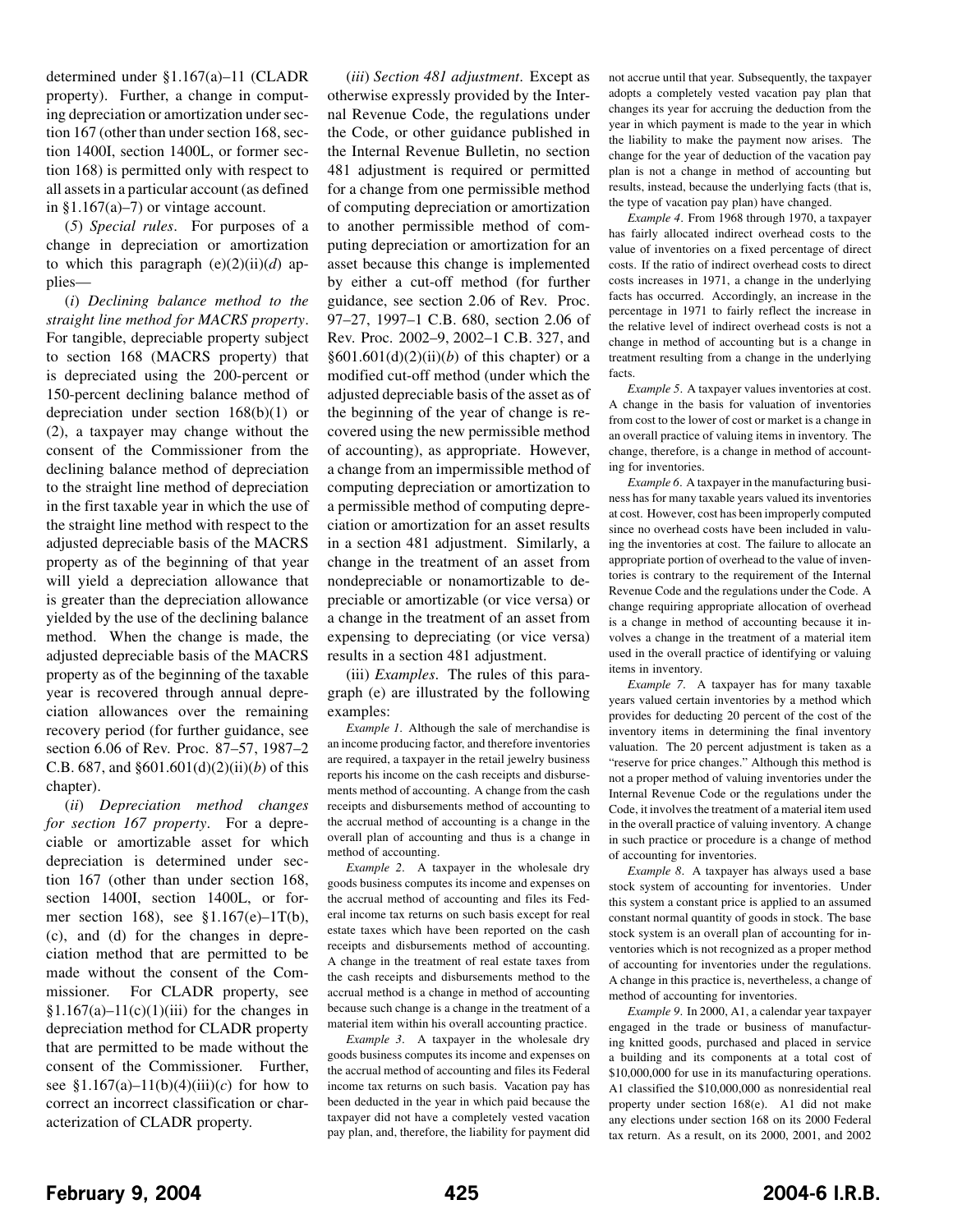federal tax returns, A1 depreciated the \$10,000,000 under the general depreciation system of section 168(a), using the straight line method of depreciation, a 39-year recovery period, and the mid-month convention. In 2003, A1 completes a cost segregation study on the building and its components and identifies items that cost a total of \$1,500,000 as section 1245 property. As a result, the \$1,500,000 should have been classified in 2000 as 5-year property under section 168(e) and depreciated on A1's 2000, 2001, and 2002 Federal tax returns under the general depreciation system, using the 200-percent declining balance method of depreciation, a 5-year recovery period, and the half-year convention. Pursuant to paragraph  $(e)(2)(ii)(d)(2)(i)$  of this section, A1's change to this depreciation method, recovery period, and convention is a change in method of accounting. This method change results in a section 481 adjustment. The useful life exception under paragraph  $(e)(2)(ii)(d)(3)(i)$  of this section does not apply because the assets are depreciated under section 168.

*Example 10*. In 1996, B, a calendar year taxpayer, purchased and placed in service new equipment at a total cost of \$1,000,000 for use in its plant located outside the United States. The equipment is 15-year property under section 168(e) with a class life of 20 years. The equipment is required to be depreciated under the alternative depreciation system of section 168(g). However, B incorrectly depreciated the equipment under the general depreciation system of section 168(a), using the 150-percent declining balance method, a 15-year recovery period, and the half-year convention. In 2003, the IRS examines B's 2000 Federal income tax return and changes the depreciation of the equipment to the alternative depreciation system, using the straight line method of depreciation, a 20-year recovery period, and the half-year convention. Pursuant to paragraph  $(e)(2)(ii)(d)(2)(i)$ of this section, this change in depreciation method and recovery period made by the IRS is a change in method of accounting. This method change results in a section 481 adjustment. The useful life exception under paragraph  $(e)(2)(ii)(d)(3)(i)$  of this section does not apply because the assets are depreciated under section 168.

*Example 11*. In May 2001, C, a calendar year taxpayer, purchased and placed in service equipment for use in its trade or business. C never held this equipment for sale. However, C incorrectly treated the equipment as inventory on its 2001 and 2002 Federal tax returns. In 2003, C realizes that the equipment should have been treated as a depreciable asset. Pursuant to paragraph  $(e)(2)(ii)(d)(2)$  of this section, C's change in the treatment of the equipment from inventory to a depreciable asset is a change in method of accounting. This method change results in a section 481 adjustment.

*Example 12*. Since 2001, D, a calendar year taxpayer, has used the distribution fee period method to amortize distributor commissions and, under that method, established pools to account for the distributor commissions (for further guidance, see Rev. Proc. 2000–38, 2000–2 C.B. 310, and  $§601.601(d)(2)(ii)(b)$  of this chapter). A change in the accounting of distributor commissions under the distribution fee period method from pooling to single asset accounting is a change in method of accounting pursuant to paragraph  $(e)(2)(ii)(d)(2)(vi)$ 

of this section. This method change results in no section 481 adjustment because the change is from one permissible method to another permissible method.

*Example 13*. Since 2000, E, a calendar year taxpayer, has accounted for items of MACRS property that are mass assets in pools. Each pool includes only the mass assets that are placed in service by E in the same taxable year. E is able to identify the cost basis of each asset in each pool. None of the pools are general asset accounts under section 168(i)(4) and the regulations under section 168(i)(4). E identified any dispositions of these mass assets by specific identification. Because of changes in E's recordkeeping in 2003, it is impracticable for E to continue to identify disposed mass assets using specific identification. As a result, E wants to change to a first-in, first-out method under which the mass assets disposed of in a taxable year are deemed to be from the pool with the earliest placed-in-service year in existence as of the beginning of the taxable year of each disposition. Pursuant to paragraph (e)(2)(ii)(*d*)(*2*)(*vii*) of this section, this change is a change in method of accounting. This method change results in no section 481 adjustment because the change is from one permissible method to another permissible method.

*Example 14*. In August 2001, F, a calendar taxpayer, purchased and placed in service a copier for use in its trade or business. F incorrectly classified the copier as 7-year property under section 168(e). F made no elections under section 168 on its 2001 Federal tax return. As a result, on its 2001 and 2002 Federal tax returns, F depreciated the copier under the general depreciation system of section 168(a), using the 200-percent declining balance method of depreciation, a 7-year recovery period, and the half-year convention. In 2003, F realizes that the copier is 5-year property and should have been depreciated on its 2001 and 2002 Federal tax returns under the general depreciation system using a 5-year recovery period rather than a 7-year recovery period. Pursuant to paragraph  $(e)(2)(ii)(d)(2)(i)$  of this section, F's change in recovery period from 7 to 5 years is a change in method of accounting. This method change results in a section 481 adjustment. The useful life exception under paragraph  $(e)(2)(ii)(d)(3)(i)$  of this section does not apply because the copier is depreciated under section 168.

*Example 15*. In 1998, G, a calendar year taxpayer, purchased and placed in service an intangible asset that is not an amortizable section 197 intangible and that is not described in section 167(f). G amortized the cost of the intangible asset under section 167(a) using the straight line method of depreciation and a useful life of 13 years. In 2003, because of changing conditions, G changes the remaining useful life of the intangible asset to 2 years. Pursuant to paragraph  $(e)(2)(ii)(d)(3)(i)$  of this section, G's change in useful life is not a change in method of accounting because the intangible asset is depreciated under section 167 and G is not changing to or from a useful life that is specifically assigned by the Internal Revenue Code, the regulations under the Code, or other guidance published in the Internal Revenue Bulletin.

*Example 16*. In July 2001, H, a calendar year taxpayer, purchased and placed in service "off-the-shelf" computer software and a new computer. The cost of the new computer and computer software are separately stated. H incorrectly included the cost of this software as part of the cost of the computer, which

is 5-year property under section 168(e). On its 2001 Federal tax return, H elected to depreciate its 5-year property placed in service in 2001 under the alternative depreciation system of section  $168(g)$ . The class life for a computer is 5 years. As a result, because H included the cost of the computer software as part of the cost of the computer hardware, H depreciated the cost of the software under the alternative depreciation system, using the straight line method of depreciation, a 5-year recovery period, and the half-year convention. In 2003, H realizes that the cost of the software should have been amortized under section  $167(f)(1)$ , using the straight line method of depreciation, a 36-month useful life, and a monthly convention. H's change from 5-years to 36-months is a change in method of accounting because H is changing to a useful life that is specifically assigned by section  $167(f)(1)$ . The change in convention from the half-year to the monthly convention also is a change in method of accounting. Both changes result in a section 481 adjustment.

*Example 17*. On September 15, 2001, I2, a calendar year taxpayer, purchased and placed in service new equipment at a total cost of \$500,000 for use in its business. The equipment is 5-year property under section 168(e) with a class life of 9 years and is qualified property under section 168(k). I2 did not place in service any other depreciable property in 2001. Section  $168(g)(1)(A)$  through (D) do not apply to the equipment. I2 intended to elect the alternative depreciation system under section 168(g) for 5-year property placed in service in 2001. However, I2 did not make the election. Instead, I2 deducted on its 2001 Federal tax return the 30-percent additional first year depreciation attributable to the equipment and, on its 2001 and 2002 Federal tax returns, depreciated the remaining adjusted depreciable basis of the equipment under the general depreciation system under 168(a), using the 200-percent declining balance method, a 5-year recovery period, and the half-year convention. In 2003, I2 realizes its failure to make the alternative depreciation system election in 2001 and files a Form 3115 to change its method of depreciating the remaining adjusted depreciable basis of the 2001 equipment to the alternative depreciation system. Because this equipment is not required to be depreciated under the alternative depreciation system, I2 is attempting to make an election under section  $168(g)(7)$ . However, this election must be made in the taxable year in which the equipment is placed in service (2001) and, consequently, I2 is attempting to make a late election under section  $168(g)(7)$ . Accordingly, I2's change to the alternative depreciation system is not a change in accounting method pursuant to paragraph  $(e)(2)(ii)(d)(3)(iii)$  of this section. Instead, I2 must submit a request for a private letter ruling under §301.9100–3 of this chapter, requesting an extension of time to make the alternative depreciation system election on its 2001 Federal tax return.

(3) [Reserved]. For further guidance, see  $$1.446-1(e)(3)$ .

(4) *Effective date*—(i) *In general*. Except as provided in paragraphs  $(e)(3)(iii)$ and  $(e)(4)(ii)$  of this section, paragraph  $(e)$ of this section applies on or after December 30, 2003. For the applicability of regulations before December 30, 2003, see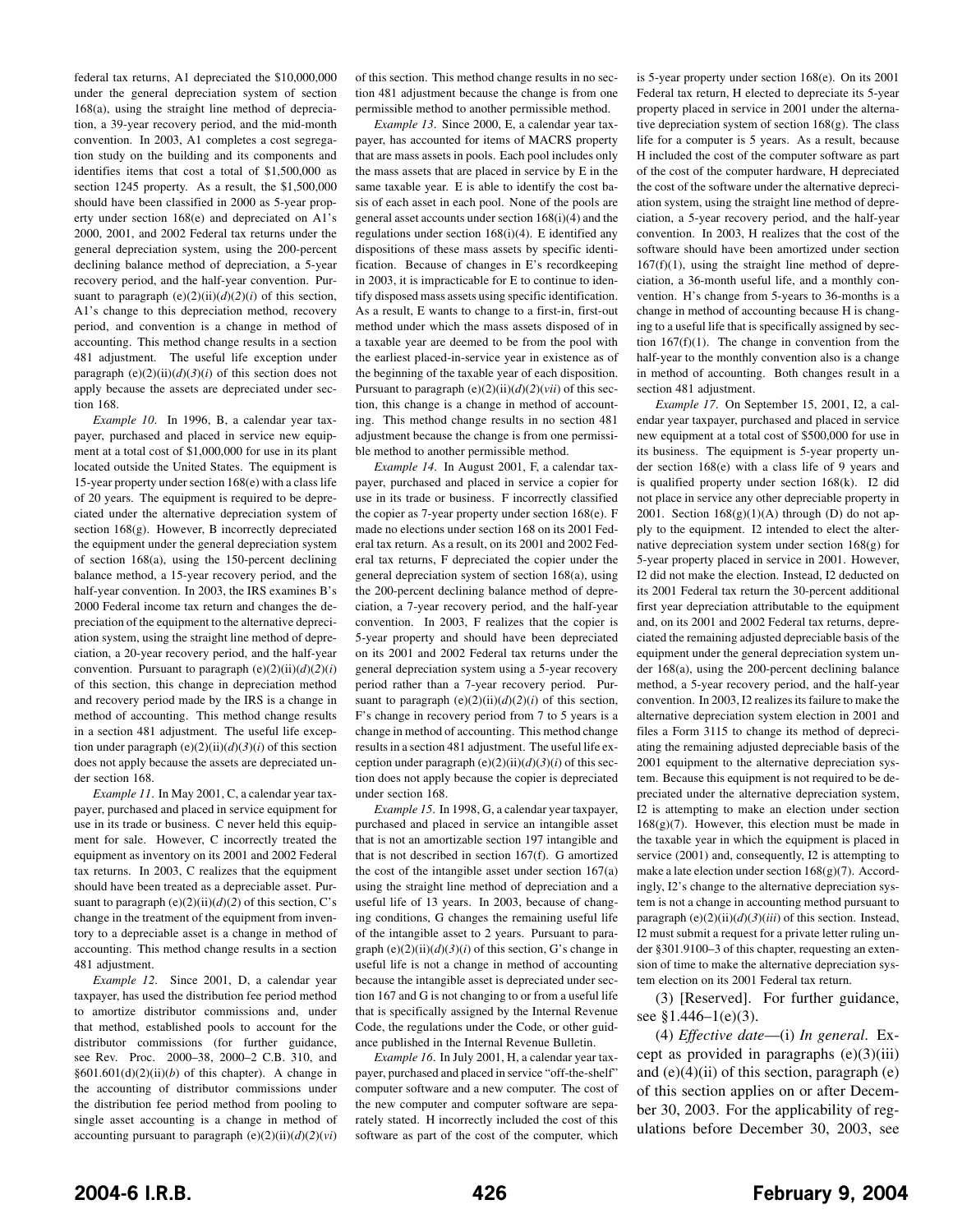§1.446–1(e) in effect prior to December 30, 2003 (§1.446–1(e) as contained in 26 CFR part 1 edition revised as of April 1, 2003).

(ii) *Changes involving depreciable or amortizable assets*. With respect to paragraph (e)(2)(ii)(*d*) of this section, paragraph (e)(2)(iii) *Examples 9* through *17* of this section, the addition of the language "certain changes in computing depreciation or amortization (see paragraph  $(e)(2)(ii)(d)$  of this section)" to the last sentence of paragraph  $(e)(2)(ii)(a)$  of this section, and the removal of all language regarding useful life and the sentence "On the other hand, a correction to require depreciation in lieu of a deduction for the cost of a class of depreciable assets which had been consistently treated as an expense in the year of purchase involves the question of the proper timing of an item, and is to be treated as a change in method of accounting" from paragraph (e)(2)(ii)(*b*) of this section—

(A) For any change in depreciation or amortization that is a change in method of accounting, this section applies to such a change in method of accounting made for taxable years ending on or after December 30, 2003; and

(B) For any change in depreciation or amortization that is not a change in method of accounting, this section applies to such a change made for taxable years ending on or after December 30, 2003.

(iii) The applicability of paragraph (e) of this section expires on or before December 29, 2006.

Par. 6. Section 1.1016–3 is amended by:

1. Redesignating paragraph (h) as paragraph (i).

2. Adding new paragraphs (h) and (j). The additions read as follows:

*§1.1016–3 Exhaustion, wear and tear, obsolescence, amortization, and depletion for periods since February 28, 1913.*

\*\*\*\*\*

(h) *Application to a change in method of accounting*. [Reserved]. For further guidance, see §1.1016–3T(h).

\*\*\*\*\*

(j) *Effective date*. [Reserved]. For further guidance, see  $$1.1016-3T(j)(1)$  and (2).

Par. 7. Section 1.1016–3T is added to read as follows:

*§1.1016–3T Exhaustion, wear and tear, obsolescence, amortization, and depletion for periods since February 28, 1913 (temporary).*

(a) through (g) [Reserved]. For further guidance, see  $$1.1016-3(a)$  through (g).

(h) *Application to a change in method of accounting*. For purposes of determining whether a change in depreciation or amortization for property subject to section 167, 168, 197, 1400I, 1400L(b), or 1400L(c), or to section 168 prior to its amendment by the Tax Reform Act of 1986 (100 Stat. 2121) (former section 168) is a change in method of accounting under section 446(e) and the regulations under section 446(e), section  $1016(a)(2)$  does not permanently affect a taxpayer's lifetime income.

(i) [Reserved]. For further guidance, see §1.1016–3(i).

(j) *Effective date*—(1) *In general*. Except as provided in paragraph (j)(2) of this section, this section applies on or after December 30, 2003. For the applicability of regulations before December 30, 2003, see §1.1016–3 in effect prior to December 30, 2003 (§1.1016–3 as contained in 26 CFR part 1 edition revised as of April 1, 2003).

(2) *Depreciation or amortization changes*. Paragraph (h) of this section applies to a change in depreciation or amortization for property subject to section 167, 168, 197, 1400I, 1400L(b), or 1400L(c), or former section 168 for taxable years ending on or after December 30, 2003.

(3) The applicability of this section expires on or before December 29, 2006.

> Mark E. Matthews, *Deputy Commissioner for Services and Enforcement*.

Approved December 18, 2003.

Pamela F. Olson, *Assistant Secretary of the Treasury (Tax Policy)*.

(Filed by the Office of the Federal Register on December 30, 2003, 8:45 a.m., and published in the issue of the Federal Register for January 2, 2004, 69 F.R. 5)

## **Section 467.—Certain Payments for the Use of Property or Services**

The adjusted applicable federal short-term, midterm, and long-term rates are set forth for the month of February 2004. See Rev. Rul. 2004-9, page [428](#page-25-0).

## **Section 468.—Special Rules for Mining and Solid Waste Reclamation and Closing Costs**

The adjusted applicable federal short-term, midterm, and long-term rates are set forth for the month of February 2004. See Rev. Rul. 2004-9, page [428](#page-25-0).

## **Section 482.—Allocation of Income and Deductions Among Taxpayers**

Federal short-term, mid-term, and long-term rates are set forth for the month of February 2004. See Rev. Rul. 2004-9, page [428.](#page-25-0)

## **Section 483.—Interest on Certain Deferred Payments**

The adjusted applicable federal short-term, midterm, and long-term rates are set forth for the month of February 2004. See Rev. Rul. 2004-9, page [428](#page-25-0).

## **Section 642.—Special Rules for Credits and Deductions**

Federal short-term, mid-term, and long-term rates are set forth for the month of February 2004. See Rev. Rul. 2004-9, page [428.](#page-25-0)

## **Section 807.—Rules for Certain Reserves**

The adjusted applicable federal short-term, midterm, and long-term rates are set forth for the month of February 2004. See Rev. Rul. 2004-9, page [428](#page-25-0).

## **Section 846.—Discounted Unpaid Losses Defined**

The adjusted applicable federal short-term, midterm, and long-term rates are set forth for the month of February 2004. See Rev. Rul. 2004-9, page [428](#page-25-0).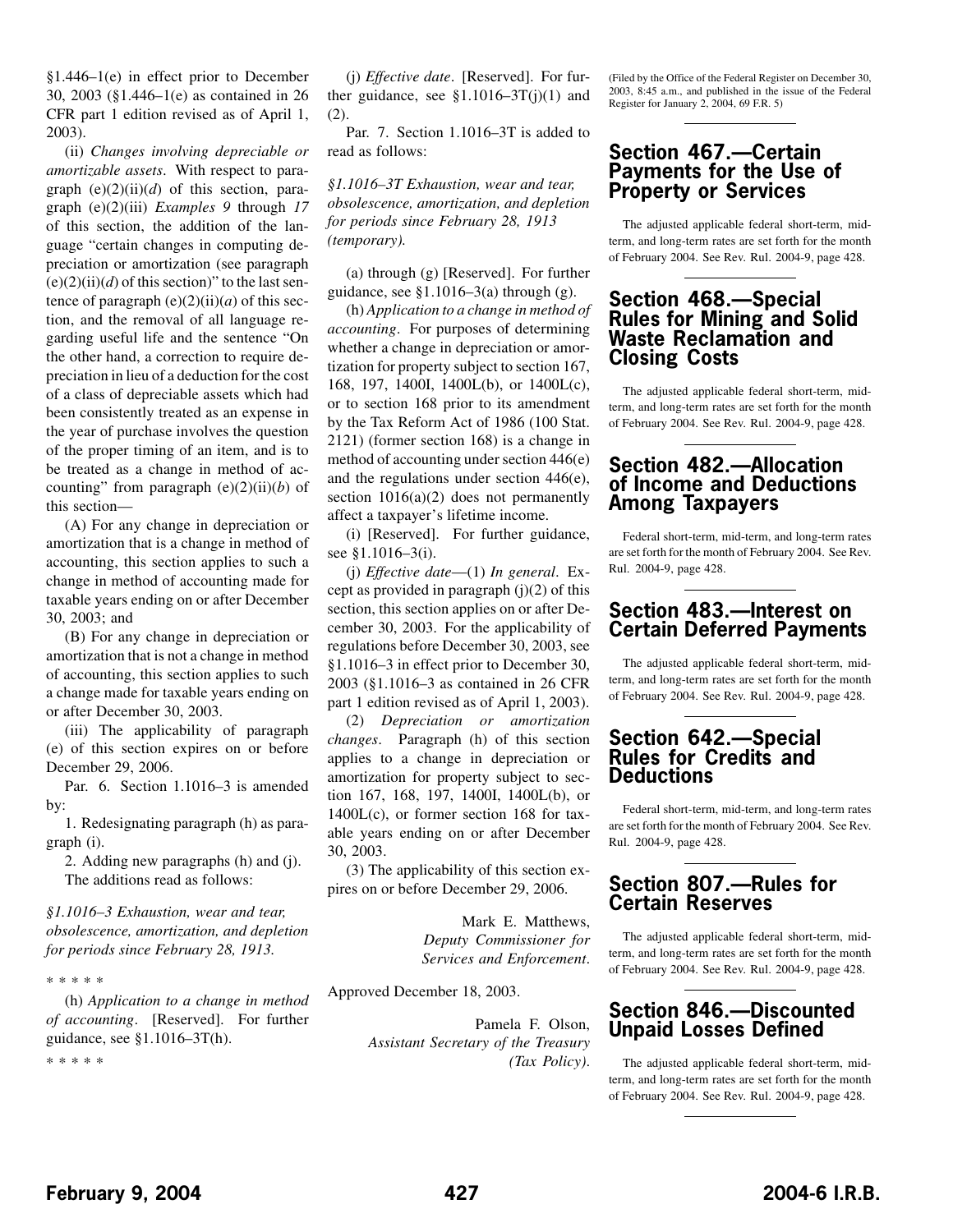## <span id="page-25-0"></span>**Section 1274.—Determination of Issue Price in the Case of Certain Debt Instruments Issued for Property**

*(Also sections 42, 280G, 382, 412, 467, 468, 482, 483, 642, 807, 846, 1288, 7520, 7872.)*

**Federal rates; adjusted federal rates; adjusted federal long-term rate and the long-term exempt rate.** For purposes of sections 382, 642, 1274, 1288, and other sections of the Code, tables set forth the rates for February 2004.

## **Rev. Rul. 2004–9**

This revenue ruling provides various prescribed rates for federal income tax purposes for February 2004 (the current month). Table 1 contains the short-term, mid-term, and long-term applicable federal rates (AFR) for the current month for purposes of section 1274(d) of the Internal Revenue Code. Table 2 contains the short-term, mid-term, and long-term adjusted applicable federal rates (adjusted AFR) for the current month for purposes of section 1288(b). Table 3 sets forth the adjusted federal long-term rate and the long-term tax-exempt rate described in section 382(f). Table 4 contains the appropriate percentages for determining the low-income housing credit described in section 42(b)(2) for buildings placed in service during the current month. Finally, Table 5 contains the federal rate for determining the present value of annuity, an interest for life or for a term of years, or a remainder or a reversionary interest for purposes of section 7520.

|             |          | <b>REV. RUL. 2004-9 TABLE 1</b>                  |           |          |
|-------------|----------|--------------------------------------------------|-----------|----------|
|             |          | Applicable Federal Rates (AFR) for February 2004 |           |          |
|             |          | Period for Compounding                           |           |          |
|             | Annual   | Semiannual                                       | Quarterly | Monthly  |
| Short-Term  |          |                                                  |           |          |
| <b>AFR</b>  | 1.62%    | $1.61\%$                                         | 1.61%     | 1.60%    |
| 110% AFR    | 1.78%    | $1.77\%$                                         | 1.77%     | 1.76%    |
| 120% AFR    | 1.94%    | $1.93\%$                                         | 1.93%     | $1.92\%$ |
| 130% AFR    | 2.10%    | 2.09%                                            | 2.08%     | 2.08%    |
| Mid-Term    |          |                                                  |           |          |
| <b>AFR</b>  | $3.44\%$ | $3.41\%$                                         | 3.40%     | 3.39%    |
| 110% AFR    | 3.79%    | 3.75%                                            | $3.73\%$  | $3.72\%$ |
| 120% AFR    | $4.13\%$ | 4.09%                                            | $4.07\%$  | $4.06\%$ |
| 130% AFR    | 4.48%    | 4.43%                                            | 4.41%     | 4.39%    |
| 150% AFR    | 5.19%    | 5.12%                                            | 5.09%     | 5.07%    |
| 175% AFR    | $6.06\%$ | 5.97%                                            | 5.93%     | 5.90%    |
| Long-Term   |          |                                                  |           |          |
| <b>AFR</b>  | 4.94%    | 4.88%                                            | 4.85%     | 4.83%    |
| 110% AFR    | 5.44%    | 5.37%                                            | 5.33%     | 5.31%    |
| $120\%$ AFR | 5.95%    | 5.86%                                            | 5.82%     | 5.79%    |
| 130% AFR    | 6.44%    | 6.34%                                            | $6.29\%$  | $6.26\%$ |

|                                   |          | <b>REV. RUL. 2004-9 TABLE 2</b> |           |          |
|-----------------------------------|----------|---------------------------------|-----------|----------|
|                                   |          | Adjusted AFR for February 2004  |           |          |
|                                   |          | Period for Compounding          |           |          |
|                                   | Annual   | Semiannual                      | Quarterly | Monthly  |
| Short-term adjusted<br><b>AFR</b> | $1.41\%$ | $1.41\%$                        | $1.41\%$  | $1.41\%$ |
| Mid-term adjusted AFR             | $2.64\%$ | $2.62\%$                        | $2.61\%$  | $2.61\%$ |
| Long-term adjusted<br><b>AFR</b>  | $4.31\%$ | $4.26\%$                        | $4.24\%$  | $4.22\%$ |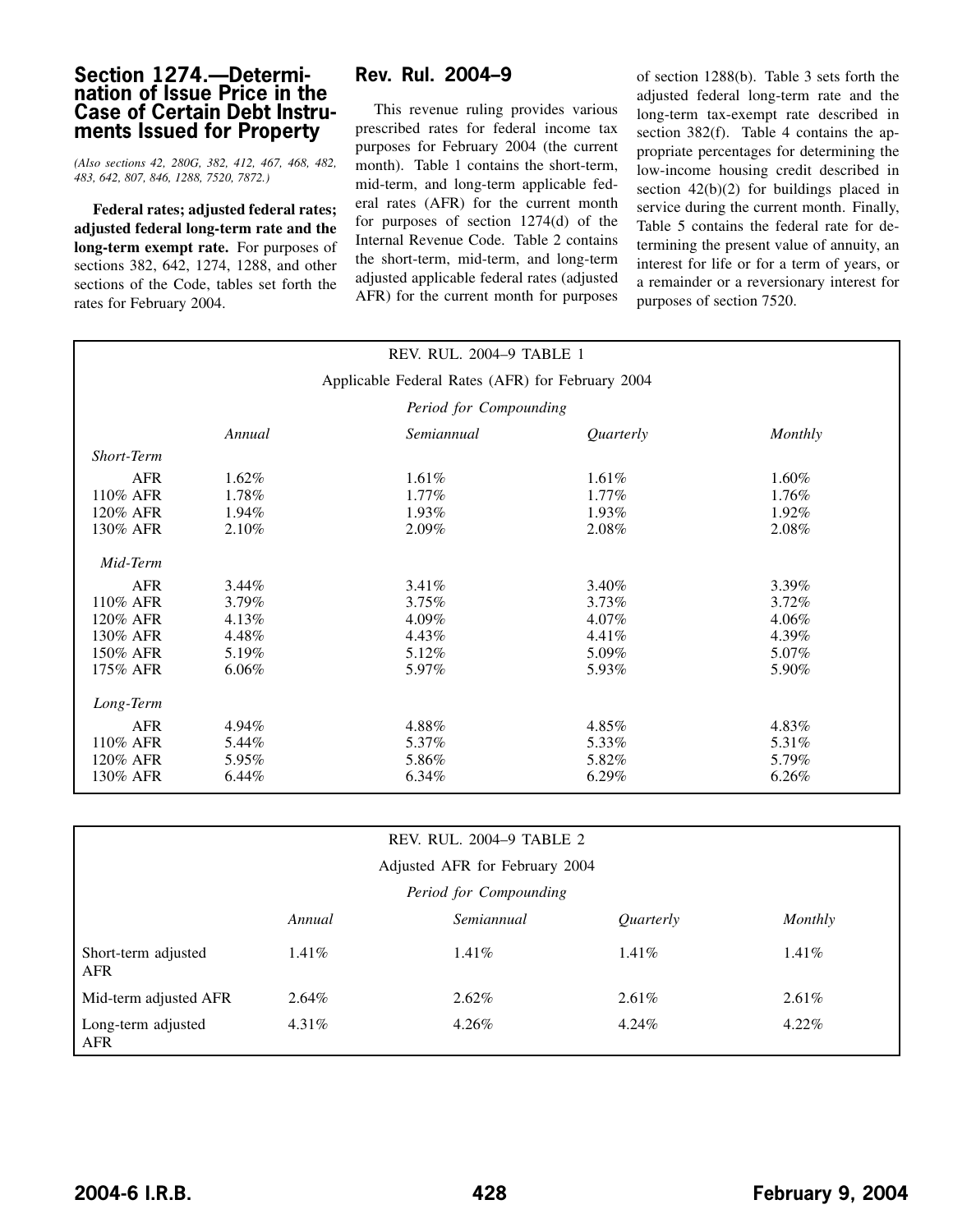<span id="page-26-0"></span>

| REV. RUL. 2004–9 TABLE 3                                                                                                                                                          |          |
|-----------------------------------------------------------------------------------------------------------------------------------------------------------------------------------|----------|
| Rates Under Section 382 for February 2004                                                                                                                                         |          |
| Adjusted federal long-term rate for the current month                                                                                                                             | $4.31\%$ |
| Long-term tax-exempt rate for ownership changes during the current month (the highest of the adjusted<br>federal long-term rates for the current month and the prior two months.) | 4.58%    |
|                                                                                                                                                                                   |          |

| REV. RUL. 2004–9 TABLE 4                                                   |          |
|----------------------------------------------------------------------------|----------|
| Appropriate Percentages Under Section 42(b)(2) for February 2004           |          |
| Appropriate percentage for the 70% present value low-income housing credit | $7.97\%$ |
| Appropriate percentage for the 30% present value low-income housing credit | $3.42\%$ |

#### REV. RUL. 2004–9 TABLE 5

Rate Under Section 7520 for February 2004

Applicable federal rate for determining the present value of an annuity, an interest for life or a term of years, or a remainder or reversionary interest 4.2%

## **Section 1288.—Treatment of Original Issue Discounts on Tax-Exempt Obligations**

The adjusted applicable federal short-term, midterm, and long-term rates are set forth for the month of February 2004. See Rev. Rul. 2004-9, page [428.](#page-25-0)

## **Section 1361.—S Corporation Defined**

*26 CFR 1.1361–4: Effect on QSub election.*

Whether an Employee Stock Ownership Plan may be a shareholder in an S corporation. See Rev. Rul. 2004-4, page [414](#page-11-0).

## **Section 4975.—Tax on Prohibited Transactions**

*26 CFR 54.4975–11: "ESOP" requirements.*

Whether, under each of the three situations described therein, the Employee Stock Ownership Plan of an S corporation has a nonallocation year within the meaning of section 409(p)(3) of the Internal Revenue Code. See Rev. Rul. 2004-4, page [414.](#page-11-0)

## **Section 4979A.—Tax on Certain Prohibited Allocations of Qualified Securities**

Whether transactions involving an S corporation ESOP and the ownership by a disqualified person of synthetic equity in a nonallocation year of the ESOP give rise to the excise tax described in section 4979A. See Rev. Rul. 2004-4, page [414.](#page-11-0)

## **Section 6011.—General Requirement of Return, Statement or List**

*26 CFR 1.6011–4: Requirement of statement disclosing participation in certain transactions by taxpayers.*

Whether transactions involving an S corporation ESOP and the ownership by a disqualified person of synthetic equity in a nonallocation year of the ESOP is a listed transaction. See Rev. Rul. 2004-4, page [414](#page-11-0).

*26 CFR 1.6011–4: Requirement of statement disclosing participation in certain transactions by taxpayers.*

## **T.D. 9108**

## **DEPARTMENT OF THE TREASURY Internal Revenue Service 26 CFR Parts 1 and 301**

## **Confidential Transactions**

AGENCY: Internal Revenue Service (IRS), Treasury.

ACTION: Final regulations.

SUMMARY: These final regulations modify and clarify the rules relating to confidential transactions under the Income Tax Regulations, and make minor conforming changes to the list maintenance rules under the Procedure and Administration Regulations. These regulations affect taxpayers participating in reportable transactions and persons responsible for maintaining and furnishing lists of investors in reportable transactions.

DATES: *Effective Date:* These regulations are effective December 29, 2003.

*Applicability Date:* For dates of applicability, see §1.6011–4(h) and §301.6112–1.

FOR FURTHER INFORMATION CONTACT: Tara P. Volungis or Charlotte Chyr, 202–622–3070 (not a toll-free number).

#### SUPPLEMENTARY INFORMATION:

#### **Paperwork Reduction Act**

The collections of information contained in these regulations have been previously reviewed and approved by the Office of Management and Budget in accordance with the Paperwork Reduction Act of 1995 (44 U.S.C. 3507(d)) under control numbers 1545–1685 and 1545–1686.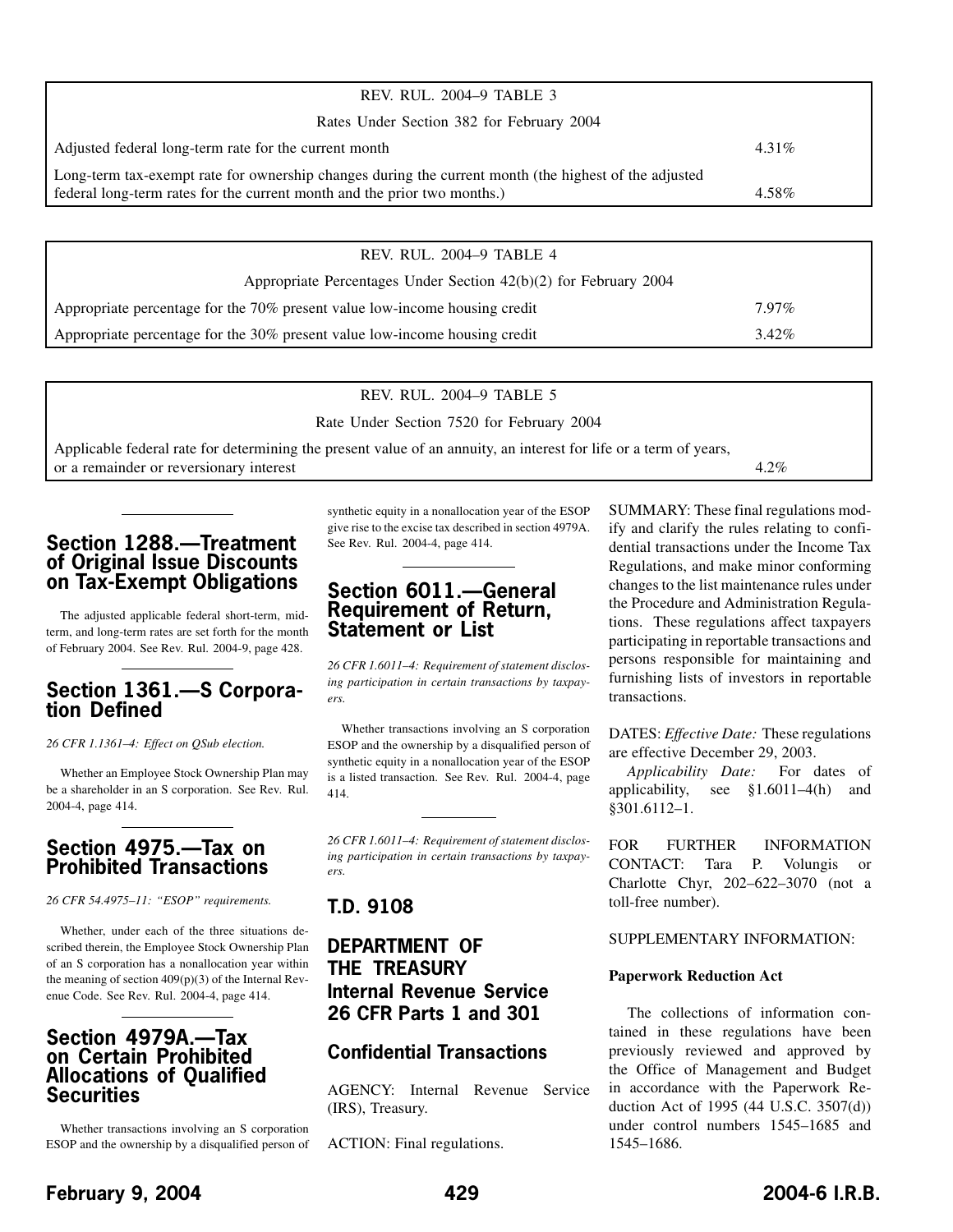An agency may not conduct or sponsor, and a person is not required to respond to, a collection of information unless the collection of information displays a valid OMB control number assigned by the Office of Management and Budget.

Books or records relating to a collection of information must be retained as long as their contents may become material in the administration of any internal revenue law. Generally, tax returns and tax return information are confidential, as required by 26 U.S.C. 6103.

#### **Background**

This document amends 26 CFR parts 1 and 301 by modifying and clarifying the rules relating to the disclosure of reportable transactions by certain taxpayers on their Federal income tax returns under section 6011 and by making conforming changes to the rules under section 6112.

On October 17, 2002, the IRS issued temporary and proposed regulations modifying the rules under sections 6011, 6111, and 6112 (T.D. 9017, 2002–2 C.B. 815; REG–103735–00, REG–154117–02, REG–154116–02, REG–154115–02, REG–154429–02, REG–154423–02, REG–154426–02, REG–110311–98, 2002–2 C.B. 832; T.D. 9018, 2002–2 C.B 823; REG–103736–00, 2002–2 C.B. 834) (the October 2002 regulations). The October 2002 regulations were published in the **Federal Register** (67 FR 64799, 67 FR 64840; 67 FR 64807, 67 FR 64842) on October 22, 2002. On December 11, 2002, and on January 7, 2003, the IRS and Treasury Department held a public hearing on these regulations. On February 28, 2003, the IRS issued final regulations under sections 6011, 6111, and 6112 (T.D. 9046, 2003–1 C.B. 614) (the February 2003 regulations). The February 2003 regulations were published in the **Federal Register** (68 FR 10161) on March 4, 2003.

Since finalizing the disclosure regulations, the IRS and Treasury Department have received numerous comments concerning the confidentiality filter. The IRS and Treasury Department received requests to exclude certain transactions from the scope of the confidentiality filter, and requests to modify the language of the regulation itself. After reviewing these comments, the IRS and Treasury Department have decided to narrow the

confidentiality filter under §1.6011–4(b) (3).

#### **Explanation of Provisions**

Section  $1.6011-4(b)(3)$  provides that certain transactions are identified as confidential transactions. Confidential transactions are reportable transactions that are subject to the disclosure rules under §1.6011–4 and the list maintenance rules under §301.6112–1. Currently, a confidential transaction is a transaction that is offered under conditions of confidentiality. The confidentiality filter generally provides a presumption of non-confidentiality if the taxpayer receives written authorization to disclose the tax treatment and tax structure of the transaction.

The IRS and Treasury Department have concluded that the confidentiality filter should be limited to situations in which an advisor is paid a large fee and imposes a limitation on disclosure that protects the confidentiality of the advisor's tax strategies. The IRS and Treasury Department believe that the confidentiality filter should not apply to transactions in which confidentiality is imposed by a party to the transaction acting in such capacity. Accordingly, the confidentiality filter has been narrowed to reflect this policy. Further, the exceptions and presumption language have been removed because the IRS and Treasury Department have concluded that they no longer are necessary under this narrower rule. Conforming changes have been made to the rules under §301.6112–1.

The IRS and Treasury Department also have made minor clarifying changes under §1.6011–4. The regulations clarify that a return includes amended returns for purposes of determining when a disclosure must be made. The IRS and Treasury Department will continue to accept comments and will make other changes as appropriate.

#### **Special Analyses**

It has been determined that this Treasury decision is not a significant regulatory action as defined in Executive Order 12866. Therefore, a regulatory assessment is not required. It has been determined pursuant to  $5$  U.S.C.  $553(b)(B)$  that notice and public procedure are unnecessary and contrary to the public interest. These final regulations substantially reduce taxpayer compliance burdens by limiting the scope of transactions subject to the disclosure requirements of §1.6011–4. For the same reason, pursuant to  $5$  U.S.C.  $553(d)(1)$  and (3) a delayed effective date for these final regulations is not required. Because no notice of proposed rulemaking is required, the provisions of the Regulatory Flexibility Act (5 U.S.C. chapter 6) do not apply. However, the IRS and Treasury Department welcome comments on whether these final regulations impose additional costs and compliance burdens on small businesses. Any such comments should provide specific information concerning those costs and burdens. In addition, the IRS and Treasury Department will consider holding a public hearing concerning these regulations if there is sufficient interest from affected parties. Pursuant to section 7805(f) of the Internal Revenue Code, these regulations were submitted to the Chief Counsel for Advocacy of the Small Business Administration for comment on their impact on small business.

#### **Drafting Information**

The principal authors of these regulations are Tara P. Volungis and Charlotte Chyr, Office of the Associate Chief Counsel (Passthroughs and Special Industries). However, other personnel from the IRS and Treasury Department participated in their development.

\*\*\*\*\*

#### **Adoption of Amendments to the Regulations**

Accordingly, 26 CFR parts 1 and 301 are amended as follows:

#### PART 1—INCOME TAXES

Paragraph 1. The authority citation for part 1 continues to read in part as follows:

Authority: 26 U.S.C. 7805 \* \* \*

Par. 2. Section 1.6011–4 is amended as follows:

1. Paragraph (b)(3) is revised.

2. Paragraph  $(e)(1)$  is amended by removing the second sentence and replacing it with two new sentences in its place.

3. Paragraphs  $(e)(2)(i)$  and  $(h)$  are revised.

The revisions and additions read as follows: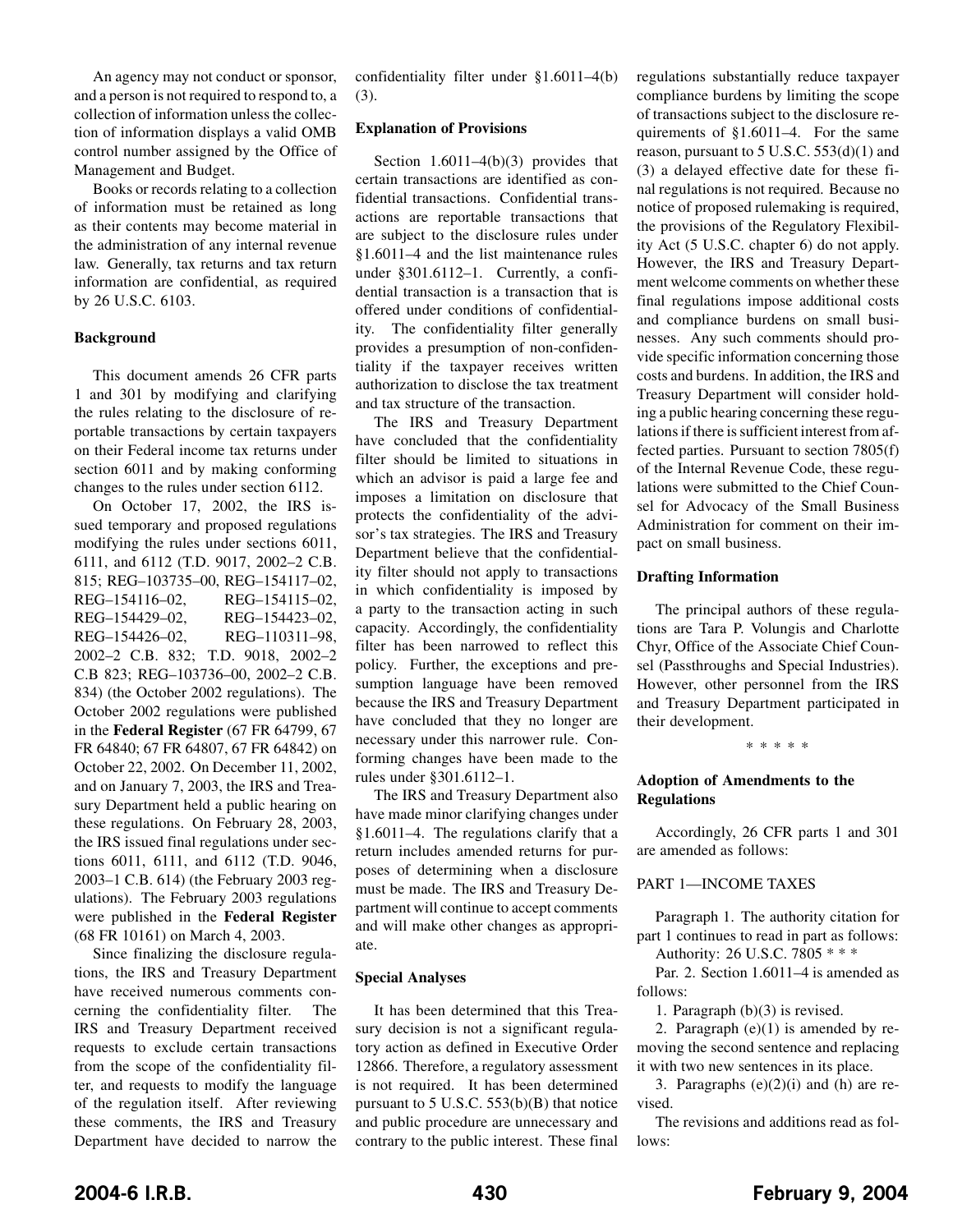*§1.6011–4 Requirement of statement disclosing participation in certain transactions by taxpayers.*

\*\*\*\*\*

(b) \* \* \* \* \*

(3) *Confidential transactions*—(i) *In general*. A confidential transaction is a transaction that is offered to a taxpayer under conditions of confidentiality and for which the taxpayer has paid an advisor a minimum fee.

(ii) *Conditions of confidentiality*. A transaction is considered to be offered to a taxpayer under conditions of confidentiality if the advisor who is paid the minimum fee places a limitation on disclosure by the taxpayer of the tax treatment or tax structure of the transaction and the limitation on disclosure protects the confidentiality of that advisor's tax strategies. A transaction is treated as confidential even if the conditions of confidentiality are not legally binding on the taxpayer. A claim that a transaction is proprietary or exclusive is not treated as a limitation on disclosure if the advisor confirms to the taxpayer that there is no limitation on disclosure of the tax treatment or tax structure of the transaction.

(iii) *Minimum fee*. For purposes of this paragraph  $(b)(3)$ , the minimum fee is:

(A) \$250,000 for a transaction if the taxpayer is a corporation.

(B) \$50,000 for all other transactions unless the taxpayer is a partnership or trust, all of the owners or beneficiaries of which are corporations (looking through any partners or beneficiaries that are themselves partnerships or trusts), in which case the minimum fee is \$250,000.

(iv) *Determination of minimum fee*. For purposes of this paragraph (b)(3), a minimum fee includes all fees for a tax strategy or for services for advice (whether or not tax advice) or for the implementation of a transaction. These fees include consideration in whatever form paid, whether in cash or in kind, for services to analyze the transaction (whether or not related to the tax consequences of the transaction), for services to implement the transaction, for services to document the transaction, and for services to prepare tax returns to the extent that the fees exceed the fees customary for return preparation. For purposes of this paragraph (b)(3), a taxpayer also is treated as paying fees to an advisor if the taxpayer

knows or should know that the amount it pays will be paid indirectly to the advisor, such as through a referral fee or fee-sharing arrangement. A fee does not include amounts paid to a person, including an advisor, in that person's capacity as a party to the transaction. For example, a fee does not include reasonable charges for the use of capital or the sale or use of property.

(v) *Related parties*. For purposes of this paragraph  $(b)(3)$ , persons who bear a relationship to each other as described in section 267(b) or 707(b) will be treated as the same person.

 $(1)$  \* \* \* In addition, the disclosure statement for a reportable transaction must be attached to each amended return that reflects a taxpayer's participation in a reportable transaction. A copy of the disclosure statement must be sent to OTSA at the same time that any disclosure statement is first filed by the taxpayer. \* \* \*

 $(2)$  \* \* \*

(i) *Listed transactions*. If a transaction becomes a listed transaction after the filing of a taxpayer's tax return (including an amended return) reflecting either tax consequences or a tax strategy described in the published guidance listing the transaction (or a tax benefit derived from tax consequences or a tax strategy described in the published guidance listing the transaction) and before the end of the period of limitations for the final return (whether or not already filed) reflecting the tax consequences, tax strategy, or tax benefit, then a disclosure statement must be filed as an attachment to the taxpayer's tax return next filed after the date the transaction is listed regardless of whether the taxpayer participated in the transaction in that year.

\*\*\*\*\*

(h) *Effective dates*. This section applies to Federal income tax returns filed after February 28, 2000. However, paragraphs  $(b)(3)$ ,  $(e)(1)$ , and  $(e)(2)(i)$  of this section apply to transactions entered into on or after December 29, 2003. All the rules in this section may be relied upon for transactions entered into on or after January 1, 2003, and before December 29, 2003. Otherwise, the rules that apply with respect to transactions entered into before December 29, 2003, are contained in §1.6011–4 in effect prior to December 29, 2003, (see 26 CFR part 1 revised as of April 1, 2003).

#### PART 301—PROCEDURE AND ADMINISTRATION

Par. 3. The authority citation for part 301 continues to read in part as follows: Authority: 26 U.S.C. 7805 \* \* \*

Par. 4. In §301.6112–1, paragraph  $(c)(3)(iii)$  is amended by revising the first sentence, removing the words "for advice or implementation" from the third sentence, and adding two sentences after the third sentence, to read as follows:

*§301.6112–1 Requirement to prepare, maintain, and furnish lists with respect to potentially abusive tax shelters.*

\*\*\*\*\*  $(c) * * *$ 

- $(3)$  \* \* \*
- $(iii)$  \* \*  $*$  In determining whether the minimum fee threshold is satisfied, all fees for a tax strategy or for services for advice (whether or not tax advice) or for the implementation of a transaction that is a potentially abusive tax shelter are taken into account. \* \* \* A fee does not include amounts paid to a person, including an advisor, in that person's capacity as a party to the transaction. For example, a fee does not include reasonable charges for the use of capital or the sale or use of property. \*\*\*

\*\*\*\*\*

Mark E. Matthews, *Deputy Commissioner for Services and Enforcement*.

Approved December 18, 2003.

Pamela F. Olson, *Assistant Secretary of the Treasury*.

(Filed by the Office of the Federal Register on December 29, 2003, 8:45 a.m., and published in the issue of the Federal Register for December 30, 2003, 68 F.R. 75128)

## **Section 6111.—Registration of Tax Shelters**

*26 CFR 301.6111–2: Confidential corporate tax shelters.*

Whether transactions involving an S corporation ESOP and the ownership by a disqualified person of synthetic equity in a nonallocation year of the ESOP

<sup>\*\*\*\*\*</sup>

<sup>(</sup>e) \* \* \*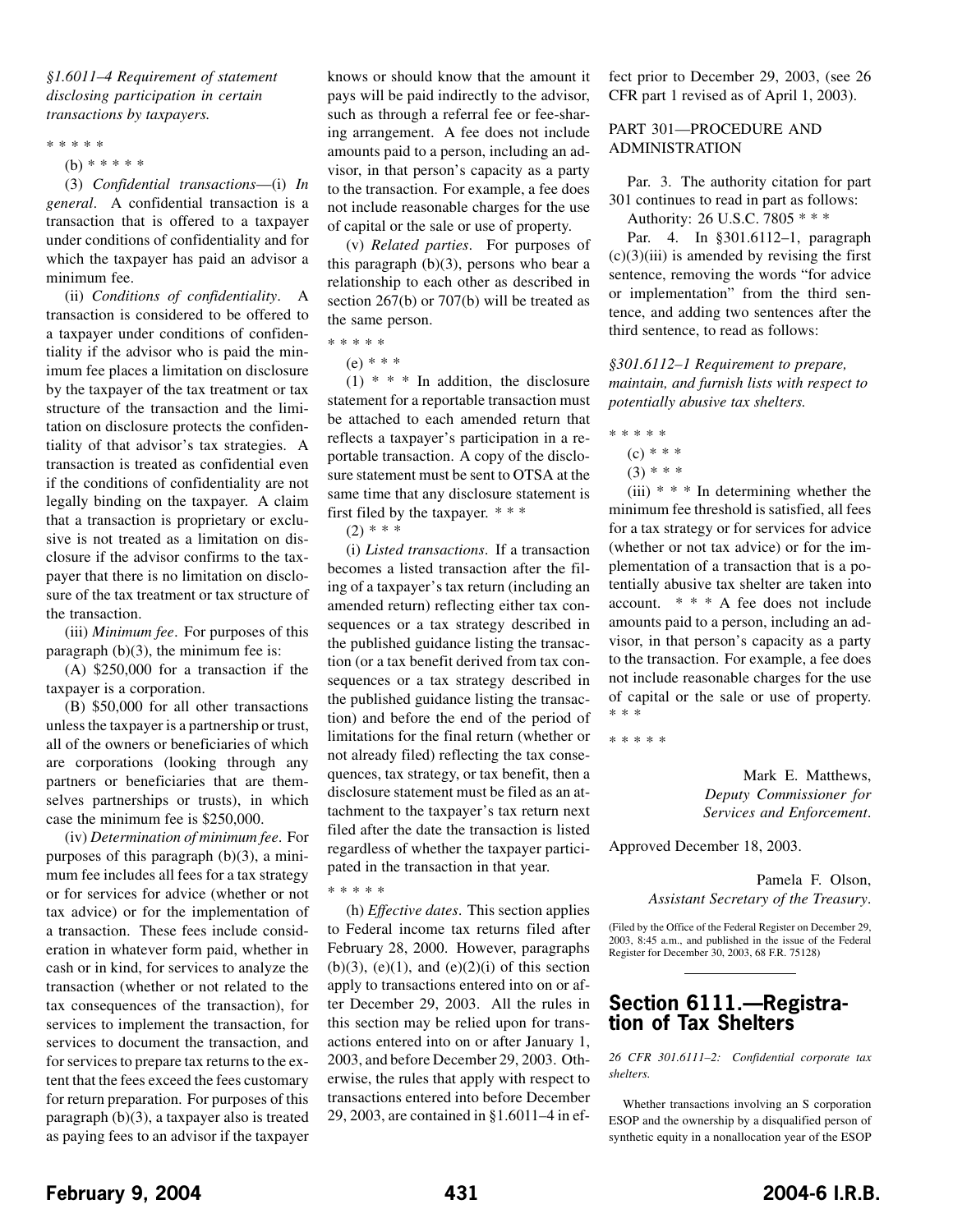is a listed transaction. See Rev. Rul. 2004-4, page [414.](#page-11-0)

## **Section 6112.—Organizers and Sellers of Potentially Abusive Tax Shelters Must Keep Lists of Investors**

*26 CFR 301.6112–1: Requirement to prepare, maintain and furnish lists with respect to potentially abusive tax shelters.*

Whether a list must be maintained identifying each person who was sold an interest in transactions involving an S corporation ESOP and the ownership by a disqualified person of synthetic equity in a nonallocation year of the ESOP. See Rev. Rul. 2004-4, page [414](#page-11-0).

## **Section 7520.—Valuation Tables**

The adjusted applicable federal short-term, midterm, and long-term rates are set forth for the month of February 2004. See Rev. Rul. 2004-9, page [428](#page-25-0).

## **Section 7872.—Treatment of Loans With Below-Market Interest Rates**

The adjusted applicable federal short-term, midterm, and long-term rates are set forth for the month of February 2004. See Rev. Rul. 2004-9, page [428](#page-25-0).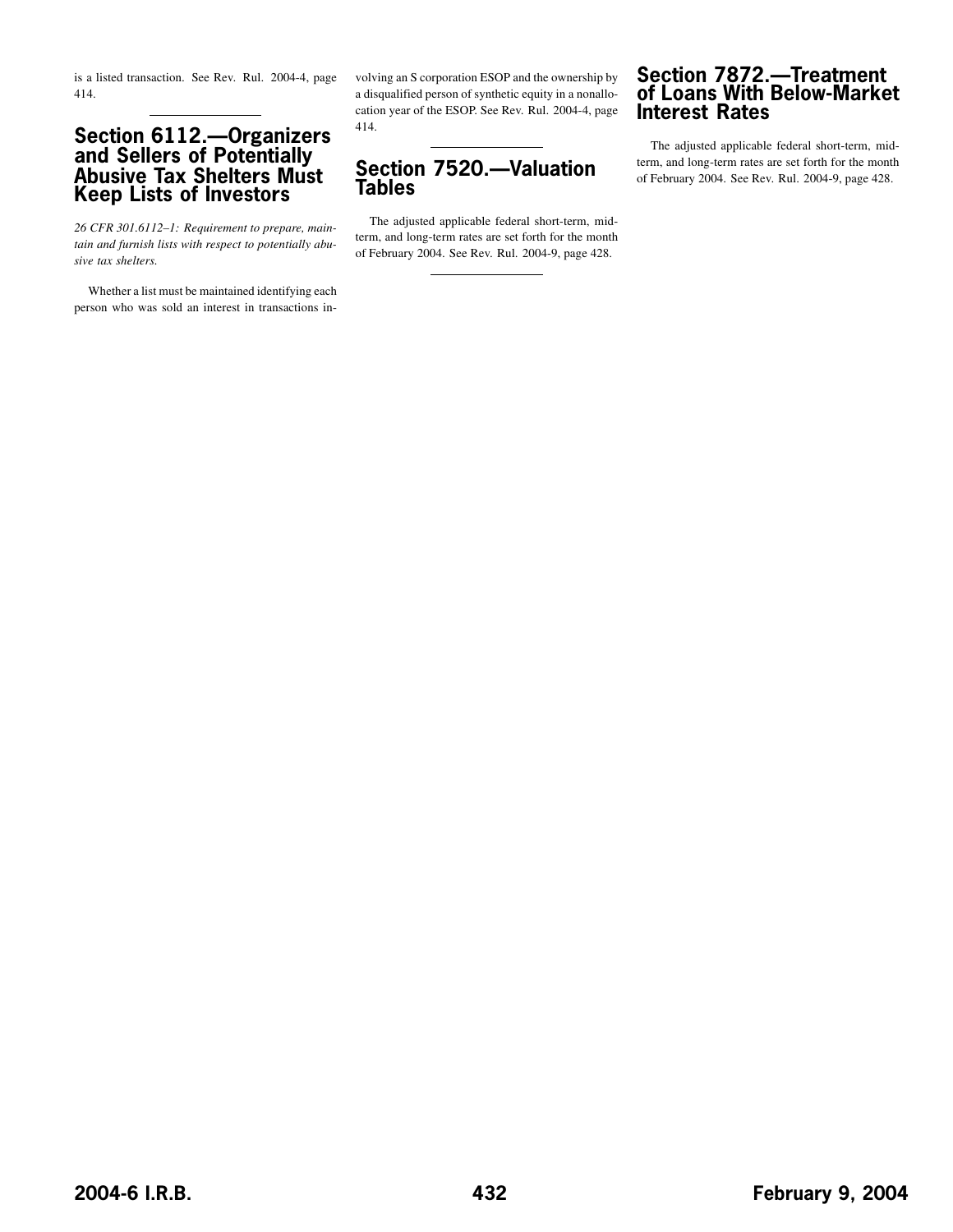## <span id="page-30-0"></span>**Part III. Administrative, Procedural, and Miscellaneous**

## **Electronic Delivery of Form 1099 and Form 5498 Payee Statements**

## **Notice 2004–10**

#### **I. Purpose and Scope**

This notice provides guidance to sponsors or administrators of retirement plans or qualified tuition programs (QTPs), employers of simplified employee pensions (SEPs), or trustees, custodians, or issuers of traditional Individual Retirement Arrangements (IRAs), Roth IRAs, Coverdell education savings accounts (CESAs), or Archer Medical Savings Accounts (Archer MSAs) regarding the electronic delivery of payee statements to recipients. Specifically, this notice provides that a furnisher of a Form 1099 or a Form 5498 relating to the reporting of contributions and distributions of pensions, SEPs, traditional IRAs, Roth IRAs, QTPs, CESAs, and Archer MSAs may deliver electronically the payee statements required to be furnished to recipients for 2003 and subsequent years.

#### **II. Background**

Section 220(h) of the Internal Revenue Code provides that the Secretary may require the trustee of an Archer MSA to make such reports regarding the account to the Secretary and to the account holder with respect to contributions, distributions, and such other matters as the Secretary determines appropriate. The required reports must be filed at the time and in the manner and furnished to the individuals at the time and in the manner prescribed by the Secretary.

Section 408(i) provides that the trustee of an IRA and the issuer of an endowment contract described in § 408(b) or an individual retirement annuity must make such reports regarding the account, contract, or annuity to the Secretary and to the individuals for whom the account, contract, or annuity is, or is to be, maintained with respect to contributions (and the years to which they relate), distributions aggregating \$10 or more in any calendar year, and such other matters as the Secretary may require. These reports must be filed at the time and in the manner the Secretary prescribes and must be furnished to individuals not later than January 31 of the calendar year following the calendar year to which the reports relate and in the manner prescribed by the Secretary.

Section 408(l) provides that an employer who makes contributions on behalf of employees to a SEP must provide reports with respect to such contributions as the Secretary may require. The required reports must be filed at the time and in the manner and furnished to employees at the time and in the manner prescribed by the Secretary.

Section 529(d) provides that each officer or employee having control of a § 529 QTP must make such reports regarding the program to the Secretary and to designated beneficiaries with respect to contributions, distributions, or such other matters as the Secretary may require. The required reports must be filed at the time and in the manner and furnished to the individuals at the time and in the manner prescribed by the Secretary.

Section 530(h) provides that the trustee of a CESA must make reports regarding the account to the Secretary and to the beneficiary of the account with respect to contributions, distributions, or such other matters as the Secretary may require. The required reports must be filed at the time and in the manner and furnished to the individuals at the time and in the manner prescribed by the Secretary.

Section  $6047(d)(1)$  provides for the Secretary by forms or regulations to require the plan sponsor or administrator from which designated distributions may be made and the issuer of a contract under which designated distributions may be made to make returns and reports regarding the plan or contract to the Secretary and to participants and beneficiaries of the plan or contract and such other persons as the Secretary may by regulations prescribe. Section  $6047(d)(2)$  provides that the reports must be in the form, be made at such time, and contain such information as the Secretary may prescribe by forms or regulations. Under  $\S$  3405(e)(1), a designated distribution generally includes any distribution or payment from or under a § 401 qualified plan, a § 403(b) tax-sheltered annuity, a § 457 governmental plan, an IRA, and a commercial annuity.

Section 401 of the Job Creation and Worker Assistance Act of 2002, Pub. L. No. 107–147, 116 Stat. 21, 40 (2002), provides that any person required to furnish a statement under any section of subpart B of part III of subchapter A of chapter 61 of the Internal Revenue Code for any taxable year ending after the date of the enactment of the Act, may electronically furnish such statement (without regard to any first class mailing requirement) to any recipient who has consented to the electronic provision of the statement in a manner similar to the one permitted under the regulations issued under § 6051 of the Internal Revenue Code or in such other manner as provided by the Secretary. In accordance with this provision, part H of the 2003 General Instructions for Forms 1099, 1098, 5498, and W–2G, under the heading "Electronic recipient statements," provides that if a furnisher is required by sections 6041 through 6050T to furnish a written statement of an information return to a recipient, then the furnisher may provide the payee statement electronically instead of on paper if the requirements specified in the instructions are satisfied.

The Secretary also has the authority to permit the electronic furnishing of Forms 1099 and 5498 payee statements relating to pensions, SEPs, traditional IRAs, Roth IRAs, QTPs, CESAs, and Archer MSAs. However, the 2003 General Instructions for Forms 1099, 1098, 5498, and W–2G do not provide that payee statements for reporting contributions and distributions of pensions, traditional IRAs, Roth IRAs, and Archer MSAs may be furnished electronically.

#### **III. Permitted Electronic Delivery of Payee Statements**

This notice provides that, until further guidance is published, notwithstanding part H of the 2003 General Instructions for Forms 1099, 1098, 5498, and W–2G, a sponsor or administrator of a retirement plan or a QTP, an employer of a SEP, or a trustee, custodian, or issuer of an IRA, a Roth IRA, a CESA, or an Archer MSA may furnish the required Form 1099 or Form 5498 payee statements electroni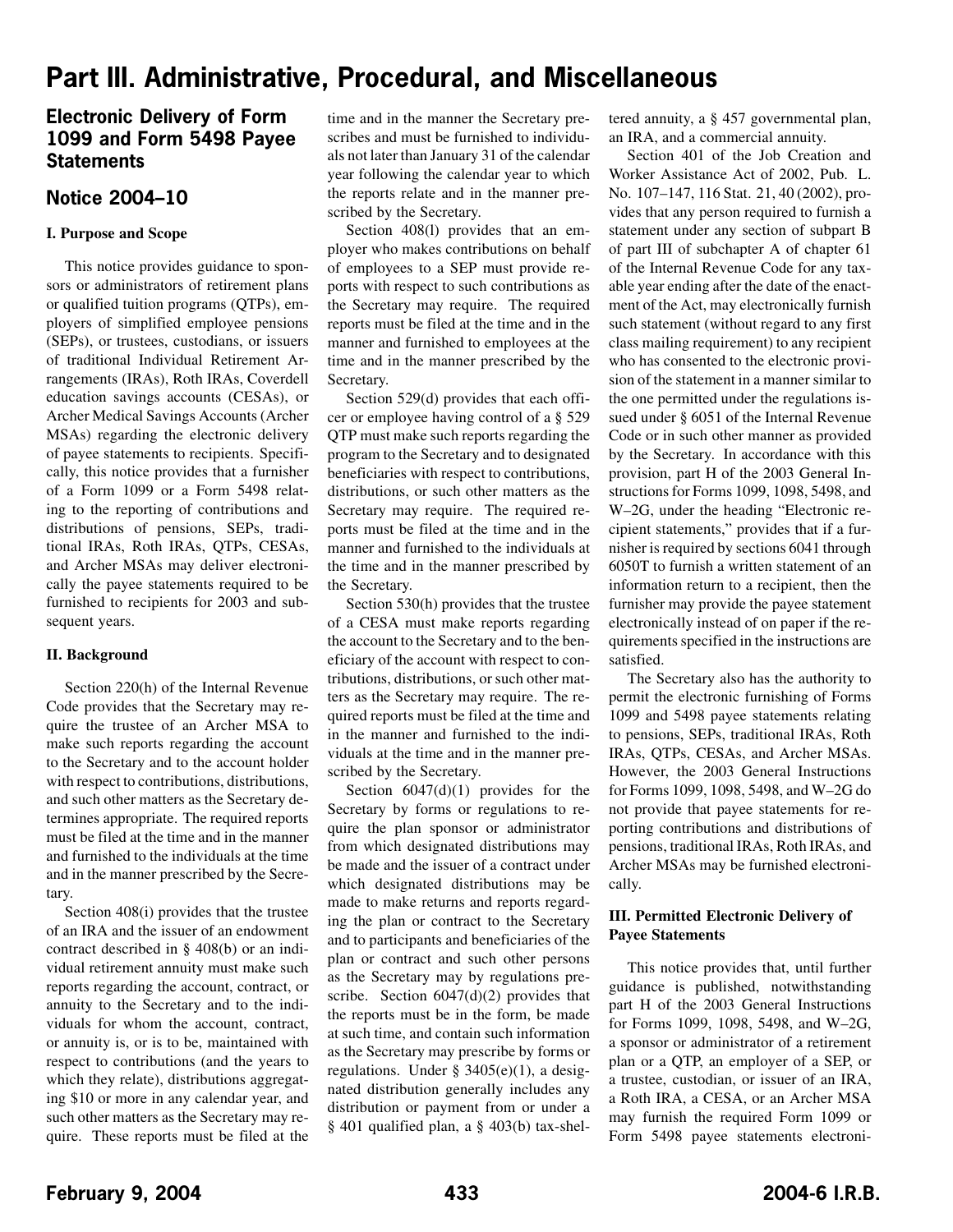<span id="page-31-0"></span>cally to recipients if the furnisher satisfies the consent, format, posting, and notification requirements described in part H of the 2003 General Instructions for Forms 1099, 1098, 5498, and W–2G and furnishes such payee statements by their respective due dates.

This notice hereby modifies part H of the 2003 General Instructions for Forms 1099, 1098, 5498, and W–2G by permitting the electronic delivery of the Form 1099–R, Form 1099–MSA, Form 1099–Q, Form 5498, Form 5498–ESA, and Form 5498–MSA payee statements by their respective due dates.

#### **IV. Effective Date**

This notice is applicable with respect to Form 1099–R, Form 1099–MSA, Form 1099–Q, Form 5498, Form 5498–ESA, and Form 5498–MSA payee statements required to be furnished to recipients for 2003 and subsequent years.

#### **V. Effect on Other Documents**

The document entitled 2003 General Instructions for Forms 1099, 1098, 5498, and W–2G is hereby modified.

#### **Drafting Information**

The principal author of this notice is Pamela R. Kinard of the Office of the Division Counsel/Associate Chief Counsel (Tax Exempt and Government Entities). However, other personnel from the IRS and Treasury participated in its development. For further information regarding this notice, contact Pamela R. Kinard at (202) 622–6060 (not a toll-free number).

## **Recordkeeping Agreement Pilot Program Involving Credit for Increasing Research Activities**

## **Notice 2004–11**

#### SECTION 1. PURPOSE

This notice announces a pilot program that will permit the Internal Revenue Service (Service) and large and mid-size business taxpayers to enter into research credit recordkeeping agreements (RCRAs). If

a taxpayer complies with the terms of a RCRA, then the Service will deem the taxpayer to have satisfied the recordkeeping requirements of section 6001 of the Internal Revenue Code (Code) for purposes of the credit for increasing research activities under section 41 (research credit). A RCRA does not relieve the taxpayer of its section 6001 recordkeeping obligations for purposes of any other provision of the Code.

The purposes of the pilot program are to develop and evaluate a procedure:

1. To resolve issues concerning the type and amount of documents that a taxpayer must maintain, retain, and produce to satisfy the recordkeeping requirements of section 6001 for the research credit; and

2. To reduce the costs, burdens, and delays frequently encountered by taxpayers and the Service in examinations involving the research credit.

#### SECTION 2. DESCRIPTION OF THE PILOT PROGRAM

The Large and Mid-Size Business Operating Division (LMSB) will administer the pilot program. The pilot program is available to LMSB taxpayers who have claimed the research credit on a timely filed original Form 1120, *"U.S. Corporation Income Tax Return,"* series return if the return is currently under examination. LMSB anticipates that it may select five to ten applicants for participation in the pilot program.

LMSB intends to establish a team to work with selected applicants to resolve the type and amount of documents that each of these taxpayers must maintain, retain, and produce with respect to the taxable years covered by the RCRA to satisfy the recordkeeping requirements of section 6001 for the research credit. Pilot program participants may be asked to evaluate the pilot program. The Service will evaluate the program and it may be extended, with modifications, on a permanent basis.

#### SECTION 3. DESCRIPTION OF A RCRA

The Service and a taxpayer will enter into a RCRA through a letter of understanding signed by the Industry Director. The letter of understanding will specify the type and amount of documents that the taxpayer must maintain, retain, and produce to be deemed to satisfy the recordkeeping requirements of section 6001 for the research credit.

A RCRA may cover up to three consecutive taxable years ending after the date of the RCRA's issuance. A RCRA will not cover the following businesses or taxpayers:

1. Any trade or business (or major portion of any trade or business) acquired by the taxpayer after the RCRA was issued;

2. Any corporation that joined the taxpayer's controlled group of corporations after the RCRA was issued, see I.R.C.  $§$  41(f)(1)(A); and

3. Any trade or business (whether or not incorporated) that was not under common control with the taxpayer on the date the RCRA was issued, see I.R.C.  $§$  41(f)(1)(B).

#### SECTION 4. REQUEST TO PARTICIPATE IN THE RCRA PILOT PROGRAM

#### .01 *Content of request*.

A taxpayer must submit a written request to participate in the pilot program to the Team Manager assigned to the examination. Taxpayers should submit the request on or before May 10, 2004. The request to participate in the RCRA pilot program must contain the following information:

1. The names, addresses, telephone numbers, and taxpayer identification numbers of all members of the taxpayer's controlled group of corporations and trades or businesses under common control with the taxpayer;

2. The name, title, address, and telephone number of a contact person and a properly executed Form 2848, *"Power of Attorney and Declaration of Representative,"* if the information contact is an authorized representative of the taxpayer;

3. The location of the person responsible for the taxpayer's tax matters;

4. The location of the taxpayer's research credit records;

5. A discussion of the taxpayer's suitability for the pilot program and any unique benefits that may result from a RCRA with the taxpayer;

6. A statement that the taxpayer agrees that interviews and the inspection of the taxpayer's books and records under the RCRA procedures (*see* Section 6): (1) do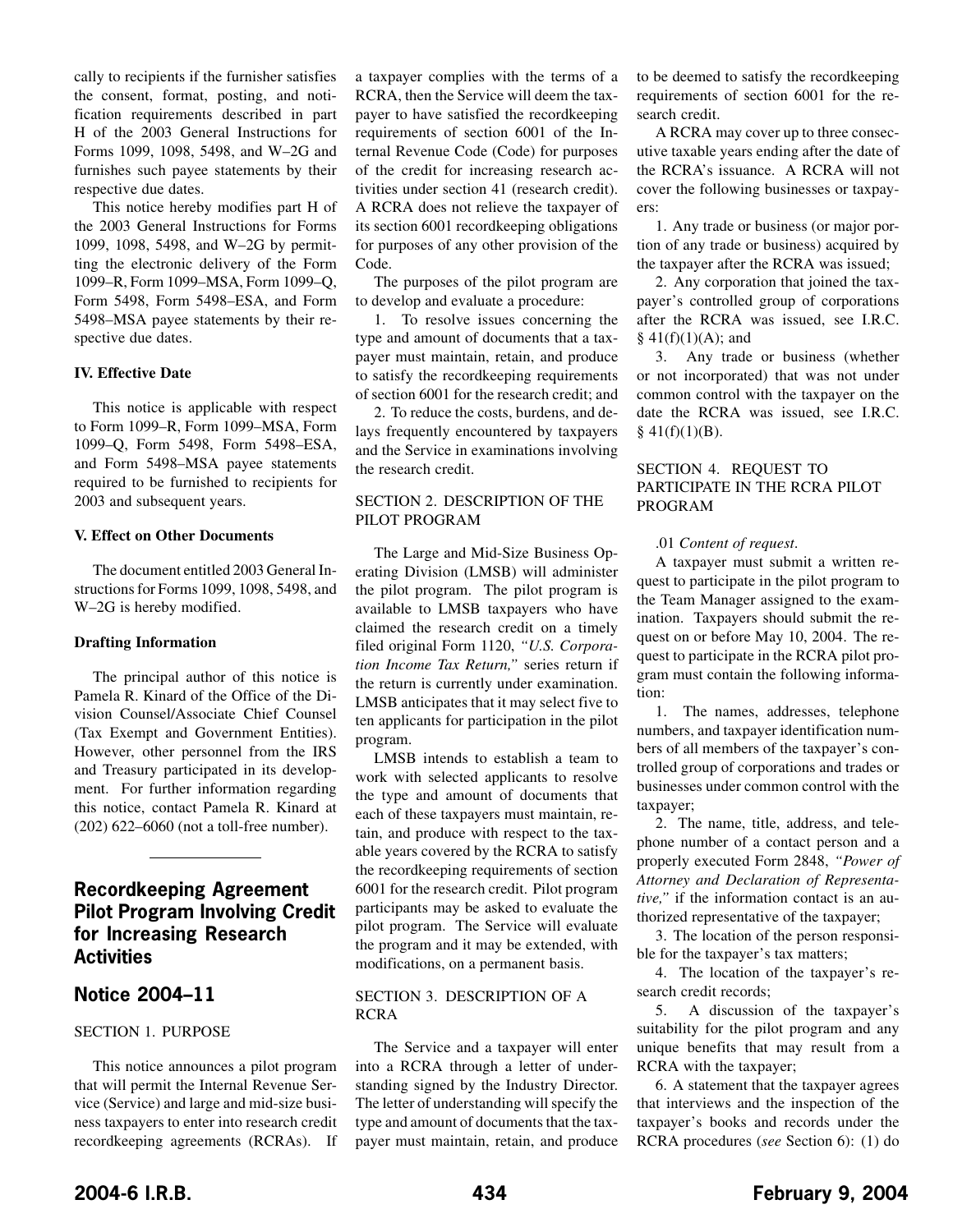not constitute an examination or an inspection of books of account for purposes of section 7605(b) or any administrative provisions adopted by the Service, and (2) will not preclude or impede a later examination of a return or inspection of records under section 7602 or any administrative provisions adopted by the Service for any taxable year.

7. A statement that the Service need not comply with any applicable procedural restrictions (including providing notice under section 7605(b)) before beginning an examination or inspection under RCRA procedures (*see* Section 6); and

8. A statement that the taxpayer is willing to participate in the pilot program and to evaluate the pilot program.

.02 *Signature*.

The taxpayer or the taxpayer's authorized representative must sign the request to participate in the RCRA pilot program. The request must include a copy of Form 2848 if the request is signed by an authorized representative.

.03 *No user fee*.

The Service will not charge a user fee for a RCRA request during the pilot program.

#### SECTION 5. RECOMMENDATION AND SELECTION PROCESS FOR PARTICIPATION IN THE RCRA PILOT PROGRAM

#### .01 *Team Manager's role*.

Team Managers will forward a copy of the taxpayer's written request to participate in the pilot program to:

1. The Industry Director for the LMSB industry group with jurisdiction over the taxpayer;

2. The Director, Pre-filing and Technical Guidance, for LMSB; and

3. The Director, Field Specialists, for LMSB.

.02 *Recommendation process*.

The Team Manager will recommend whether LMSB should accept the taxpayer to participate in the pilot program. The Team Manager will consider the following factors:

1. The taxpayer's cooperation with the Service in the past;

2. The resources needed for the Service to evaluate the taxpayer's records and recordkeeping systems; and

3. The potential benefits of a RCRA.

#### .03 *Selection process*.

The selection of a taxpayer for the pilot program is subject to the approval of the Industry Director and the concurrence of the Director, Pre-filing and Technical Guidance. In addition to the factors set forth in Section 5.02, the following factors will be considered in selecting taxpayers to participate in the pilot program:

1. The potential to provide a crosssection of industries; and

2. The probability of the parties completing a RCRA within a reasonable period of time.

.04 *Communication with the taxpayer*.

The Industry Director or Director, Field Operations, will contact the taxpayer within 14 days after receipt of the request to discuss the taxpayer's suitability for the pilot program. LMSB will notify the taxpayer in writing whether the taxpayer has been selected to participate in the pilot program. If LMSB does not select the taxpayer, the taxpayer has no right to appeal the decision.

#### SECTION 6. TERMS OF A RCRA

The LMSB team and the taxpayer will negotiate the terms of the RCRA. The LMSB team and the taxpayer will take into account the taxpayer's current recordkeeping systems, records created during research activities, and records used to track costs associated with research activities. A RCRA may require a taxpayer to create and retain records that it does not currently create and retain. The Service will enter into a RCRA only if it determines that the records to be maintained, retained, and produced under the RCRA satisfy the requirements of section 6001 for the research credit.

#### SECTION 7. APPROVAL OF A RCRA

The terms of the RCRA negotiated by the LMSB team and the taxpayer are subject to the approval of the Industry Director and the concurrence of the Director, Pre-filing and Technical Guidance, and the Director, Field Specialists. If the Industry Director approves the negotiated RCRA, the Industry Director will sign a letter of understanding evidencing the terms of the RCRA.

#### SECTION 8. EFFECT OF A RCRA

The taxpayer must maintain, retain, and produce records in accordance with the terms and conditions in the RCRA. The taxpayer's compliance with the RCRA establishes only that the taxpayer has satisfied the recordkeeping requirements of section 6001 for the research credit and does not establish that any amounts will be treated as qualified research expenses for purposes of section 41(b).

With respect to the taxable years covered by the RCRA, a RCRA does not limit the Service's ability to request non-recorded information during examinations through interviews and other information gathering methods. In addition, the Service during examinations may request non-recorded information, through interviews and other information gathering methods, as well as recorded information not identified in the RCRA, to verify the information contained in documents required under the RCRA if the Service has reason to question the information's accuracy or reliability.

A taxpayer may terminate the RCRA at any time. The Industry Director may terminate the RCRA if the Service determines that the taxpayer has not complied with the terms of the RCRA. The taxpayer may not appeal an Industry Director's decision to terminate a RCRA.

#### SECTION 9. EFFECTIVE DATE

The pilot program is effective on February 9, 2004.

#### SECTION 10. COMMENTS

The Service invites interested persons to comment on the pilot program. Interested persons should send comments to:

Internal Revenue Service Attn: Large and Mid-Size Business Division LM:Q Mint Building, 3rd Floor, M–3–148 1111 Constitution Avenue, NW Washington, D.C. 20224

SECTION 11. PAPERWORK REDUCTION ACT

The collection of information contained in this notice has been reviewed and approved by the Office of Management and Budget in accordance with the Paperwork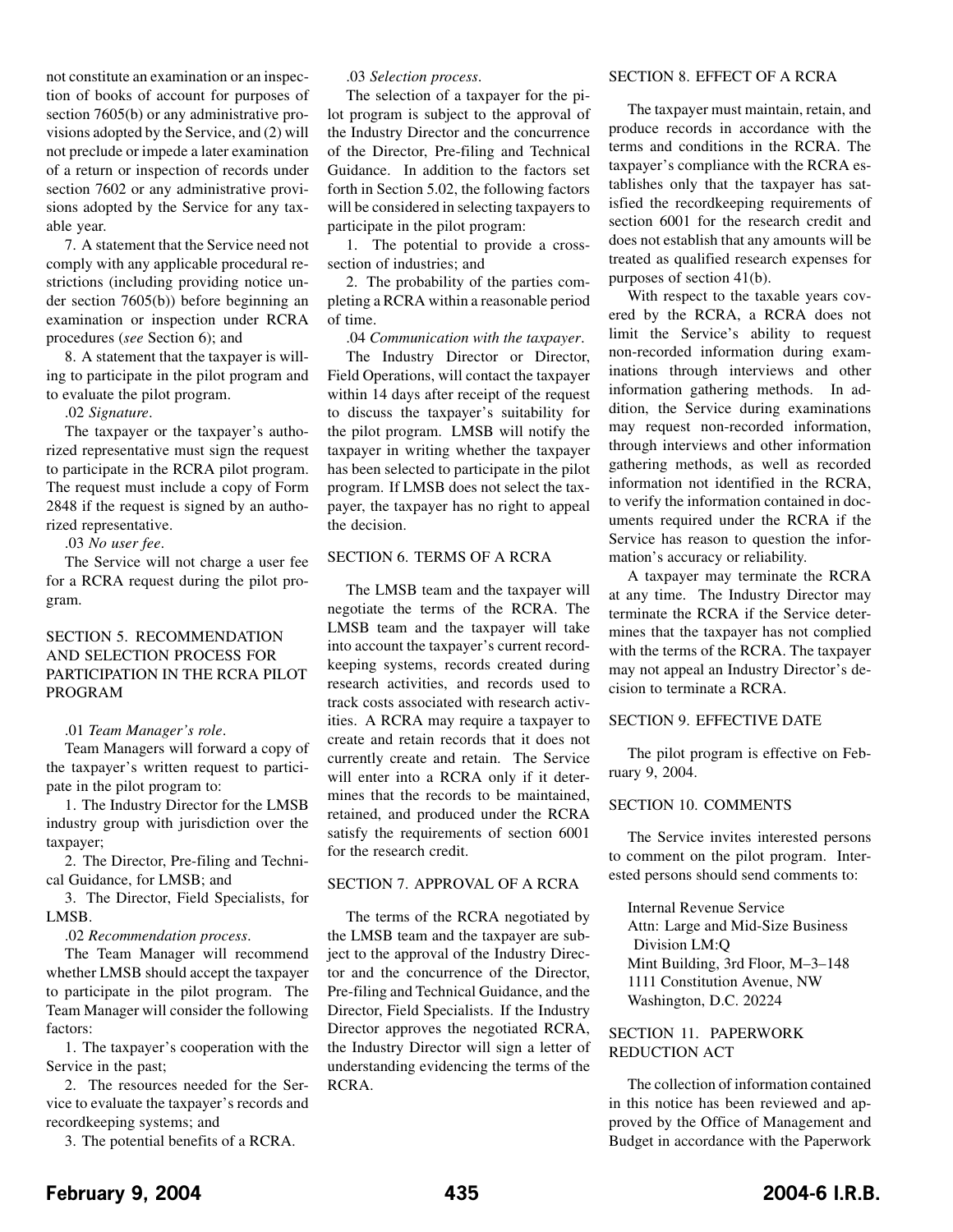Reduction Act (44 U.S.C. 3507) under control number 1545–1859.

An agency may not conduct or sponsor, and a person is not required to respond to, a collection of information unless the collection of information displays a valid OMB control number.

The collection of information in this notice is in Section 4. This information is required to submit a request to participate in the RCRA Pilot Program. This information will be used to enable the Service to determine whether the applicant is suitable for participation in the RCRA Pilot Program. The collection of information is voluntary to obtain a benefit. The likely respondents are businesses or other for profit institutions.

The estimated total annual reporting burden is 1,170 hours.

The estimated annual burden per respondent varies from 5 hours to 126 hours, depending on individual circumstances, with an estimated average of 18 hours. The estimated number of respondents is 65.

The estimated annual frequency of responses is on occasion.

Books or records relating to a collection of information must be retained as long as their contents may become material in the administration of any internal revenue law. Generally tax returns and tax return information are confidential, as required by 26 U.S.C. 6103.

#### SECTION 12. CONTACT INFORMATION

The principal author of this notice is Michael Hara of the Office of Associate Chief Counsel (Procedure and Administration), Administrative Provisions and Judicial Practice Division. Mr. Hara may be contacted at (202) 622–4910 (not a tollfree number).

For information regarding the RCRA Pilot Program, contact Hugh Whitledge, Engineer Technical Advisor, of the LMSB Pre-filing and Technical Guidance Office at (972) 308–7115 (not a toll-free number). Taxpayers interested in participating in the pilot program, or with questions about the pilot program, may also contact the Team Manager assigned to the examination of the taxpayer before submitting a request to participate in the pilot program.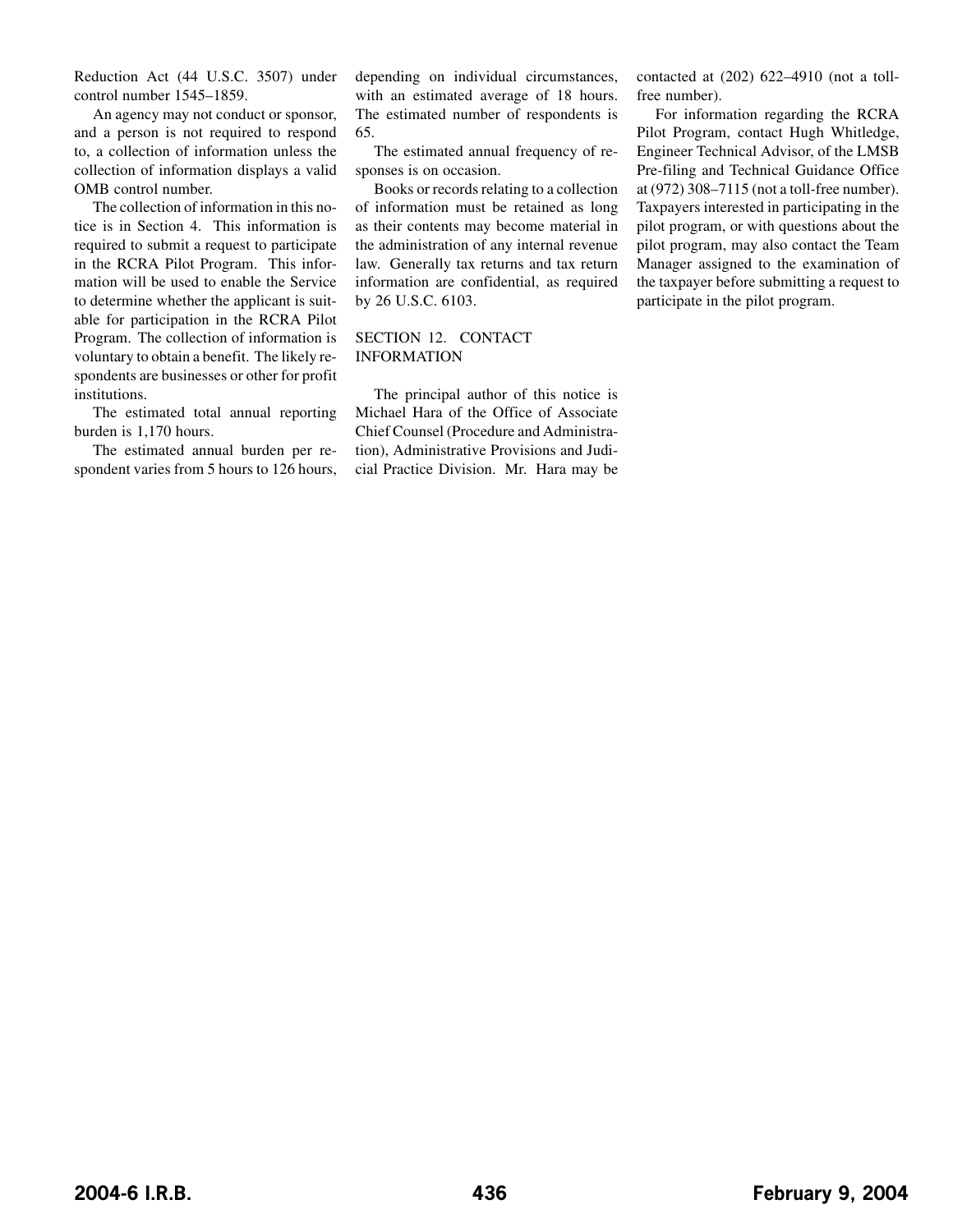## <span id="page-34-0"></span>**Part IV. Items of General Interest**

**Notice of Proposed Rulemaking; Notice of Proposed Rulemaking by Cross-Reference to Temporary Regulations and Notice of Public Hearing**

## **Changes in Computing Depreciation**

## **REG–126459–03**

AGENCY: Internal Revenue Service (IRS), Treasury.

ACTION: Notice of proposed rulemaking; Notice of proposed rulemaking by crossreference to temporary regulations and notice of public hearing.

SUMMARY: In this issue of the Bulletin, the IRS is issuing temporary regulations (T.D. 9105) under sections 446(e) and 1016(a)(2) of the Internal Revenue Code relating to a change in computing depreciation or amortization as well as a change from a nondepreciable or nonamortizable asset to a depreciable or amortizable asset (or vice versa). The text of those temporary regulations also serves as the text of these proposed regulations. This document also provides notice of a public hearing on these proposed regulations.

DATES: Written or electronic comments must be received by April 1, 2004. Outlines of topics to be discussed at the public hearing scheduled for April 7, 2004, at 10 a.m. must be received by March 17, 2004.

ADDRESSES: Send submissions to CC:PA:LPD:PR (REG–126459–03), room 5203, Internal Revenue Service, PO Box 7604, Ben Franklin Station, Washington, DC 20044. Alternatively, submissions may be hand-delivered Monday through Friday between the hours of 8 a.m. and 4 p.m. to CC:PA:LPD:PR (REG–126459–03), Courier's Desk, Internal Revenue Service, 1111 Constitution Avenue, NW, Washington, DC, or sent electronically, via the IRS Internet site at: *http://www.irs.gov/regs*.

FOR FURTHER INFORMATION CONTACT: Concerning the proposed regulations, Sara Logan or Douglas Kim, (202) 622–3110; concerning submissions of comments, the hearing, and/or to be placed on the building access list to attend the hearing, Sonya Cruse, (202) 622–4693 (not toll-free numbers).

## SUPPLEMENTARY INFORMATION:

#### **Background**

Temporary regulations (T.D. 9105) in this issue of the Bulletin amend 26 CFR part 1 relating to sections 167, 446, and 1016 of the Internal Revenue Code (Code). The temporary regulations provide guidance under section 446(e) on whether a change in computing depreciation or amortization as well as a change from a nondepreciable or nonamortizable asset to a depreciable or amortizable asset (or vice versa) is a change in method of accounting that requires the consent of the Commissioner.

The text of those temporary regulations also serves as the text of these proposed regulations. The preamble to the temporary regulations explains the temporary regulations and these proposed regulations.

#### **Special Analyses**

It has been determined that this notice of proposed rulemaking is not a significant regulatory action as defined in Executive Order 12866. Therefore, a regulatory assessment is not required. It also has been determined that section 553(b) of the Administrative Procedure Act (5 U.S.C. chapter 5) does not apply to these regulations and, because these regulations do not impose on small entities a collection of information requirement, the Regulatory Flexibility Act (5 U.S.C. chapter 6) does not apply. Therefore, a Regulatory Flexibility Analysis is not required. Pursuant to section 7805(f) of the Internal Revenue Code, this notice of proposed rulemaking will be submitted to the Chief Counsel for Advocacy of the Small Business Administration for comment on its impact on small business.

#### **Comments and Public Hearing**

Before these proposed regulations are adopted as final regulations, consideration will be given to any written comments (a signed original and eight (8) copies) or electronic comments that are submitted timely to the IRS. The IRS and Treasury Department specifically request comments on the clarity of the proposed rules and how they can be made easier to understand. All comments will be available for public inspection and copying.

A public hearing has been scheduled for April 7, 2004, beginning at 10:00 a.m. in the Auditorium, 7th Floor, Internal Revenue Building, 1111 Constitution Avenue, NW, Washington, DC. Due to building security procedures, visitors must enter at the Constitution Avenue entrance. In addition, all visitors must present photo identification to enter the building. Because of access restrictions, visitors will not be admitted beyond the immediate entrance area more than 30 minutes before the hearing starts. For information about having your name placed on the building access list to attend the hearing, see the **FOR FURTHER INFORMATION CONTACT** section of this preamble.

The rules of 26 CFR  $601.601(a)(3)$  apply to the hearing. Persons who wish to present oral comments at the hearing must submit an outline of the topics to be discussed and the time to be devoted to each topic (signed original and eight (8) copies) by March 17, 2004. A period of 10 minutes will be allotted to each person for making comments. An agenda showing the scheduling of the speakers will be prepared after the deadline for receiving outlines has passed. Copies of the agenda will be available free of charge at the hearing.

#### **Drafting Information**

The principal author of these regulations is Sara Logan, Office of Associate Chief Counsel (Passthroughs and Special Industries). However, other personnel from the IRS and Treasury Department participated in their development.

\*\*\*\*\*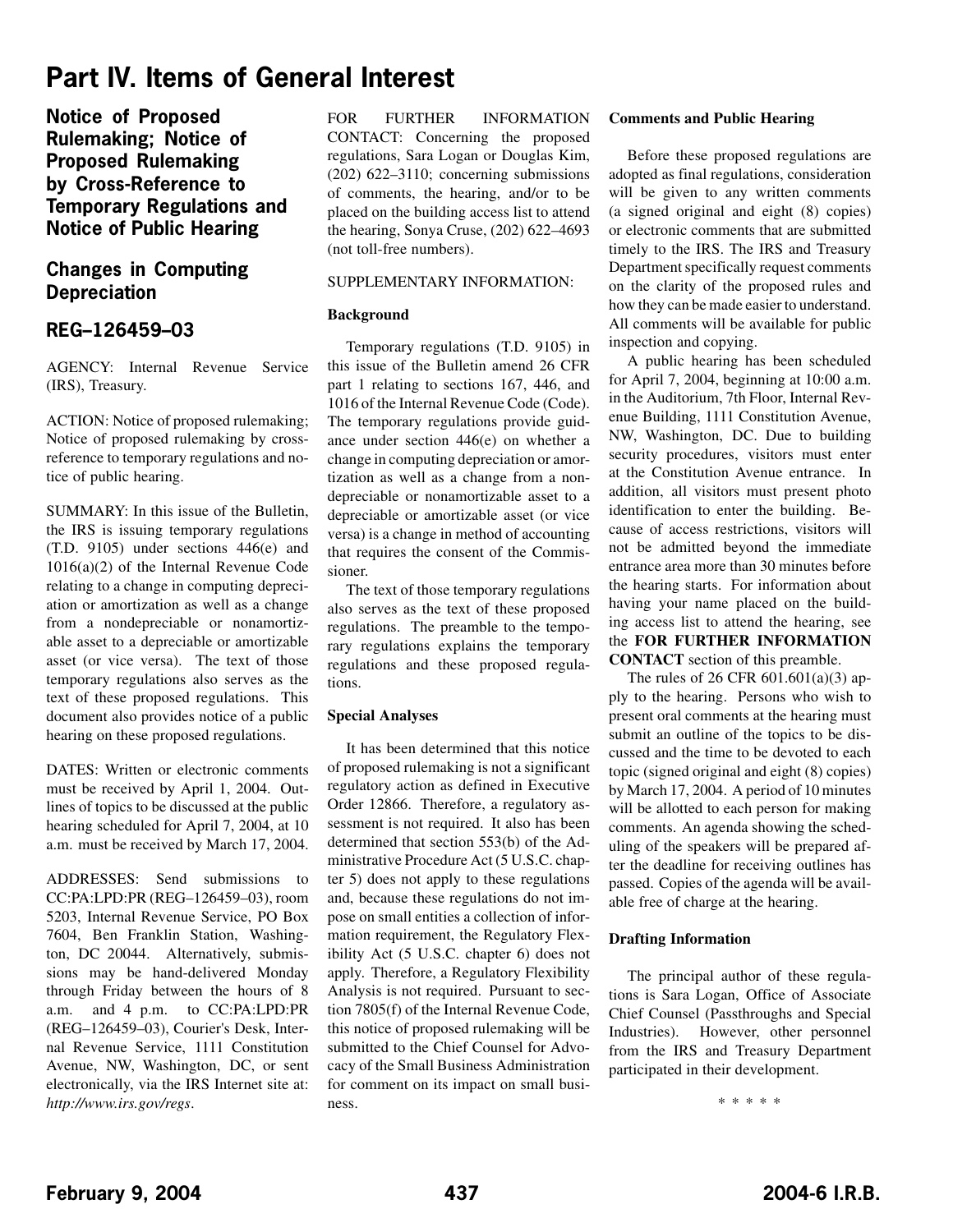#### **Proposed Amendments to the Regulations**

Accordingly, 26 CFR part 1 is proposed to be amended as follows:

#### PART 1—INCOME TAXES

Paragraph 1. The authority citation for part 1 reads as follows:

Authority: 26 U.S.C. 7805 \* \* \*

Par. 2. Section 1.167(e)–1 is amended by revising paragraphs (a) and (e) to read as follows:

#### *§1.167(e)–1 Change in method.*

(a) [The text of the proposed amendment to  $$1.167(e)–1(a)$  is the same as the text of  $$1.167(e) - 1T(a)$  published elsewhere in this issue of the Bulletin].

\*\*\*\*\*

(e) *Effective date*. This section applies on or after December 30, 2003. For the applicability of regulations before December 30, 2003, see §1.167(e)–1 in effect prior to December 30, 2003 (§1.167(e)–1 as contained in 26 CFR part 1 edition revised as of April 1, 2003).

Par. 3. Section 1.446–1 is amended by revising paragraphs  $(e)(2)(ii)(a)$ , (e)(2)(ii)(b), (e)(2)(ii)(d), (e)(2)(iii), and (e)(4) to read as follows:

*§1.446–1 General rule for methods of accounting.*

```
*****
(e) * * *
```

```
(2) * * *
```
 $(ii)(a)$  and  $(b)$  [The text of the proposed amendment to  $$1.446-1(e)(2)(ii)(a)$ and (*b*) is the same as the text of §1.446–1T(e)(2)(ii)(a) and (b) published elsewhere in this issue of the Bulletin].

\*\*\*\*\*

(*d*) [The text of this paragraph  $(e)(2)(ii)(d)$  is the same as the text of  $§1.446-1T(e)(2)(ii)(d)$  published elsewhere in this issue of the Bulletin].

(iii) [The text of the proposed amendment to  $$1.446-1(e)(2)(iii)$  is the same as the text of  $$1.446-1T(e)(2)(iii)$  published elsewhere in this issue of the Bulletin].

\*\*\*\*\*

(4) *Effective date*—(i) *In general*. Except as provided in paragraphs (e)(3)(iii) and  $(e)(4)(ii)$  of this section, paragraph  $(e)$ of this section applies on or after December 30, 2003. For the applicability of regulations before December 30, 2003, see §1.446–1(e) in effect prior to December 30, 2003 (§1.446–1(e) as contained in 26 CFR part 1 edition revised as of April 1, 2003).

(ii) *Changes involving depreciable or amortizable assets*. With respect to paragraph (e)(2)(ii)(*d*) of this section, paragraph (e)(2)(iii) *Examples 9* through *17* of this section, the addition of the language "certain changes in computing depreciation or amortization (see paragraph  $(e)(2)(ii)(d)$  of this section)" to the last sentence of paragraph  $(e)(2)(ii)(a)$  of this section, and the removal of all language regarding useful life and the sentence "On the other hand, a correction to require depreciation in lieu of a deduction for the cost of a class of depreciable assets which had been consistently treated as an expense in the year of purchase involves the question of the proper timing of an item, and is to be treated as a change in method of accounting" from paragraph (e)(2)(ii)(*b*) of this section—

(A) For any change in depreciation or amortization that is a change in method of accounting, this section applies to such a change in method of accounting made for

taxable years ending on or after December 30, 2003; and

(B) For any change in depreciation or amortization that is not a change in method of accounting, this section applies to such a change made for taxable years ending on or after December 30, 2003.

Par. 4. Section 1.1016–3 is amended by revising paragraphs (h) and (j) to read as follows:

*§1.1016–3 Exhaustion, wear and tear, obsolescence, amortization, and depletion for periods since February 28, 1913.*

\*\*\*\*\*

(h) [The text of the proposed amendment to §1.1016–3(h) is the same as the text of §1.1016–3T(h) published elsewhere in this issue of the Bulletin].

#### \*\*\*\*\*

(j) *Effective date*—(1) *In general*. Except as provided in paragraph  $(j)(2)$  of this section, this section applies on or after December 30, 2003. For the applicability of regulations before December 30, 2003, see §1.1016–3 in effect prior to December 30, 2003 (§1.1016–3 as contained in 26 CFR part 1 edition revised as of April 1, 2003).

(2) *Depreciation or amortization changes*. Paragraph (h) of this section applies to a change in depreciation or amortization for property subject to section 167, 168, 197, 1400I, 1400L(b), or 1400L(c), or former section 168 for taxable years ending on or after December 30, 2003.

> Mark E. Matthews, *Deputy Commissioner for Services and Enforcement*.

(Filed by the Office of the Federal Register on December 30, 2003, 8:45 a.m., and published in the issue of the Federal Register for January 2, 2004, 69 F.R. 42)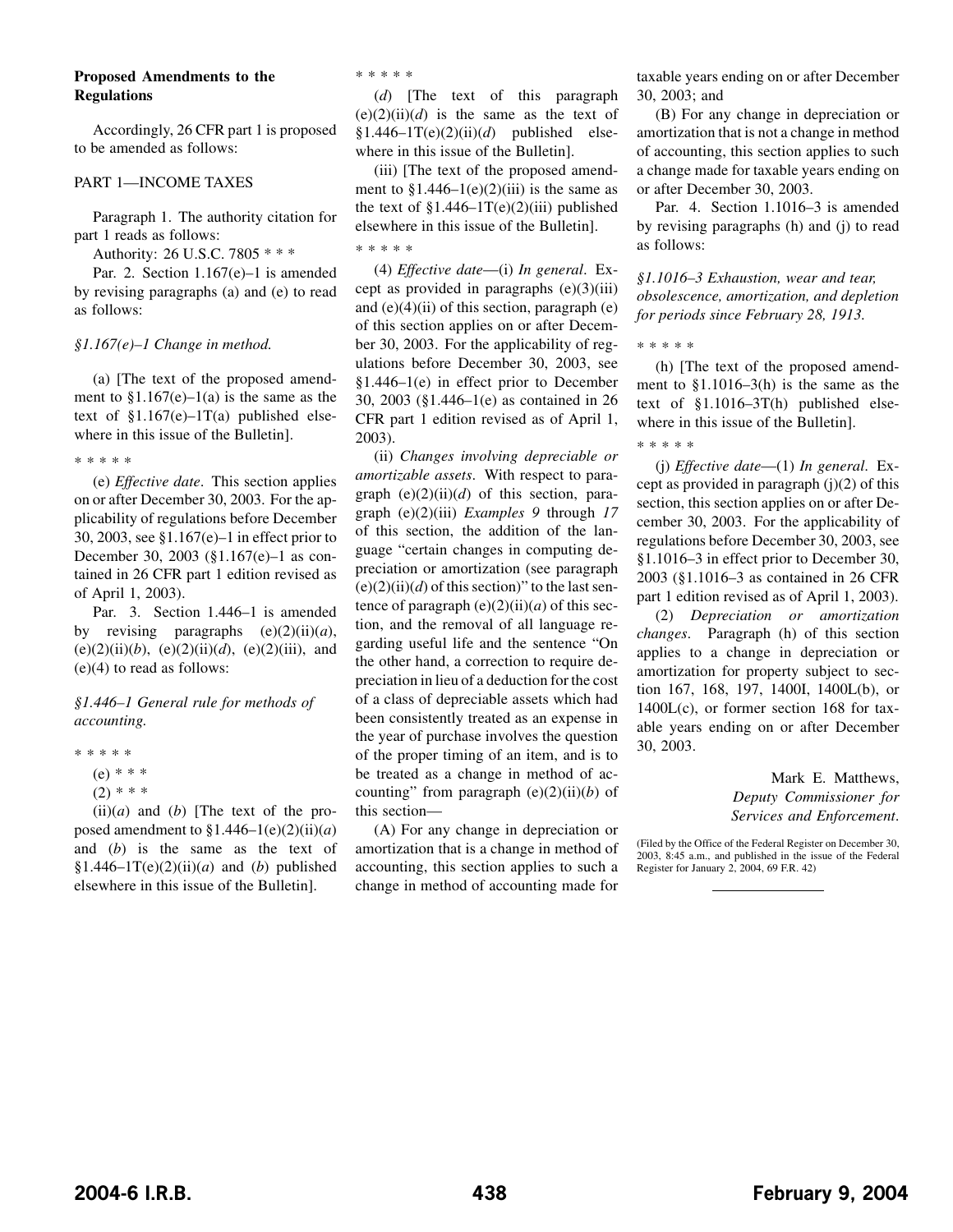## **Announcement of Disciplinary Actions Involving Attorneys, Certified Public Accountants, Enrolled Agents, and Enrolled Actuaries — Suspensions, Censures, Disbarments, and Resignations**

## **Announcement 2004-6**

Under Title 31, Code of Federal Regulations, Part 10, attorneys, certified public accountants, enrolled agents, and enrolled actuaries may not accept assistance from, or assist, any person who is under disbarment or suspension from practice before the Internal Revenue Service if the assistance relates to a matter constituting practice before the Internal Revenue Service and may not knowingly aid or abet another

person to practice before the Internal Revenue Service during a period of suspension, disbarment, or ineligibility of such other person.

To enable attorneys, certified public accountants, enrolled agents, and enrolled actuaries to identify persons to whom these restrictions apply, the Director, Office of Professional Responsibility will announce in the Internal Revenue Bulletin their names, their city and state, their professional designation, the effective date of disciplinary action, and the period of suspension. This announcement will appear in the weekly Bulletin at the earliest practicable date after such action and will continue to appear in the weekly Bulletins for five successive weeks.

## **Disbarments From Practice Before the Internal Revenue Service After Notice and an Opportunity for a Proceeding**

Under Title 31, Code of Federal Regulations, Part 10, after notice and an opportunity for a proceeding before an administrative law judge, the following individuals have been disbarred from practice before the Internal Revenue Service:

| Name              | Address         | Designation | <b>Effective Date</b> |
|-------------------|-----------------|-------------|-----------------------|
| Baxley II, Milton | Gainesville, FL | CPA         | October 24, 2003      |

## **Consent Suspensions From Practice Before the Internal Revenue Service**

Under Title 31, Code of Federal Regulations, Part 10, an attorney, certified public accountant, enrolled agent, or enrolled actuary, in order to avoid institution or conclusion of a proceeding for his or her disbarment or suspension from practice before the Internal Revenue Service, may offer his or her consent to suspension from such practice. The Director, Office of Professional Responsibility, in his discretion, may suspend an attorney, certified public accountant, enrolled agent or enrolled actuary in accordance with the consent offered.

The following individuals have been placed under consent suspension from practice before the Internal Revenue Service:

| Name               | Address           | Designation    | Date of Suspension                     |
|--------------------|-------------------|----------------|----------------------------------------|
| Nietupski, John E. | Springfield, MA   | Enrolled Agent | Indefinite<br>from<br>October 15, 2005 |
| Roberts, Dennis C. | Oklahoma City, OK | Attorney       | Indefinite<br>from<br>October 27, 2003 |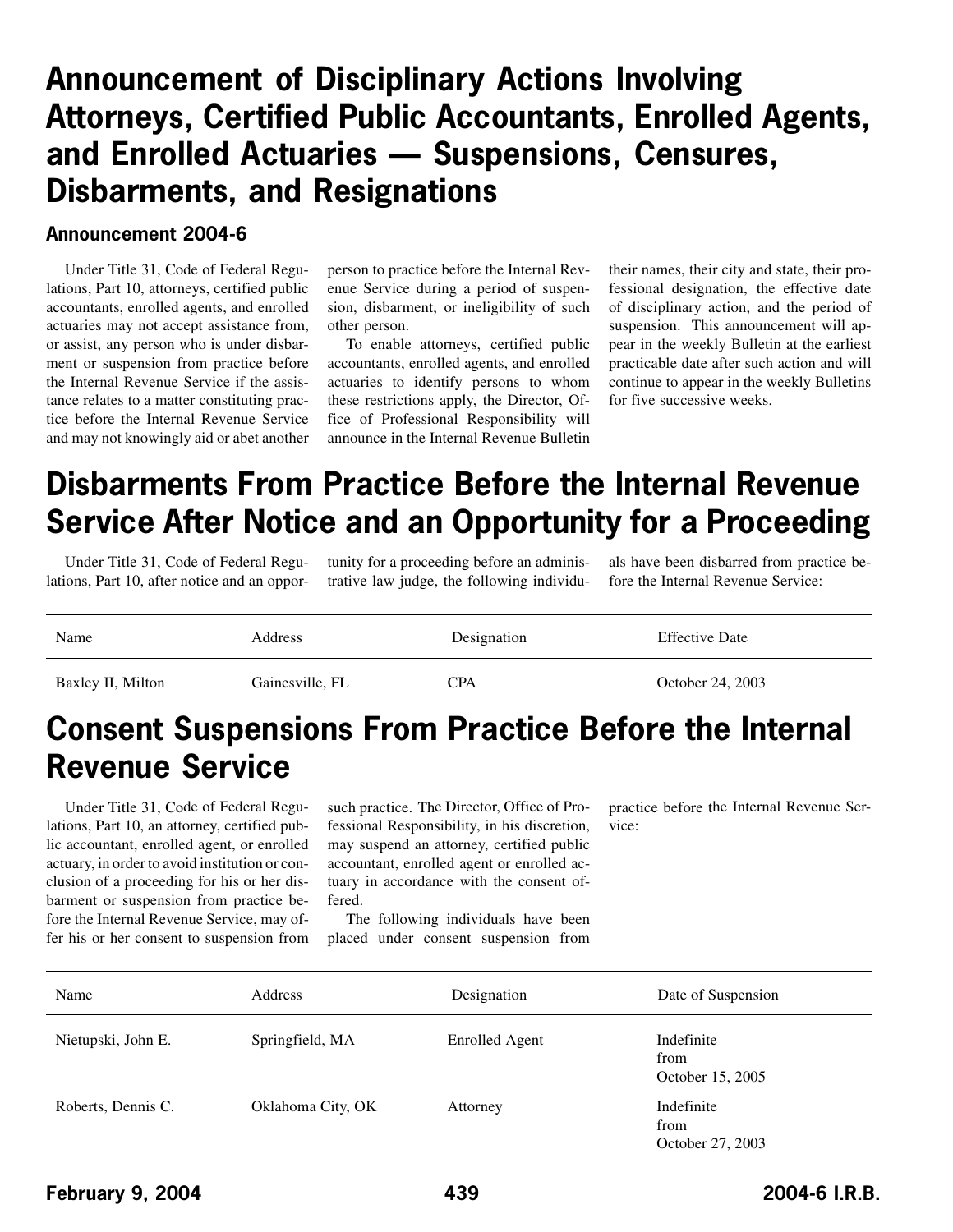| Name                    | Address           | Designation           | Date of Suspension                         |
|-------------------------|-------------------|-----------------------|--------------------------------------------|
| Waldo-Grant, Barbara A. | Grand Rapids, MI  | <b>Enrolled Agent</b> | Indefinite<br>from<br>November 1, 2003     |
| Naylor, Dale C.         | El Cajon, CA      | <b>Enrolled Agent</b> | Indefinite<br>from<br>November 12, 2003    |
| Schlude, Richard M.     | Wilkes Barre, PA  | <b>Enrolled Agent</b> | Indefinite<br>from<br>November 19, 2003    |
| Stern, Samuel L.        | Robbinsdale, MN   | Attorney              | Indefinite<br>from<br>November 19, 2003    |
| Robles, Michael         | Dallas, TX        | <b>CPA</b>            | Indefinite<br>from<br>December 1, 2003     |
| Young Jr., Donald A.    | Redondo Beach, CA | <b>Enrolled Agent</b> | December 1, 2003<br>to<br>August 31, 2004  |
| Hitchcock, William C.   | Irvine, CA        | <b>Enrolled Agent</b> | Indefinite<br>from<br>December 30, 2003    |
| Willms, Bryant E.       | Lee Summit, MO    | <b>Enrolled Agent</b> | January 1, 2004<br>to<br>December 31, 2004 |

## **Expedited Suspensions From Practice Before the Internal Revenue Service**

Under Title 31, Code of Federal Regulations, Part 10, the Director, Office of Professional Responsibility, is authorized to immediately suspend from practice before the Internal Revenue Service any practitioner who, within five years from the date

the expedited proceeding is instituted (1) has had a license to practice as an attorney, certified public accountant, or actuary suspended or revoked for cause or (2) has been convicted of certain crimes.

The following individuals have been placed under suspension from practice before the Internal Revenue Service by virtue of the expedited proceeding provisions:

| Name                    | Address     | Designation    | Date of Suspension                     |
|-------------------------|-------------|----------------|----------------------------------------|
| Greene, Marvin          | Chicago, IL | <b>CPA</b>     | Indefinite<br>from<br>October 21, 2003 |
| Bolusky, Eric B.        | Perkins, OK | Attorney       | Indefinite<br>from<br>October 21, 2003 |
| Crutchfield Jr., Ernest | Latty, OH   | Enrolled Agent | Indefinite<br>from<br>October 21, 2003 |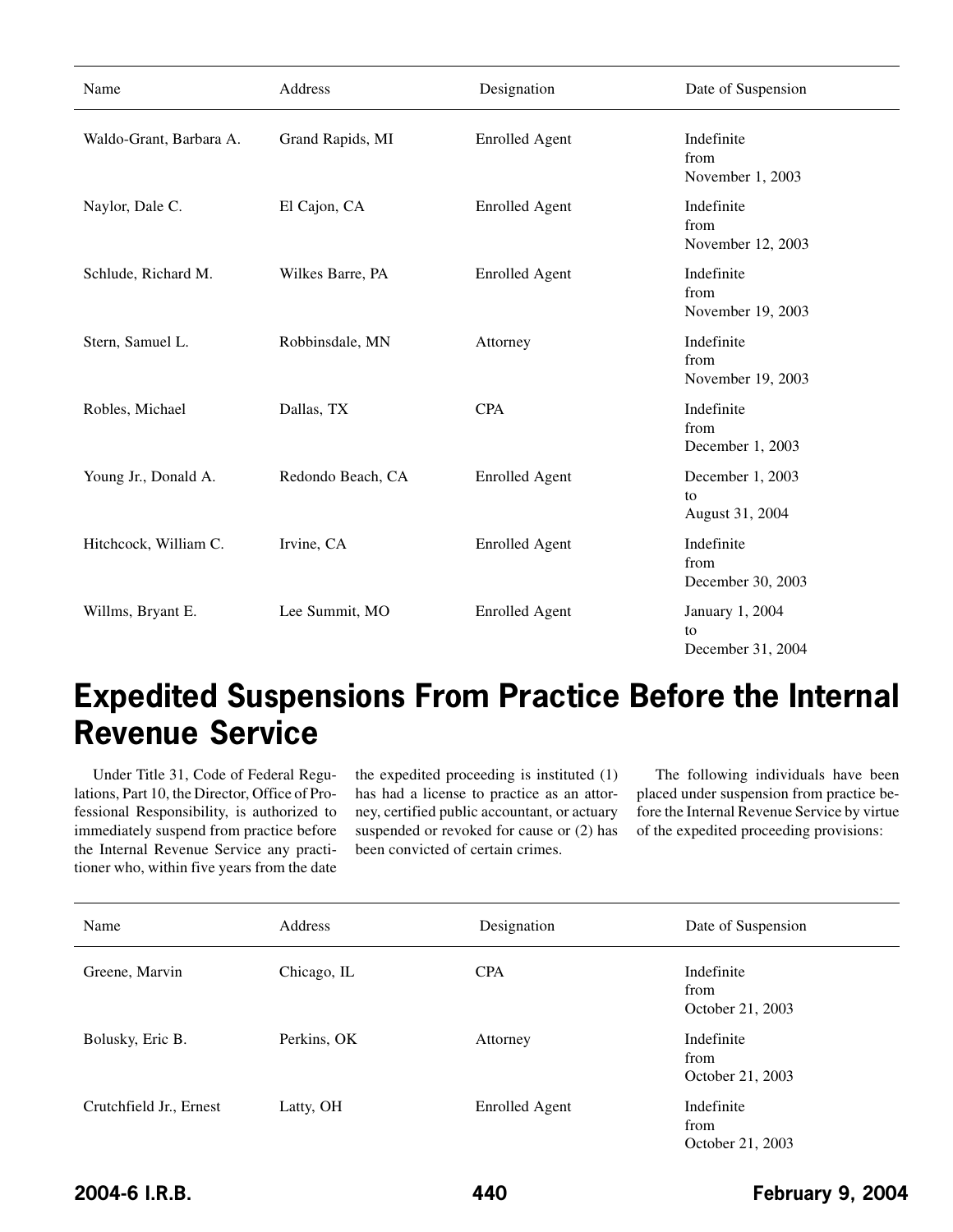<span id="page-38-0"></span>

| Name                | Address            | Designation | Date of Suspension                      |
|---------------------|--------------------|-------------|-----------------------------------------|
| Covey, Charles      | Gladstone, MO      | <b>CPA</b>  | Indefinite<br>from<br>October 23, 2003  |
| Prosperi, Arnold P. | Jupiter Island, FL | Attorney    | Indefinite<br>from<br>November 24, 2003 |
| Lucas, Christopher  | Overland Park, KS  | Attorney    | Indefinite<br>from<br>November 24, 2003 |
| Ramsey, Henry A.    | Burnet, TX         | <b>CPA</b>  | Indefinite<br>from<br>December 15, 2003 |

## **Resignations of Enrolled Agents**

Under Title 31, Code of Federal Regulations, Part 10, an enrolled agent, in order to avoid the institution or conclusion of a proceeding for his or her disbarment or suspension from practice before the Internal Revenue Service, may offer his or her resignation as an enrolled agent. The Director, Office of Professional Responsibility, in his discretion, may accept the offered resignation.

The Director, Office of Professional Responsibility, has accepted offers of resignation as an enrolled agent from the following individuals:

| Name                  | Address        | Date of Resignation |
|-----------------------|----------------|---------------------|
| Pettyplace, Edward F. | Sacramento, CA | January 30, 2004    |

## **Correction of User Fee in Appendix A of Rev. Proc. 2004–1**

### **Announcement 2004–8**

Section  $(3)(b)(ii)$  of Appendix A of Rev. Proc. 2004–1, 2004–1 I.R.B. 1, 62 (January 5, 2004) incorrectly provides that the user fee is \$1,500 for a letter ruling request involving an extension of time to file Form 3115, *"Application for Change in Accounting Method,"* under § 301.9100–3. The correct user fee is \$1,200, not \$1,500.

For further information regarding this announcement, contact George Bowden at (202) 622–3400 (not a toll-free call).

## **Credit for Increasing Research Activities**

## **Announcement 2004–9**

AGENCY: Internal Revenue Service (IRS), Treasury.

ACTION: Advance notice of proposed rulemaking.

SUMMARY: This document invites comments from the public regarding certain rules and standards relating to internal-use software under section 41(d)(4)(E) of the Internal Revenue Code (REG–153656–03). All materials submitted will be available for public inspection and copying. This document also addresses the effective date for final rules relating to internal-use software.

DATES: Comments are requested on or before March 2, 2004.

ADDRESSES: Send written comments to: Internal Revenue Service, Attn: CC:PA:LPD:PR [REG–153656–03], room 5203, POB 7604, Ben Franklin Station, Washington, DC 20044. In the alternative, taxpayers may submit comments in writing, by hand delivery to CC:PA:LPD:PR [REG–153656–03], Courier's Desk, Internal Revenue Service, 1111 Constitution Ave., NW, Washington, DC, or electronically, via the IRS Internet site at: *www.irs.gov/regs*.

FOR FURTHER INFORMATION CONTACT: Nicole R. Cimino at (202) 622–3120 (not a toll-free number).

SUPPLEMENTARY INFORMATION:

#### **Introduction**

On December 31, 2003, the Treasury Department and the IRS issued final regulations (T.D. 9104, 2004–6 I.R.B. 406) for the credit for increasing research activities under section 41 (research credit).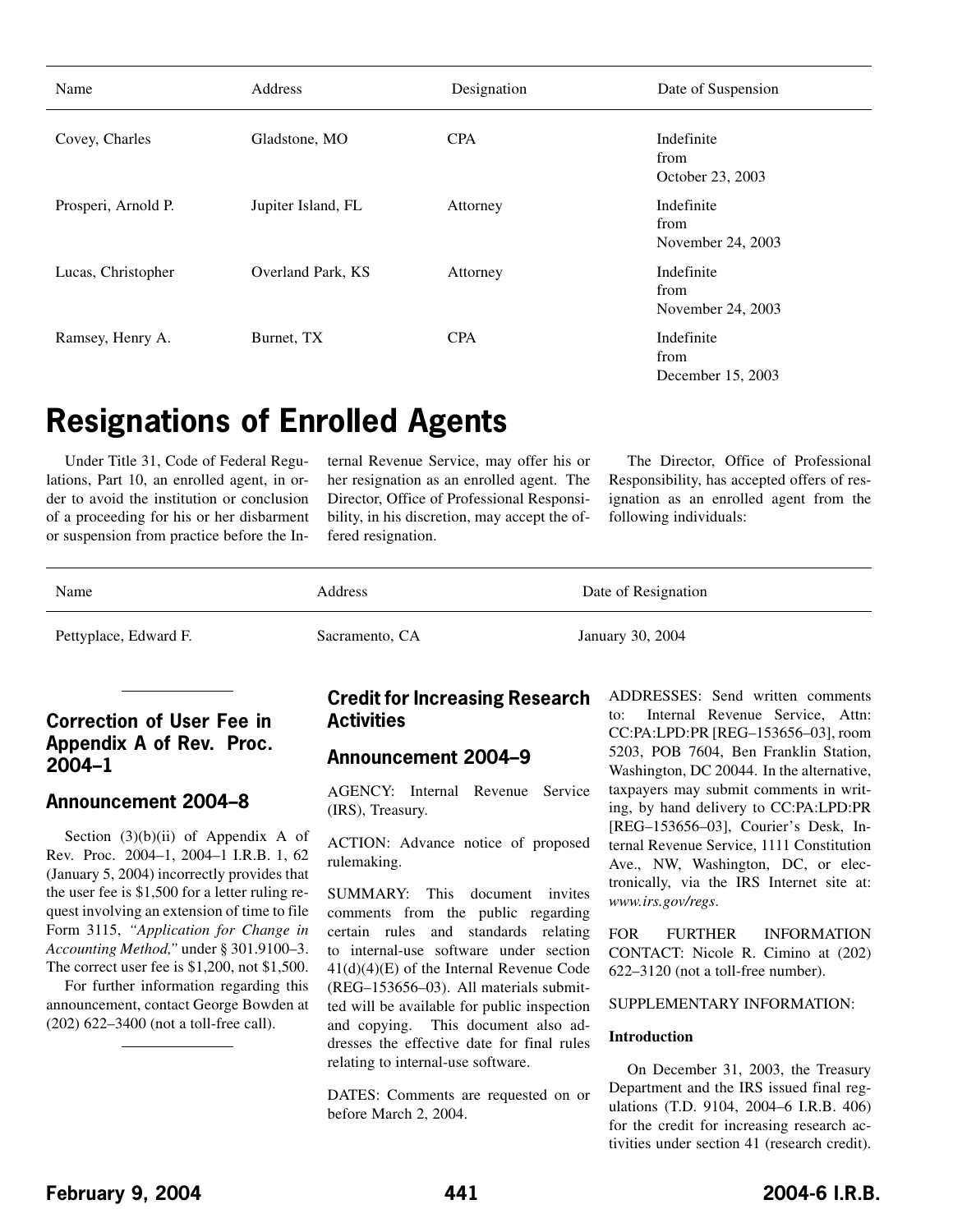T.D. 9104 provides rules relating to the definition of *qualified research* under section 41(d) but does not finalize rules relating to internal-use software under section  $41(d)(4)(E)$ . This advance notice of proposed rulemaking (ANPRM) invites comments from the public regarding the proposed regulations issued in 2001 relating to internal-use software under section 41(d)(4)(E). Although the Treasury Department and the IRS welcome comments on all aspects of those proposed regulations, the Treasury Department and the IRS specifically request comments concerning the definition of internal-use software. In addition, the Treasury Department and the IRS request comments on whether final rules relating to internal-use software should have retroactive effect.

#### **Background**

Section  $41(d)(4)(E)$  provides that, except to the extent provided by regulations, research with respect to computer software which is developed by (or for the benefit of) the taxpayer primarily for internal use by the taxpayer (internal-use software) is excluded from the definition of qualified research under section 41(d). (Software that is developed for use in an activity which constitutes qualified research and software that is developed for use in a production process with respect to which the general credit eligibility requirements are satisfied are not excluded as internal-use software under the provisions of section  $41(d)(4)(E)$ .) The statutory exclusion for internal-use software and the regulatory exceptions to this exclusion have been the subject of a series of proposed and final regulations.

#### **Legislative History**

The legislative history to the Tax Reform Act of 1986, Public Law 99–514 (100 Stat. 2085) (1986 Act), states that "the costs of developing software are not eligible for the credit where the software is used internally, for example, in general and administrative functions (such as payroll, bookkeeping, or personnel management) or in providing noncomputer services (such as accounting, consulting, or banking services) except to the extent permitted by Treasury regulations." See H.R. Conf. Rep. No. 841, at II–73 (1986 leg-

islative history). The 1986 legislative history further states that Congress intended that regulations would make the costs of new or improved internal-use software eligible for the credit only if the research satisfies, in addition to the general requirements for credit eligibility, an additional, three-part high threshold of innovation test (*i.e.*, that the software was innovative, that the software development involved significant economic risk, and that the software was not commercially available for use by the taxpayer).

Congress has extended the research credit a number of times since the 1986 Act but has not made any changes to the statutory definition of qualified research or to the statutory exclusion for internal-use software in section  $41(d)(4)(E)$ . When Congress extended the research credit in the Tax Relief Extension Act of 1999, Public Law 106–170 (113 Stat. 1860) (1999 Act), however, the legislative history stated the following with respect to internal-use software:

The conferees further note the rapid pace of technological advance, especially in service-related industries, and urge the Secretary to consider carefully the comments he has and may receive in promulgating regulations in connection with what constitutes "internal use" with regard to software expenditures. The conferees also wish to observe that software research, that otherwise satisfies the requirements of section 41, which is undertaken to support the provision of a service, should not be deemed "internal use" solely because the business component involves the provision of a service.

H.R. Conf. Rep. No. 106–478, at 132 (1999).

#### **1997 Proposed Regulations**

On January 2, 1997, the Treasury Department and the IRS published proposed regulations (REG–209494–90, 1997–1 C.B. 723 [62 FR 81]) in the **Federal Register** under section 41 relating to internal-use software (1997 proposed regulations). In relevant part, the 1997 proposed regulations stated:

Research with respect to computer software that is developed by (or for the benefit of) the taxpayer primarily for the taxpayer's internal use is eligible for the research credit only if the software satisfies the requirements of paragraph (e)(2) of this section. Generally, research with respect to computer software is not eligible for the research credit where software is used internally, for example, in general and administrative functions (such as payroll, bookkeeping, or personnel management) or in providing noncomputer services (such as accounting, consulting, or banking services).

Prop. §1.41–4(e)(1) (1997).

The 1997 proposed regulations contained an exception to the internal-use software rules for certain software developed by the taxpayer as a part of a new or improved package of computer software and hardware developed together as a single product. Such software would not be subject to the high threshold of innovation requirements for internal-use software under the 1997 proposed regulations. The 1997 proposed regulations, however, did not contain a specific definition of internal-use software. Instead, the 1997 proposed regulations provided that the determination of whether software was internal-use software would depend on the facts and circumstances of each case:

All relevant facts and circumstances are to be considered in determining if computer software is developed primarily for the taxpayer's internal use. If computer software is developed primarily for the taxpayer's internal use, the requirements of this paragraph (e) apply even though the taxpayer intends to, or subsequently does, sell, lease, or license the computer software.

Prop. §1.41–4(e)(4) (1997).

#### **2001 Final Regulations (T.D. 8930)**

On January 3, 2001, the Treasury Department and the IRS published in the **Federal Register** final regulations (T.D. 8930, 2001–1 C.B. 433 [66 FR 280]) relating, in relevant part, to the definition of internal-use software for purposes of section  $41(d)(4)(E)$ . With respect to the general definition of internal-use software, T.D. 8930 provided:

Software is developed primarily for the taxpayer's internal use if the software is to be used internally, for example, in general administrative functions of the taxpayer (such as payroll, bookkeeping,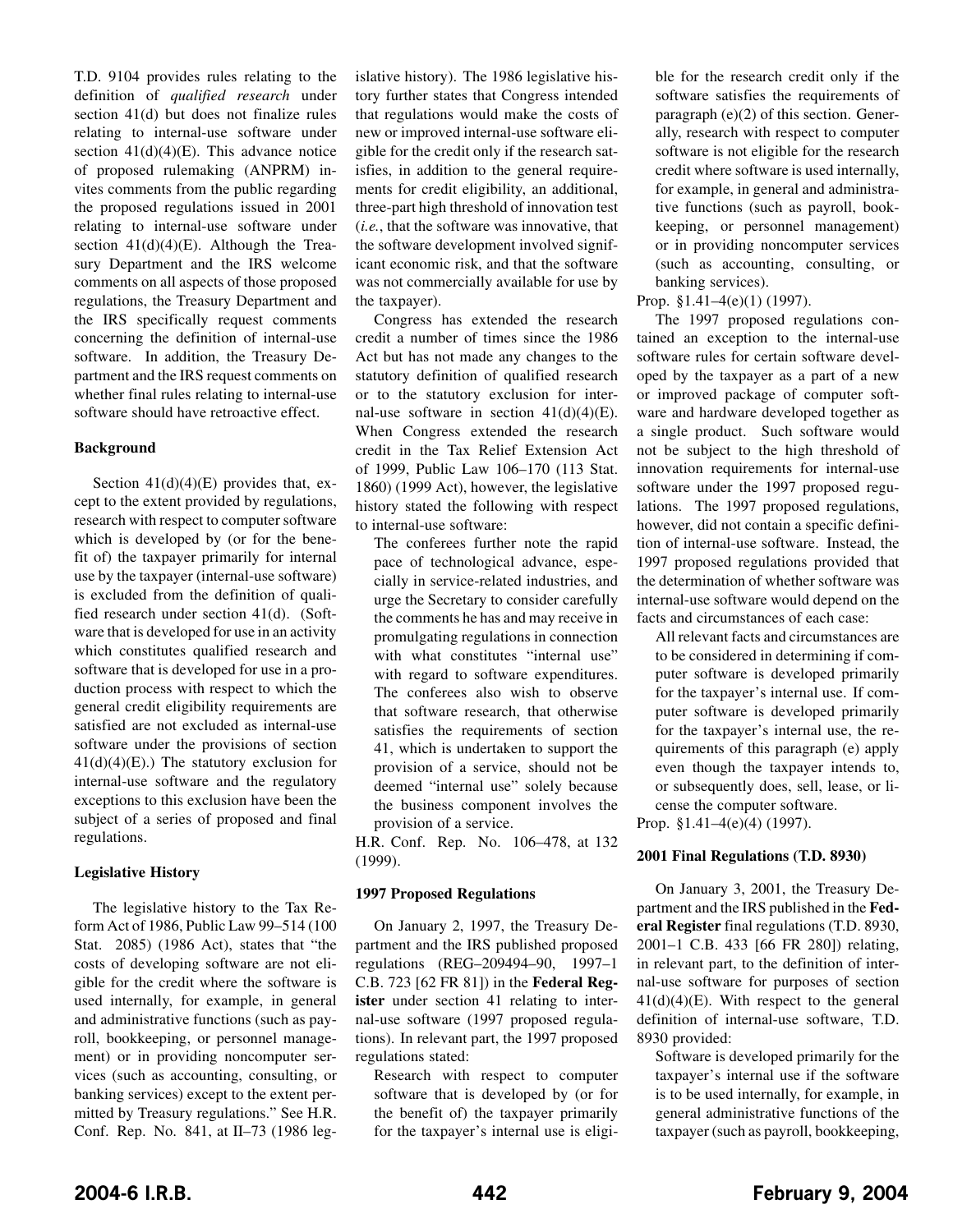or personnel management) or in providing noncomputer services (such as accounting, consulting, or banking services). If computer software is developed primarily for the taxpayer's internal use, the requirements of this paragraph (c)(6) apply even though the taxpayer intends to, or subsequently does, sell, lease, or license the computer software.

§1.41–4(c)(6)(iv). T.D. 8930, therefore, did not provide a specific definition of internal-use software but instead identified two general categories of software as examples of internal-use software: software "used internally" and software used "in providing noncomputer services." T.D. 8930 eliminated the general facts and circumstances standard contained in the 1997 proposed regulations.

The preamble to T.D. 8930 addressed the requests made by some commentators that the definition of internal-use software exclude software used to deliver a service to customers and software that includes an interface with customers or the public. The preamble stated that after careful analysis of the legislative history, the Treasury Department and the IRS had concluded that such broad exclusions would be inconsistent with the statutory mandate, because the exclusion would extend to some software that Congress clearly intended to treat as internal-use software. The preamble, however, continued by highlighting changes that had been made in T.D. 8930 to take into account the commentators' concerns as well as the legislative history to the 1999 Act.

First, T.D. 8930 provided that the high threshold of innovation test applicable to internal-use software does not apply to software used to provide computer services (defined in T.D. 8930 generally as a service offered by a taxpayer to customers who conduct business with the taxpayer primarily for the use of the taxpayer's computer or software technology). In contrast, software used to provide a noncomputer service (defined in T.D. 8930 generally as a service other than a computer service, even if such other service is enabled, supported, or facilitated by computer or software technology) would be subject to the high threshold of innovation test under T.D. 8930.

Second, T.D. 8930 contained a new exception to the high threshold of innovation test for internal-use software for software used to provide a noncomputer service if the software, among other things, contained features or improvements not yet offered by a taxpayer's competitors. In describing this exception, the preamble to T.D. 8930 stated:

This exercise of regulatory authority [to create the exception for certain software used to provide non-computer services] is based on a determination that the development of software containing features or improvements that are not available from a taxpayer's competitors and that provide a demonstrable competitive advantage is more likely to increase the innovative qualities and efficiency of the U.S. economy (by generating knowledge that can be used by other service providers) than is the development of software used to provide noncomputer services containing features or improvements that are already offered by others. IRS and Treasury believe that drawing such a line is an appropriate way to administer the credit with a view to identifying and facilitating the credit availability for software with the greatest potential for benefiting the U.S. economy, an important rationale for the research credit.

In response to taxpayer concerns, on January 31, 2001, the Treasury Department and the IRS published Notice 2001–19, 2001–1 C.B. 784, announcing that the Treasury Department and the IRS would review T.D. 8930 and reconsider comments previously submitted in connection with the finalization of T.D. 8930.

#### **2001 Proposed Regulations**

On December 26, 2001, the Treasury Department and the IRS published in the **Federal Register** a notice of proposed rulemaking (REG–112991–01, 2002–1 C.B. 404 [66 FR 66362]) reflecting their review of T.D. 8930 (2001 proposed regulations). The 2001 proposed regulations revised the definition of internal-use software as compared to the definitions contained in the 1997 proposed regulations and T.D. 8930. The definition in the 2001 proposed regulations was based on a presumption that turns on whether the software is developed to be commercially sold, leased, licensed, or otherwise marketed for separately stated consideration:

*Unless computer software is developed to be commercially sold, leased, licensed, or otherwise marketed, for separately stated consideration to unrelated third parties*, computer software is presumed developed by (or for the benefit of) the taxpayer primarily for the taxpayer's internal use. For example, the computer software may serve general and administrative functions of the taxpayer, or may be used in providing a noncomputer service. General and administrative functions include, but are not limited to, functions such as payroll, bookkeeping, financial management, financial reporting, personnel management, sales and marketing, fixed asset accounting, inventory management and cost accounting. Computer software that is developed to be commercially sold, leased, licensed, or otherwise marketed, for separately stated consideration to unrelated third parties is not developed primarily for the taxpayer's internal use. The requirements of this paragraph  $(c)(6)$ apply to computer software that is developed primarily for the taxpayer's internal use even though the taxpayer subsequently sells, leases, licenses, or otherwise markets the computer software for separately stated consideration to unrelated third parties.

Prop. §1.41–4(c)(6)(iv) (2001) (emphasis added).

As explained in the preamble to the 2001 proposed regulations, this "separately stated consideration" standard reflected the Treasury Department and the IRS' determination that software that is sold, leased, licensed, or otherwise marketed, for separately stated consideration to unrelated third parties is software that is intended to be used primarily by the customers of the taxpayer, whereas software that does not satisfy this requirement is software that is intended to be used primarily by the taxpayer for its internal use or in connection with a noncomputer service provided by the taxpayer. The 2001 proposed regulations modified the hardware-software exception and continued to provide that software used to provide computer services was not required to satisfy the additional qualification requirements imposed on internal-use software. The new proposed regulations, however, eliminated the special rule in T.D. 8930 for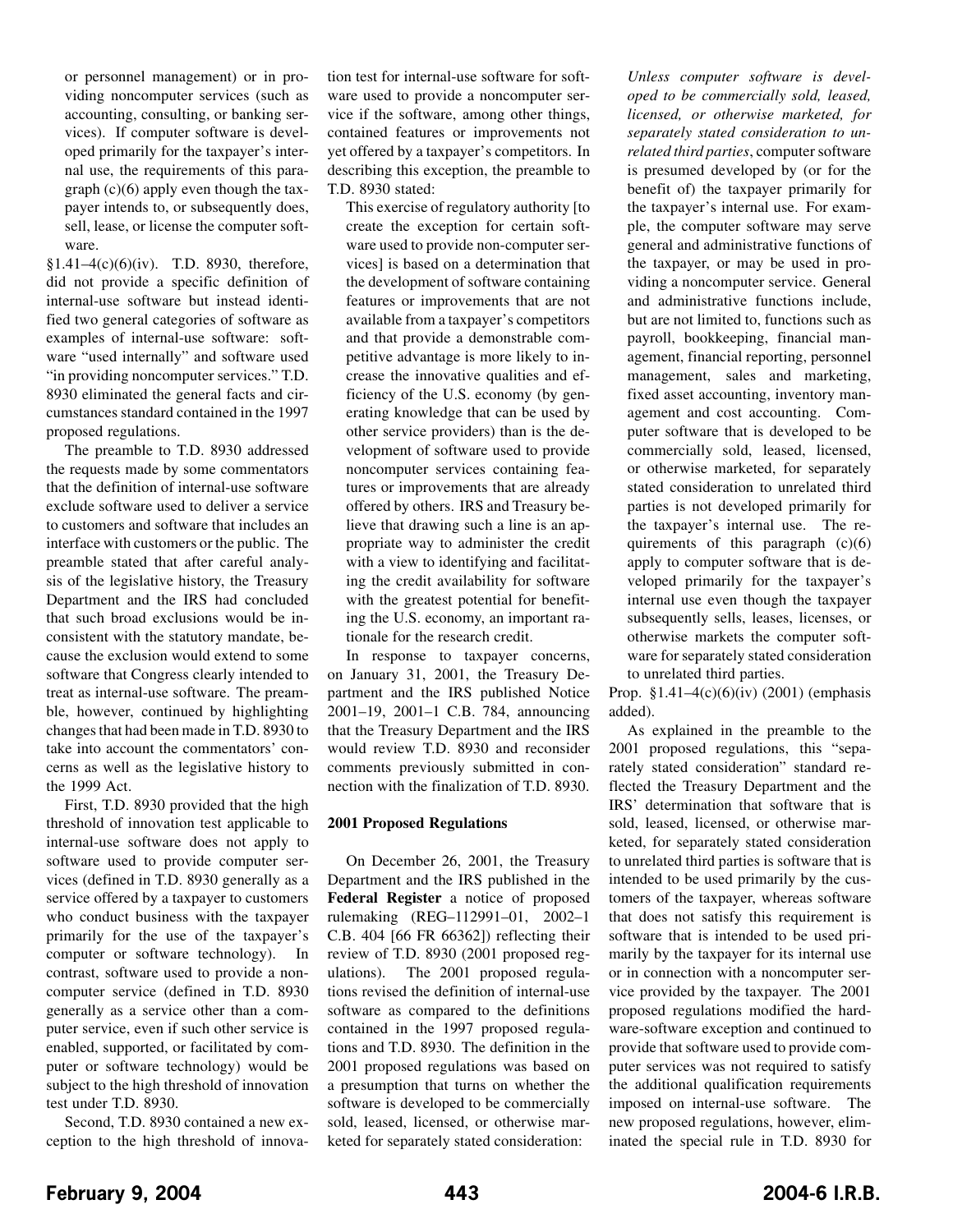certain software used to provide noncomputer services. The preamble to the 2001 proposed regulations explained that "[d]ue to other revisions contained in these proposed regulations, Treasury and the IRS believe that the computer software targeted by this rule generally would be credit eligible without this rule."

The preamble to the 2001 proposed regulations also addressed the continued concerns expressed by some commentators that the definition of internal-use software should not include software used to deliver a service to customers and software that includes an interface with customers or the public. In addition to repeating the Treasury Department and IRS' concern that such exclusions may conflict with Congress' intent regarding software used in the provision of noncomputer services, the preamble stated that an exclusion for software that includes an interface with customers or the public would entail substantial administrative difficulties and "may inappropriately permit certain categories of costs (*e.g.*, certain web site development costs) to constitute qualified research expenses without having to satisfy the high threshold of innovation test."

#### **Discussion**

Prior regulatory guidance generally reflects three approaches to the definition of internal-use software. First, the 1997 proposed regulations closely mirrored the language contained in the legislative history but did not provide a specific definition of internal-use. Instead, the 1997 proposed regulations used the "general and administrative functions" and "noncomputer services" language from the legislative history as examples of internal-use software and provided that the determination of whether particular software was internal-use software required an evaluation of "all relevant facts and circumstances."

T. D. 8930 then attempted to provide greater specificity regarding the definition of internal-use software. Although T.D. 8930 eliminated the facts and circumstances test in the 1997 proposed regulations, T.D. 8930 continued to provide a general definition of internal-use software that incorporated the legislative history's examples of general and administrative functions and non-computer services. Additionally, T.D. 8930 provided that software used by the taxpayer to provide "computer services" was not subject to the high threshold of innovation test applicable to internal-use software, and provided definitions of *computer services* and *noncomputer services*. The exception for computer services software, however, required a determination of the primary reason why a taxpayer's customers conduct business with the taxpayer. T.D. 8930 also applied this exception to certain software used to provide "noncomputer services" provided that the software satisfied additional requirements intended to identify software containing new features or improvements that provide a competitive advantage to the taxpayer.

Finally, the 2001 proposed regulations prescribed a bright-line, separately-stated consideration rule for determining which software is treated as internal-use software for purposes of the research credit. (The 2001 proposed regulations retained the exception for software used to provide computer services, but removed the special rule for noncomputer services. Additionally, the 2001 proposed regulations expanded upon the list of general and administrative functions contained in the legislative history and expanded the exception for integrated software-hardware products.) The purpose of this rule was to provide a clear definition of internal-use software that could be readily applied by taxpayers and more readily administered by the IRS.

Numerous comments were received in response to the 1997 proposed regulations, T.D. 8930 and Notice 2001–19, and the 2001 proposed regulations regarding the provisions relating to internal-use software. Although commentators addressed virtually all aspects of the internal-use software provisions in the various iterations of regulations, most of the comments focused on the definition of internal-use software. As previously stated, many commentators believed that the definition of internal-use software should exclude any software used to deliver a service to customers and any software that includes an interface with customers or the public. Some commentators suggested, as an alternative, that the statutory production process exception be extended to software used in connection with the provision of services.

With respect to the definition of internal-use software in the 2001 proposed regulations, commentators stated that the separately-stated consideration test was a poor indication of when computer software was developed "primarily for internal use by the taxpayer" and directly conflicted with the legislative history to the 1999 Act. In support of a narrower definition of internal-use software, these commentators pointed to technological advancements and changes to the role of computer software in business activities since the exclusion for internal-use software was enacted in 1986, including the increased development of computer software by taxpayers, the increased use of computer software in all aspects of business activity, and the role of computer software (often integrated across a business) in providing goods and services in addition to the internal operations of a business. Commentators further argued that the definition should be based on the underlying functionality of the software (*i.e.*, whether the software, in light of the facts and circumstances, is used to deliver services or goods to a taxpayer's customers). Commentators urged that a functionality rule is preferable to a bright-line rule (such as the separately-stated consideration rule in T.D. 8930) even though a bright-line rule provided a clearer rule for identifying internal-use software for purposes of the research credit.

The Treasury Department and the IRS are continuing to consider the concerns raised by commentators in response to the definition of internal-use software contained in the 2001 proposed regulations, including the concern that the separately-stated consideration test is over-inclusive. Nevertheless, the Treasury Department and the IRS are concerned that the alternatives, including expanded or modified exceptions, proposed by commentators generally would make the definition of internal-use software more complex without providing additional clarity. Several commentators suggested similar definitions that would exclude software that, for example, is "integral and essential" to the provision of services with integral defined as software that directly "enables, supports, or facilitates" a service. Some commentators suggested a definition that would exclude software that is "primarily used" by cus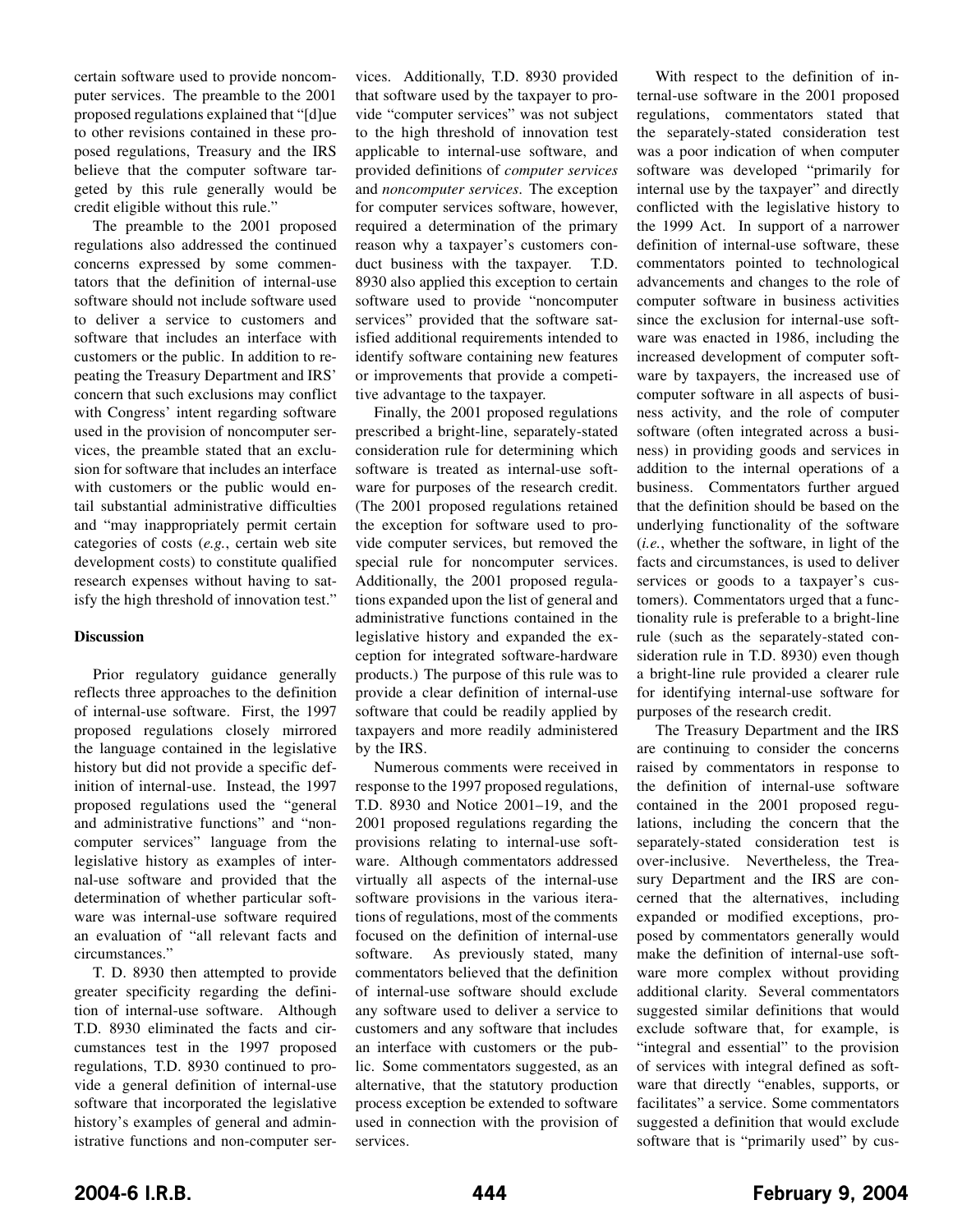tomers, suppliers, or other third parties. Other commentators suggested a definition that would limit internal-use software to software that is developed primarily for use in general and administrative functions that enable, facilitate, or support the taxpayer's conduct of the taxpayer's trade or business, but would exclude certain customer interface software. These suggestions would introduce many terms (including *enable*, *support*, *facilitate*, *primarily*) that, due to their subjective nature, the Treasury Department and the IRS believe would be prone to controversy and could not be readily applied by taxpayers or administered by the IRS. Another commentator suggested limiting the definition of internal-use software to software used to perform a specifically enumerated list of general and administrative functions. Some commentators, however, have noted that the often highly integrated nature of software development today makes it difficult, if not impossible, to divide software development projects into separate components, and thus a list approach may not be administrable. Finally, as part of their review of these comments, the Treasury Department and the IRS also reviewed the possibility of using definitions of internal-use software contained in prior guidance.

In light of the statute, the legislative history, the history of the regulations regarding internal-use software, and the comments received, the Treasury Department and the IRS have decided not to finalize in T.D. 9104 the provisions in the 2001 proposed regulations relating to internal-use software. Instead, the Treasury Department and the IRS are issuing this ANPRM to solicit further comments regarding the definition of internal-use software as well as other provisions affecting the qualification of internal-use software for the research credit. The Treasury Department and the IRS are mindful that Congress specifically intended that computer software "developed by (or for the benefit of) the taxpayer primarily for internal use by the taxpayer" be subject to additional requirements before the software could qualify for the research credit. At the same time, the Treasury Department and the IRS recognize that there have been changes in computer software, and its role in business activity, since the mid-1980s. In light of these changes, the Treasury Department

and the IRS are concerned about the difficulty of effecting Congressional intent behind the exclusion for internal-use software with respect to computer software being developed today. Despite Congress' broad grant of regulatory authority in section 41(d)(4)(E), the Treasury Department and the IRS believe that this authority may not be broad enough to resolve those difficulties.

Accordingly, the Treasury Department and the IRS request comments regarding a definition of internal-use software that appropriately reflects the statute and legislative history, can be readily applied by taxpayers and readily administered by the IRS, and is flexible enough to provide continuing application into the future. In submitting comments, commentators are invited to address any of the definitions included in prior guidance as well as other definitions that have been proposed to the Treasury Department and the IRS by commentators.

In addressing these alternatives, commentators also are invited to discuss how software development efforts that encompass both internal-use software and non-internal use software should be addressed under any particular definition. The Treasury Department and the IRS are concerned that the tendency toward the integration of software across many functions of a taxpayer's business activities may make it difficult for both taxpayers and the IRS to separate internal-use software from non-internal use software (or software not subject to additional qualification requirements) under any particular definition of internal-use software. In addition, the Treasury Department and the IRS are concerned that a definition of internal-use software that relies upon the "primary" or "principal" use of that software would be difficult to apply and administer. The Treasury Department and the IRS' continuing goal is that any final rule must provide clear, objective guidance on what software is treated as internal-use software for purposes of the research credit.

#### **Effective Dates**

On December 31, 2003, the Treasury Department and the IRS issued final regulations (T.D. 9104) relating to the definition of qualified research under section 41(d). The final regulations apply to taxable years ending on or after December 31, 2003. The final regulations do not contain final rules for research with respect to computer software "which is developed by (or for the benefit of) the taxpayer primarily for internal use by the taxpayer" for purposes of section 41(d)(4)(E) (*i.e.*, internal-use software).

The Treasury Department and the IRS have announced in prior guidance, including Notice 87–12, 1987–1 C.B. 432, and more recently in the 2001 proposed regulations, that final regulations relating to internal-use software generally will be effective for taxable years beginning after December 31, 1985. In light of the length of time that has passed since 1986, as well as the developments with respect to computer software discussed in this ANPRM, the Treasury Department and the IRS request comments on whether final regulations relating to internal-use software should have any retroactive effect.

With respect to internal-use software for taxable years beginning after December 31, 1985, and until further guidance is published in the **Federal Register**, taxpayers may continue to rely upon all of the provisions relating to internal-use software in the 2001 proposed regulations (66 FR 66362). Alternatively, taxpayers may continue to rely upon all of the provisions relating to internal-use software in T.D. 8930 (66 FR 280). For example, taxpayers relying upon the internal-use software rules of T.D. 8930 must also apply the "discovery test" as set forth in T.D. 8930.

#### **Request for Public Comment**

The Treasury Department and the IRS invite interested persons to submit comments (in the manner described in the ADDRESSES caption) on issues arising under the provisions for internal-use software. The Treasury Department and the IRS invite comments that address any of the definitions included in prior guidance as well as other definitions that have been proposed to the Treasury Department and the IRS by commentators. Specifically, the Treasury Department and the IRS invite comments that provide a definition of internal-use software that—

1. Appropriately reflects the statute and legislative history;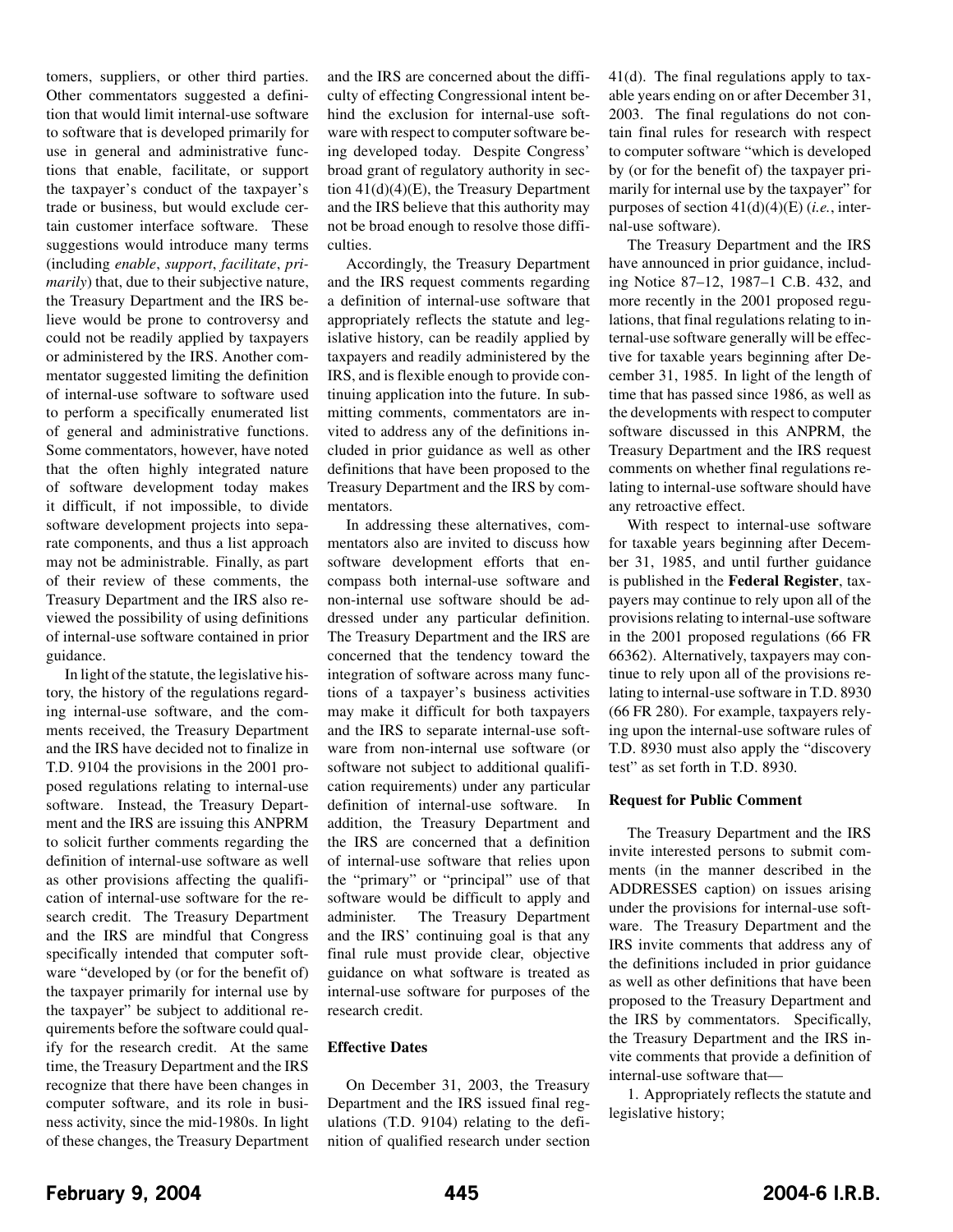2. Can be readily applied by taxpayers

and readily administered by the IRS; and 3. Is flexible enough to provide continuing application in the future.

Mark E. Matthews, *Deputy Commissioner for Services and Enforcement*.

(Filed by the Office of the Federal Register on December 31, 2003, 8:45 a.m., and published in the issue of the Federal Register for January 2, 2004, 69 F.R. 43)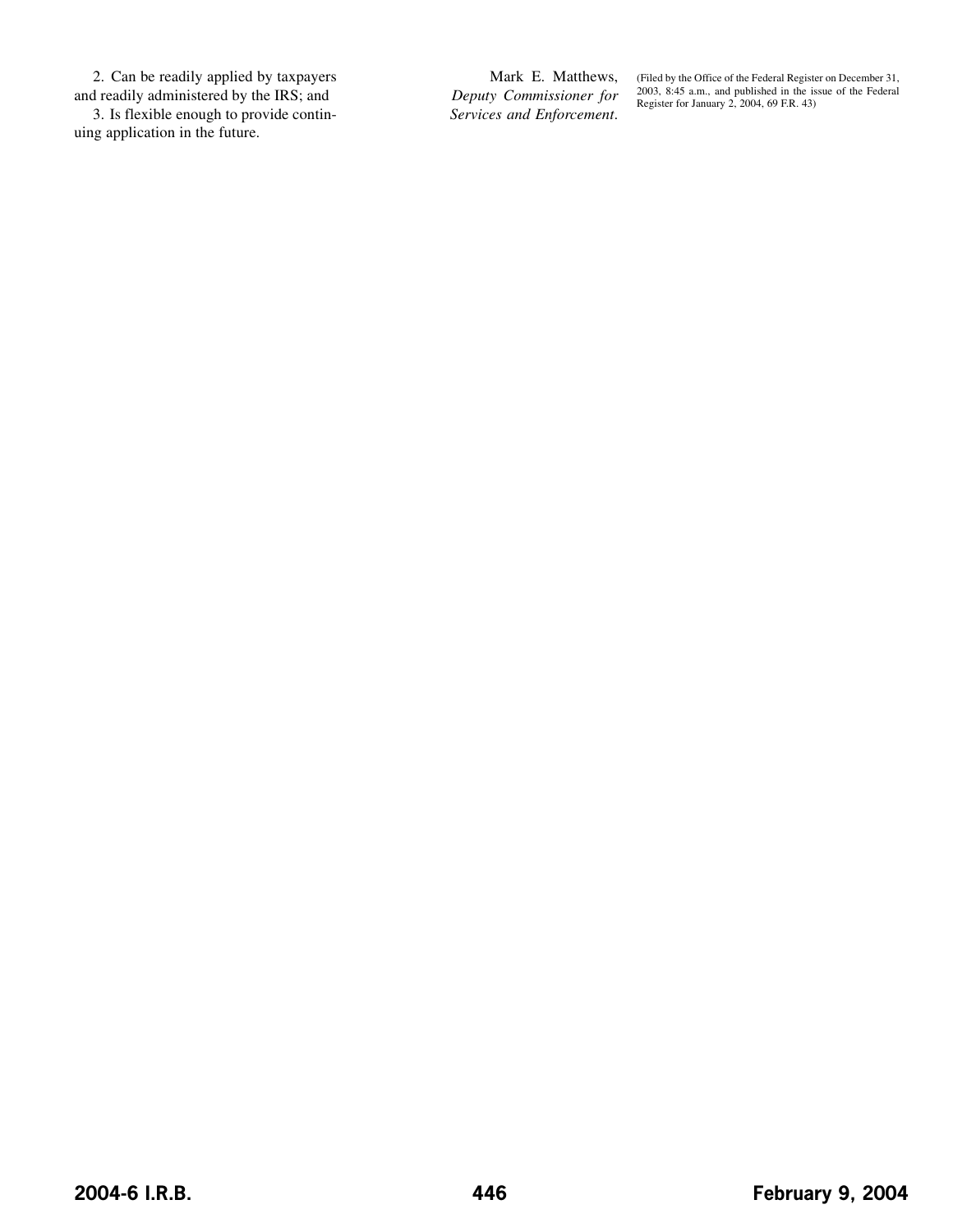## Definition of Terms

*Revenue rulings and revenue procedures (hereinafter referred to as "rulings") that have an effect on previous rulings use the following defined terms to describe the effect:*

*Amplified* describes a situation where no change is being made in a prior published position, but the prior position is being extended to apply to a variation of the fact situation set forth therein. Thus, if an earlier ruling held that a principle applied to A, and the new ruling holds that the same principle also applies to B, the earlier ruling is amplified. (Compare with *modified*, below).

*Clarified* is used in those instances where the language in a prior ruling is being made clear because the language has caused, or may cause, some confusion. It is not used where a position in a prior ruling is being changed.

*Distinguished* describes a situation where a ruling mentions a previously published ruling and points out an essential difference between them.

*Modified* is used where the substance of a previously published position is being changed. Thus, if a prior ruling held that a principle applied to A but not to B, and the new ruling holds that it applies to both A

and B, the prior ruling is modified because it corrects a published position. (Compare with *amplified* and *clarified*, above).

*Obsoleted* describes a previously published ruling that is not considered determinative with respect to future transactions. This term is most commonly used in a ruling that lists previously published rulings that are obsoleted because of changes in laws or regulations. A ruling may also be obsoleted because the substance has been included in regulations subsequently adopted.

*Revoked* describes situations where the position in the previously published ruling is not correct and the correct position is being stated in a new ruling.

*Superseded* describes a situation where the new ruling does nothing more than restate the substance and situation of a previously published ruling (or rulings). Thus, the term is used to republish under the 1986 Code and regulations the same position published under the 1939 Code and regulations. The term is also used when it is desired to republish in a single ruling a series of situations, names, etc., that were previously published over a period of time in separate rulings. If the new ruling does more than restate the substance

of a prior ruling, a combination of terms is used. For example, *modified* and *superseded* describes a situation where the substance of a previously published ruling is being changed in part and is continued without change in part and it is desired to restate the valid portion of the previously published ruling in a new ruling that is self contained. In this case, the previously published ruling is first modified and then, as modified, is superseded.

*Supplemented* is used in situations in which a list, such as a list of the names of countries, is published in a ruling and that list is expanded by adding further names in subsequent rulings. After the original ruling has been supplemented several times, a new ruling may be published that includes the list in the original ruling and the additions, and supersedes all prior rulings in the series.

*Suspended* is used in rare situations to show that the previous published rulings will not be applied pending some future action such as the issuance of new or amended regulations, the outcome of cases in litigation, or the outcome of a Service study.

## **Abbreviations**

*The following abbreviations in current use and formerly used will appear in material published in the Bulletin.*

- *A*—Individual. *Acq.*—Acquiescence. *B*—Individual. *BE*—Beneficiary. *BK*—Bank. *B.T.A.*—Board of Tax Appeals. *C*—Individual. *C.B.*—Cumulative Bulletin. *CFR*—Code of Federal Regulations. *CI*—City. *COOP*—Cooperative. *Ct.D.*—Court Decision. *CY*—County. *D*—Decedent. *DC*—Dummy Corporation. *DE*—Donee. *Del. Order*—Delegation Order. *DISC*—Domestic International Sales Corporation. *DR*—Donor. *E*—Estate. *EE*—Employee. *E.O.*—Executive Order.
- *ER*—Employer. *ERISA*—Employee Retirement Income Security Act. *EX*—Executor. *F*—Fiduciary. *FC*—Foreign Country. *FICA*—Federal Insurance Contributions Act. *FISC*—Foreign International Sales Company. *FPH*—Foreign Personal Holding Company. *F.R.*—Federal Register. *FUTA*—Federal Unemployment Tax Act. *FX*—Foreign corporation. *G.C.M.*—Chief Counsel's Memorandum. *GE*—Grantee. *GP*—General Partner. *GR*—Grantor. *IC*—Insurance Company. *I.R.B.*—Internal Revenue Bulletin. *LE*—Lessee. *LP*—Limited Partner. *LR*—Lessor. *M*—Minor. *Nonacq.*—Nonacquiescence. *O*—Organization. *P*—Parent Corporation. *PHC*—Personal Holding Company.
- *PRS*—Partnership. *PTE*—Prohibited Transaction Exemption. *Pub. L.*—Public Law. *REIT*—Real Estate Investment Trust. *Rev. Proc.*—Revenue Procedure. *Rev. Rul.*—Revenue Ruling. *S*—Subsidiary. *S.P.R.*—Statement of Procedural Rules. *Stat.*—Statutes at Large. *T*—Target Corporation. *T.C.*—Tax Court. *T.D.* —Treasury Decision. *TFE*—Transferee. *TFR*—Transferor. *T.I.R.*—Technical Information Release. *TP*—Taxpayer. *TR*—Trust. *TT*—Trustee. *U.S.C.*—United States Code. *X*—Corporation. *Y*—Corporation. *Z* —Corporation.

## **February 9, 2004 i 2004-6 I.R.B.**

*PO*—Possession of the U.S.

*PR*—Partner.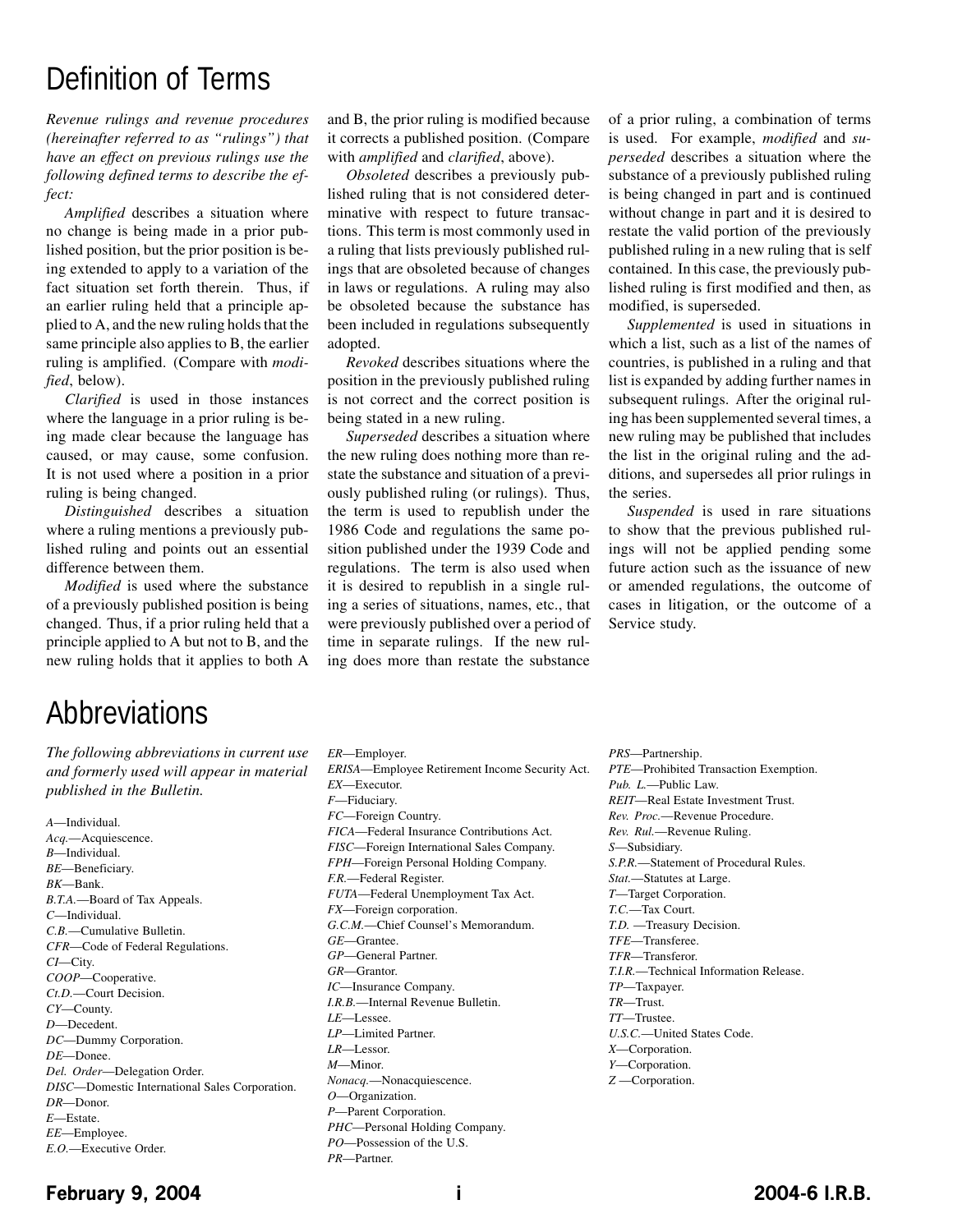## **Numerical Finding List1**

Bulletins 2004–1 through 2004–6

#### **Announcements:**

2004-1, 2004-1 I.R.B. *254* 2004-2, 2004-3 I.R.B. *322* 2004-3, 2004-2 I.R.B. *294* 2004-4, 2004-4 I.R.B. *357* 2004-5, 2004-4 I.R.B. *362* 2004-6, 2004-3 I.R.B. *322* 2004-7, 2004-4 I.R.B. *365* 2004-8, 2004-6 I.R.B. *[441](#page-38-0)* 2004-9, 2004-6 I.R.B. *[441](#page-38-0)*

#### **Notices:**

2004-1, 2004-2 I.R.B. *268* 2004-2, 2004-2 I.R.B. *269* 2004-3, 2004-5 I.R.B. *391* 2004-4, 2004-2 I.R.B. *273* 2004-6, 2004-3 I.R.B. *308* 2004-7, 2004-3 I.R.B. *310* 2004-8, 2004-4 I.R.B. *333* 2004-9, 2004-4 I.R.B. *334* 2004-10, 2004-6 I.R.B. *[433](#page-30-0)* 2004-11, 2004-6 I.R.B. *[434](#page-31-0)*

#### **Proposed Regulations:**

REG-116664-01, 2004-3 I.R.B. *319* REG-122379-02, 2004-5 I.R.B. *392* REG-139845-02, 2004-5 I.R.B. *397* REG-126459-03, 2004-6 I.R.B. *[437](#page-34-0)* REG-156232-03, 2004-5 I.R.B. *399*

#### **Revenue Procedures:**

2004-1, 2004-1 I.R.B. *1* 2004-2, 2004-1 I.R.B. *83* 2004-3, 2004-1 I.R.B. *114* 2004-4, 2004-1 I.R.B. *125* 2004-5, 2004-1 I.R.B. *167* 2004-6, 2004-1 I.R.B. *197* 2004-7, 2004-1 I.R.B. *237* 2004-8, 2004-1 I.R.B. *240* 2004-9, 2004-2 I.R.B. *275* 2004-10, 2004-2 I.R.B. *288* 2004-11, 2004-3 I.R.B. *311* 2004-13, 2004-4 I.R.B. *335*

#### **Revenue Rulings:**

2004-1, 2004-4 I.R.B. *325* 2004-2, 2004-2 I.R.B. *265* 2004-4, 2004-6 I.R.B. *[414](#page-11-0)* 2004-5, 2004-3 I.R.B. *295* 2004-6, 2004-4 I.R.B. *328* 2004-7, 2004-4 I.R.B. *327* 2004-9, 2004-6 I.R.B. *[428](#page-25-0)*

#### **Treasury Decisions:**

| 9099, 2004-2 I.R.B. 255 |
|-------------------------|
| 9100, 2004-3 I.R.B. 297 |
| 9101. 2004-5 I.R.B. 376 |
| 9102. 2004-5 I.R.B. 366 |
| 9103. 2004-3 I.R.B. 306 |
| 9104, 2004-6 I.R.B. 406 |
| 9105. 2004-6 I.R.B. 419 |
| 9106, 2004-5 I.R.B. 384 |
| 9108, 2004-6 I.R.B. 429 |

<sup>&</sup>lt;sup>1</sup> A cumulative list of all revenue rulings, revenue procedures, Treasury decisions, etc., published in Internal Revenue Bulletins 2003-27 through 2003-52 is in Internal Revenue Bulletin 2003–52, dated December 29, 2003.